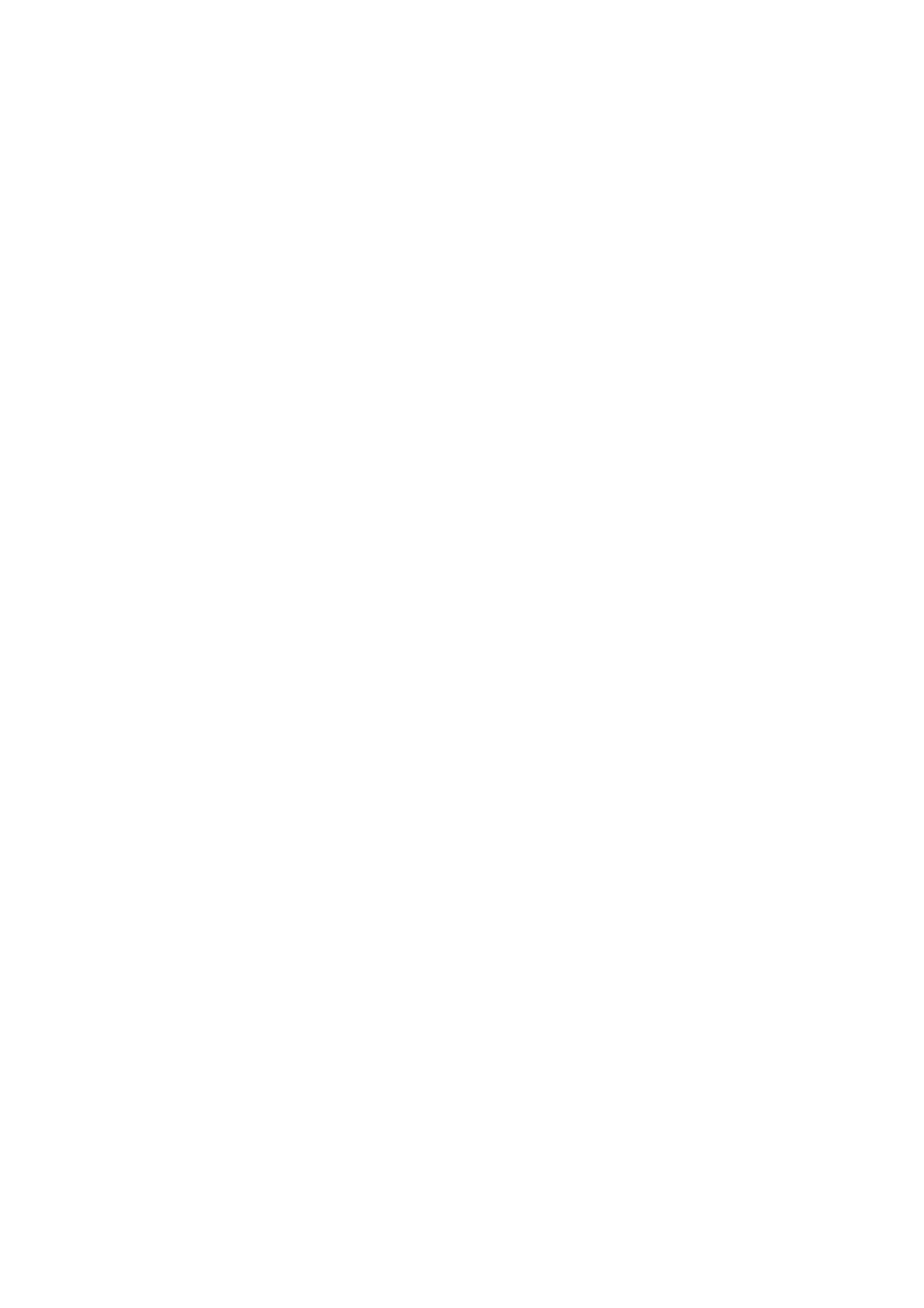# Operating & Safety Instructions

# Table of Contents

| $\blacksquare$ |                                        | <b>INTRODUCTION AND GENERAL INFORMATION</b>                                                                                                                                                                                                                   | <b>PAGE</b>                                                      |
|----------------|----------------------------------------|---------------------------------------------------------------------------------------------------------------------------------------------------------------------------------------------------------------------------------------------------------------|------------------------------------------------------------------|
|                | 1.1<br>1.2<br>1.3<br>1.4<br>1.5        | Foreword<br>Scope<br>Introducing the "Height Rider" Self Propelled (SP) Series<br><b>General Specification</b><br>Identification<br>1.6 EC Declaration of Conformity                                                                                          | 2<br>3<br>3<br>$\overline{4}$<br>$5-6$<br>7                      |
| $\mathbf 2$    | <b>SAFETY</b>                          |                                                                                                                                                                                                                                                               |                                                                  |
|                | 2.1<br>2.2<br>2.3<br>2.4               | <b>Mandatory Precautions</b><br><b>Environmental Limitations</b><br>Noise & Vibration<br><b>Test Report</b>                                                                                                                                                   | $8 - 11$<br>11<br>12<br>12                                       |
| 3              |                                        | <b>PREPARATION AND INSPECTION</b>                                                                                                                                                                                                                             |                                                                  |
|                | 3.1<br>3.2<br>3.3<br>3.4<br>3.5        | Unpacking<br><b>Preparation for Use</b><br><b>Pre-Operational Safety Check Schedules</b><br>Placard, Decals and Installation<br><b>Torque Requirements</b>                                                                                                    | 13<br>13<br>$14 - 15$<br>$16 - 19$<br>20                         |
| 4              |                                        | <b>OPERATION</b>                                                                                                                                                                                                                                              |                                                                  |
|                | 4.1<br>4.2<br>4.3<br>4.4<br>4.5<br>4.7 | <b>Control Circuit Components</b><br><b>Ground Control Operation</b><br><b>Platform Control Operation</b><br><b>Drive Control Operation</b><br>Cage Weigh System<br>4.6 Batteries and Charging<br>Transporting, Towing, Craneage, Storage and Setting to Work | $21 - 23$<br>24-25<br>$26 - 27$<br>28<br>29-31<br>32-33<br>34-38 |
| $5\phantom{1}$ |                                        | <b>EMERGENCY CONTROLS</b>                                                                                                                                                                                                                                     |                                                                  |
|                | 5.1<br>5.2<br>5.3<br>5.4               | General<br><b>Emergency Procedures - Incapacitated Operator</b><br><b>Emergency Procedures - Machine Failure</b><br><b>Incident Notification</b>                                                                                                              | 39<br>39<br>39<br>39                                             |
| 6              |                                        | <b>RESPONSIBILITIES</b>                                                                                                                                                                                                                                       |                                                                  |
|                | 6.1<br>6.2<br>6.3                      | <b>Changes in Ownership</b><br>Manual of Responsibilities (USA only)<br><b>Inspection/ Service Check List</b>                                                                                                                                                 | 40<br>40<br>$41 - 42$                                            |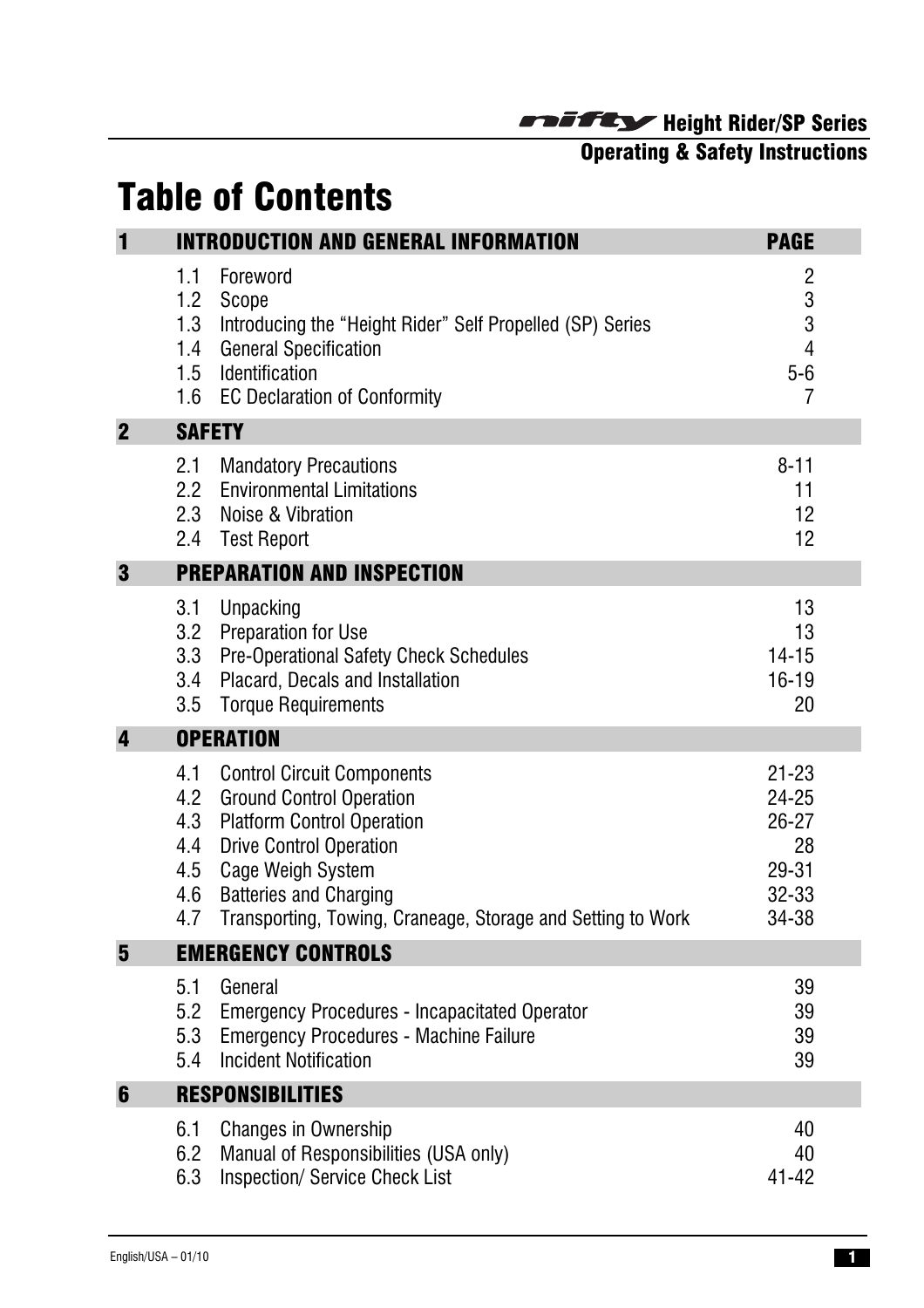Operating & Safety Instructions

# 1 Introduction and General Information

### 1.1 FOREWORD

The purpose of these manuals is to provide the customer with appropriate safety operating and maintenance instructions essential for proper machine operation.

All information in these manuals should be **READ** and fully **UNDERSTOOD** before any attempt is made to operate the machine. THESE MANUALS ARE VERY IMPORTANT TOOLS - Keep them with the machine at all times.

The manufacturer has no direct control over machine application and use, therefore conformance with good safety practices is the responsibility of the user and his operating personnel.

All information in these manuals is based on the use of the machine under proper operating conditions. Alteration and/or modification of the machine are strictly forbidden.

One of the most important facts to remember is that any equipment is only as safe as those who operate it.

#### DANGER, WARNING, CAUTION, IMPORTANT, INSTRUCTIONS AND NOTICE

Any place these topics may appear, either in this manual or on the machine, they are defined as follows:

**DANGER:** If not correctly followed there is a high probability of serious injury or death to personnel.

WARNING OR CAUTION**:** If not correctly followed there is some possibility of serious injury or death to personnel.



THE 'SAFETY ALERT' SYMBOL IS USED TO CALL ATTENTION TO POTENTIAL HAZARDS THAT MAY LEAD TO SERIOUS INJURY OR DEATH, IF IGNORED.

IMPORTANT AND INSTRUCTIONS: Denotes procedures essential to safe operation and prevention of damage to or destruction of the machine.

NOTICE: Indicates general safety rules and/or procedures relating to the machine.

It is the owner's/user's responsibility to know and comply with all applicable rules, regulations, laws, codes and any other requirements applicable to the safe use of this equipment.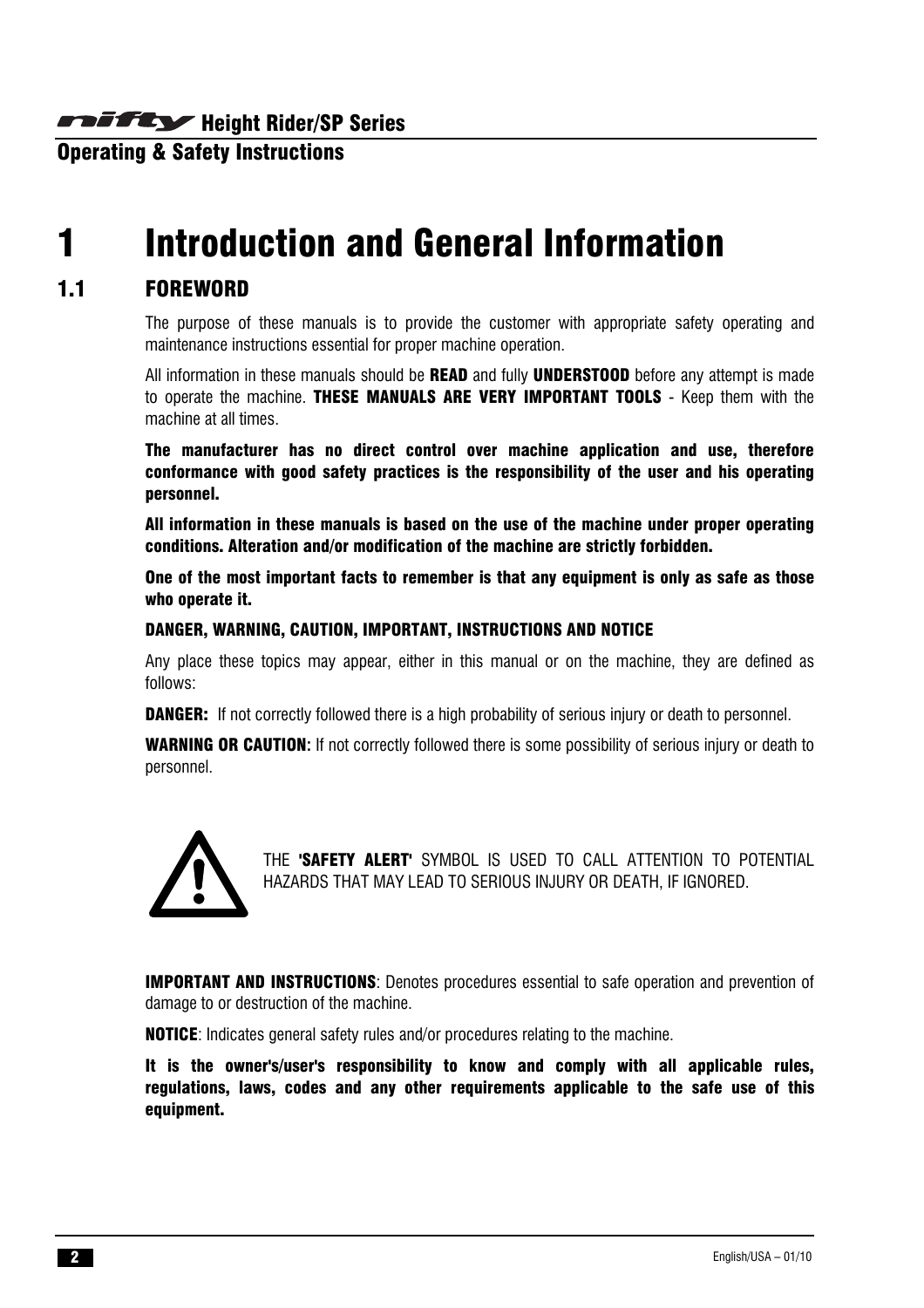# Height Rider/SP Series Operating & Safety Instructions

#### 1.2 SCOPE

These operating instructions contain all the necessary information required to allow the safe operation of any Niftylift Height Rider, HR10 or HR12 (SP26 or SP34), powered by electric (DC), diesel (D), petrol/gasoline (P) engine, or a combination of these.

For further technical information, circuit diagrams and specific instructions for all maintenance which may need to be carried out by specialist trained personnel, see the associated Workshop and Parts manual for your model of Niftylift Height Rider.

# 1.3 INTRODUCING THE HEIGHT RIDER SELF-PROPELLED (SP) SERIES

Please note at the time of going to press all information, illustrations, details and descriptions contained herein are valid. Niftylift reserves the right to change, modify or improve its products without any obligations to install them on previously manufactured machines.

If you require further information after reading this manual, please do not hesitate to contact us.

Niftylift Ltd, Fingle Drive, Stonebridge, Milton Keynes MK13 0ER, Great Britain Tel: +44 (0) 1908 223456 Fax: +44 (0) 1908 312733

Niftylift Inc, 32 Concourse Way, Greer, SC 29651 USA Tel: +01 864 968 8881 Fax: +01 864 968 8836

#### Nifty Pty Ltd, 11 Kennington Drive, Tomago, NSW 2322, Australia Tel: +61 (0) 2 4964 9765 Fax: +61 (0) 2 4964 9714

Driven from the platform, the Niftylift Height Rider is an extremely versatile articulated boom platform of unique and simple design. It is capable of placing two men and their tools up to a height of 12.20m (40ft) or an outreach of 6.10m (20ft 1in).

The booms are mounted via a 360<sup>0</sup> powered swing mechanism onto a compact narrow base with a tight turning circle that ensures excellent manoeuvrability and maximum efficiency.

High traction tyres and powerful hydraulic wheel motors give unsurpassed performance with the option of fast drive speed when the booms are in the stowed position. Automatic braking and audible alarms activated by a five-degree tilt sensor help to prevent the operator from working on unsafe terrain whilst elevated.

A simple, all-hydraulic proportional control system gives smooth, reliable movement of the platform and maximum reliability in the harshest environments.

*Models include the following:* 

| E: - DC ELECTRIC | BE: - BI-ENERGY (DIESEL & BATTERY)            |
|------------------|-----------------------------------------------|
| D: - DIESEL      | PE: - PETROL & BATTERY                        |
| P: - PETROL      | PG: - PETROL & LPG (PROPANE)                  |
| A: - AIR         | T: - TRI - ENERGY (PETROL, PROPANE & BATTERY) |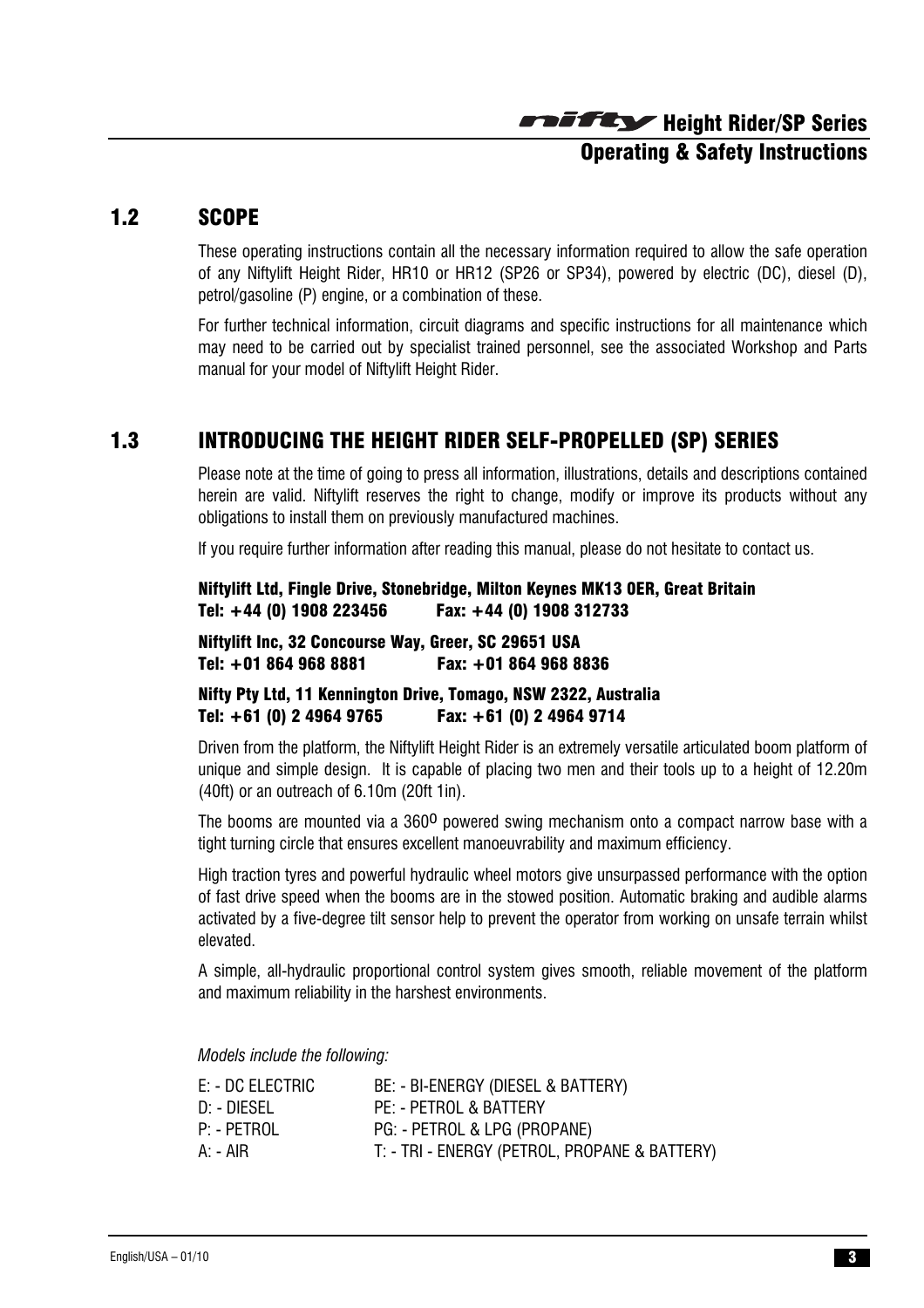#### Operating & Safety Instructions

# 1.4 GENERAL SPECIFICATION

| <b>FEATURE</b>                  | <b>HR10</b>                                                         | <b>HR12</b>                          | <b>HR12N</b>               | <b>HR12 4x4</b>        |  |
|---------------------------------|---------------------------------------------------------------------|--------------------------------------|----------------------------|------------------------|--|
| MAXIMUM HEIGHT - WORKING        | 10 <sub>m</sub>                                                     | 12.20m                               |                            | 12.25m                 |  |
|                                 | 33ft                                                                | 40ft                                 |                            | 40ft 2in               |  |
| MAXIMUM HEIGHT - PLATFORM       | 8m                                                                  |                                      | 10.20m                     | 10.25m<br>33ft 8in     |  |
|                                 | 26ft                                                                |                                      | 33ft 6in                   |                        |  |
| MAXIMUM OUTREACH                | 4.50m<br>6.10m                                                      |                                      |                            |                        |  |
|                                 | 14ft 9in<br>20ft 6in                                                |                                      |                            |                        |  |
| MAXIMUM HEIGHT - STOWED         |                                                                     | 1.90m<br>1.94m<br>6ft 3in<br>6ft 4in |                            |                        |  |
| <b>MAXIMUM WIDTH</b>            | 1.50m                                                               | 1.80m                                | 1.50m                      | 1.62m                  |  |
|                                 | 4ft 11in                                                            | <b>5ft 10in</b>                      | 4ft 11in                   | 5ft 4in                |  |
| MAXIMUM LENGTH - STOWED         | 4.30m                                                               |                                      | 4.10m                      | 3.98 <sub>m</sub>      |  |
|                                 | 14 <sup>ft</sup>                                                    |                                      | 13ft 5in                   | 13ft 1in               |  |
| PLATFORM CAPACITY               |                                                                     | 200kg (440lbs)                       |                            |                        |  |
| (USA)                           |                                                                     | 500lbs                               |                            |                        |  |
| WHEELBASE                       |                                                                     | 1.80m                                |                            |                        |  |
|                                 |                                                                     | <b>5ft 11in</b>                      |                            |                        |  |
| <b>TURNING RADIUS - OUTSIDE</b> | 3.15m                                                               |                                      |                            | 3.4 <sub>m</sub>       |  |
|                                 | 10ft 6in                                                            |                                      | 11ft 2in                   |                        |  |
| <b>TURRET ROTATION</b>          | $355^0$                                                             |                                      |                            |                        |  |
| <b>TURRET TAILSWING</b>         | Zero                                                                |                                      |                            |                        |  |
| TRAVEL SPEED - STOWED           |                                                                     | $0-2.1$ mph                          |                            | $0-2.3$ mph            |  |
|                                 |                                                                     | 0-3.4kph                             |                            | $0-3.7$ kph            |  |
| PLATFORM SIZE                   | $0.65m \times 1.10m$<br>25in x 44in                                 |                                      |                            |                        |  |
| <b>CONTROLS</b>                 |                                                                     |                                      |                            |                        |  |
|                                 | Fully Proportional Hydraulic                                        |                                      |                            |                        |  |
| <b>HYDRAULIC PRESSURE</b>       | 200bar                                                              |                                      |                            |                        |  |
| <b>TYRES</b>                    |                                                                     | <b>Foam Filled</b>                   |                            |                        |  |
| GRADE-ABILITY                   |                                                                     | 25%                                  |                            | 30%                    |  |
| <b>GROUND CLEARANCE</b>         | <b>165mm</b><br>185mm<br>7.25in<br>$6.5$ in                         |                                      | 260mm<br>10.24in           |                        |  |
| MINIMUM VEHICLE WEIGHT          |                                                                     |                                      |                            |                        |  |
|                                 | 2130kg<br>4700lb                                                    | 2630kg<br>5800lb                     | 3060kg<br>6750lb           | 3330kg<br>7340lbs      |  |
| <b>MAXIMUM GROUND PRESSURE</b>  | $0.053$ kn/cm <sup>2</sup>                                          | $0.044$ kn/cm <sup>2</sup>           | $0.050$ kn/cm <sup>2</sup> | $0.041$ kn/ $cm2$      |  |
|                                 | 11069lb/ft <sup>2</sup>                                             | 9190lb/ft <sup>2</sup>               | 10443 lb/ft <sup>2</sup>   | 8563lb/ft <sup>2</sup> |  |
| POWER SOURCE                    | E (Electric) models - 4 x 6v 250 AH batteries                       |                                      |                            |                        |  |
|                                 | P (G) (Petrol/Gasoline) models - Honda GX240 Engine                 |                                      |                            |                        |  |
|                                 | D (Diesel) models - Kubota OC60 or OC95 engine (Z482 - 4x4 Version) |                                      |                            |                        |  |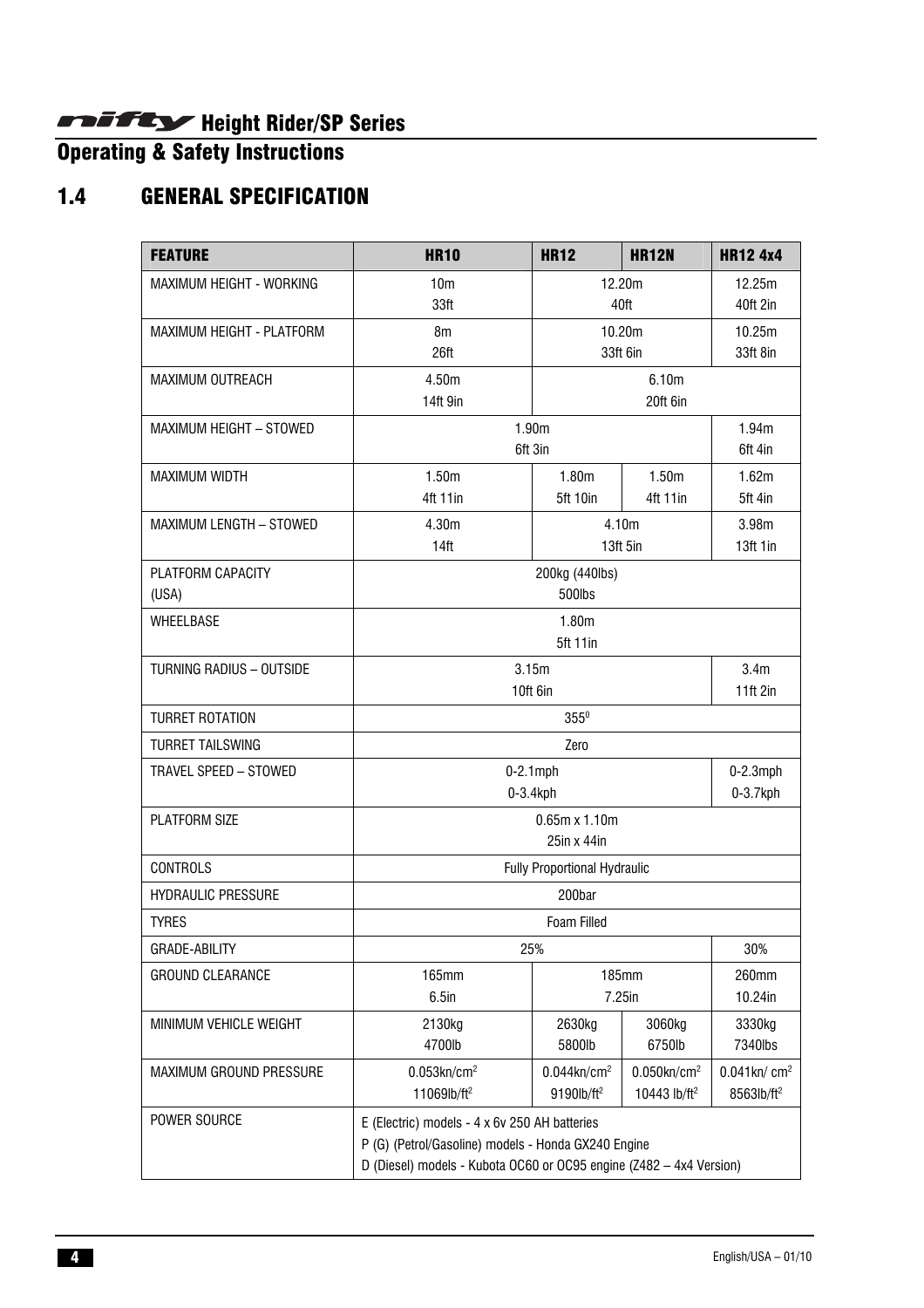# 1.5 IDENTIFICATION (UK PLATE)

|                                   | mirt                                                                                                                                            |        |
|-----------------------------------|-------------------------------------------------------------------------------------------------------------------------------------------------|--------|
|                                   | NIFTYLIFT LTD. FINGLE DRIVE, STONEBRIDGE<br>MILTON KEYNES MK13 0ER ENGLAND<br>TEL 01908 223456 : FAX 01908 312733<br>e-mail: info@niftylift.com |        |
| <b>SERIAL No</b>                  |                                                                                                                                                 |        |
| <b>TYPE</b>                       |                                                                                                                                                 |        |
| YEAR OF MANUFACTURE               |                                                                                                                                                 |        |
| <b>WEIGHT</b>                     |                                                                                                                                                 | kg     |
| RATED LOAD                        | <b>PERSONS</b><br>$+$                                                                                                                           | kg     |
| <b>MAXIMUM SAFE WORKING LOAD</b>  |                                                                                                                                                 | kg     |
| <b>MAXIMUM PULL</b>               |                                                                                                                                                 | N      |
| <b>MAXIMUM WIND SPEED</b>         |                                                                                                                                                 | m/s    |
| MAX. ALLOWABLE INCLINATION        |                                                                                                                                                 | Deg.   |
| <b>MAXIMUM HYDRAULIC PRESSURE</b> |                                                                                                                                                 | bar    |
| MAXIMUM VOLTAGE<br><b>AMPS</b>    |                                                                                                                                                 | V<br>A |
| ELEC. CCT D                       | <b>ISSUE</b>                                                                                                                                    |        |
| HYD. CCT D                        | <b>ISSUE</b>                                                                                                                                    |        |
|                                   |                                                                                                                                                 | P10805 |

This manufacturer's plate is attached to Boom 1 on each machine at the time of manufacture on every Niftylift. Please ensure all sections have been stamped and are legible.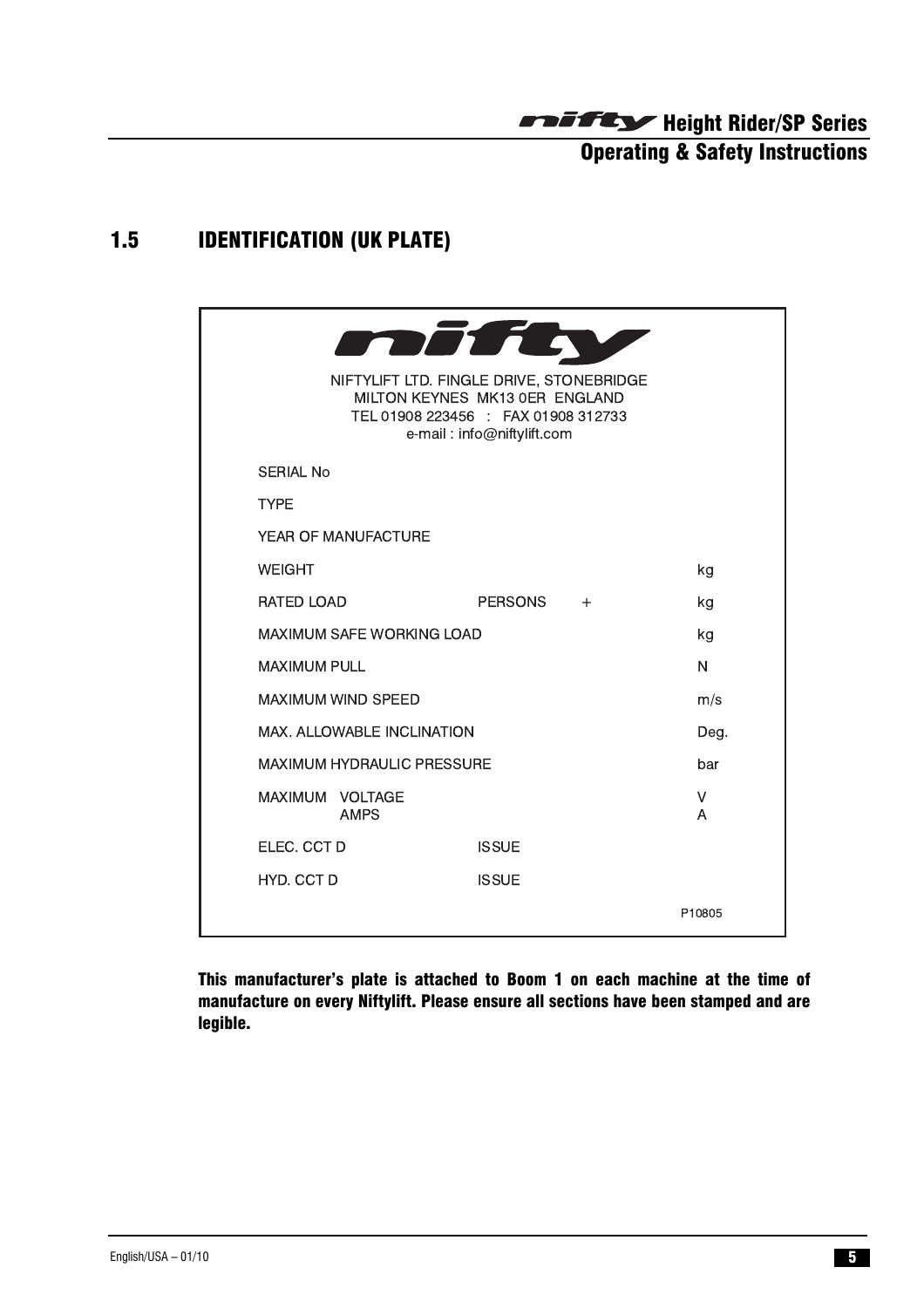Operating & Safety Instructions

# 1.5a IDENTIFICATION (USA PLATE)



This manufacturer's plate is attached to Boom 1 on each machine at the time of manufacture on every Niftylift. Please ensure all sections have been stamped and are legible.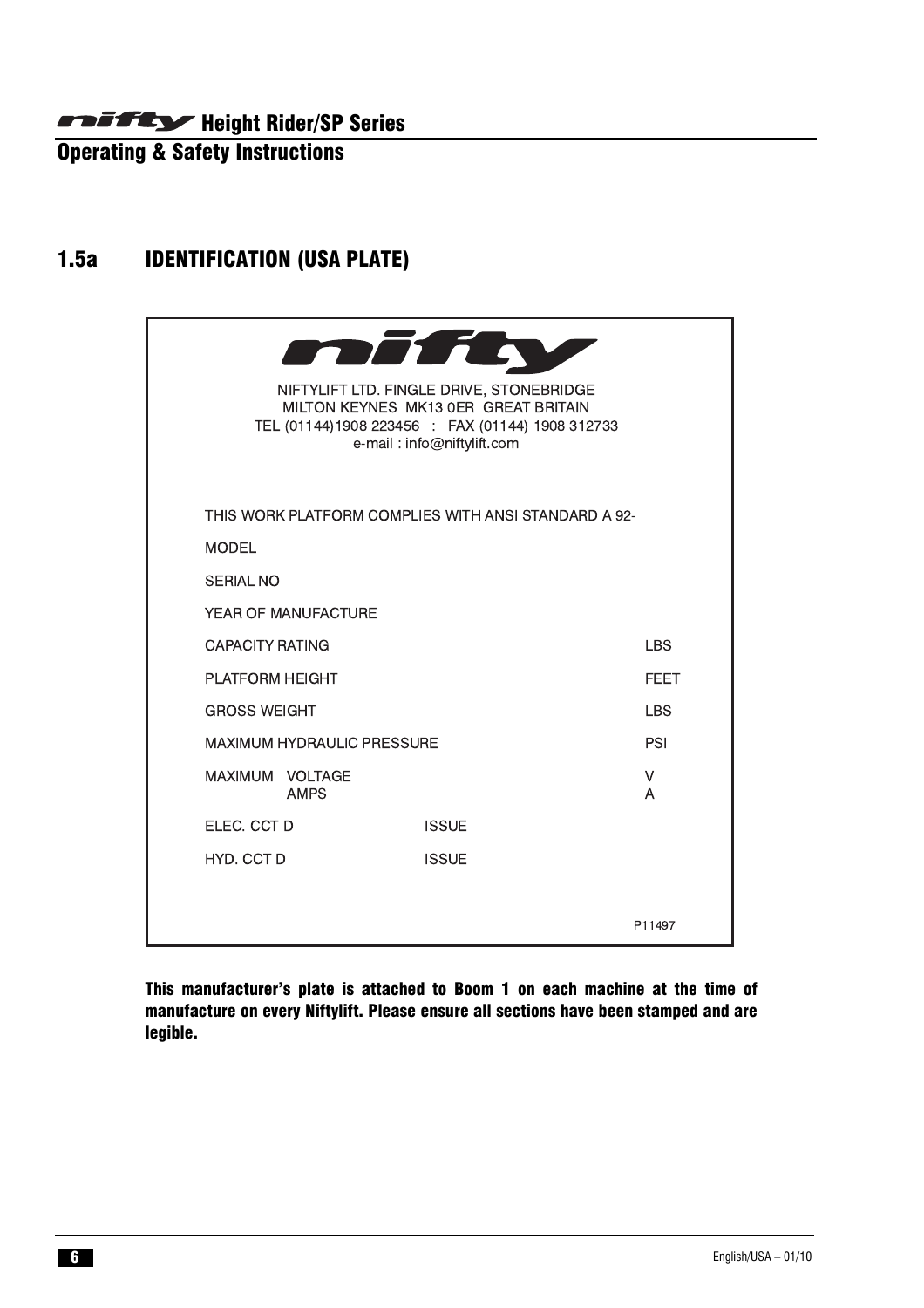Operating & Safety Instructions

#### 1.6 EC DECLARATION OF CONFORMITY (Typical)



**EC DECLARATION OF CONFORMITY**

MANUFACTURER AND **NIFTYLIFT LTD**<br>**PERSON RESPONSIBLE MALCOLM NORTH PERSON RESPONSIBLE<br>FOR DOCUMENTATION:** FOR DOCUMENTATION:<br>DOCUMENTA

ADDRESS: **FINGLE DRIVE, STONEBRIDGE, MILTON KEYNES, MK13 0ER, ENGLAND.**

MACHINE TYPE: MOBILE ELEVATING WORK PLATFORM

**SERIAL NUMBER:** SERIAL NUMBER:

NOTIFIED BODY: RWTUV Anlagentechnik GmbH<br>NOTIFIED BODY NUMBER: 0044

NOTIFIED BODY NUMBER: 0044

ADDRESS: POSTFACH 10 32 61<br>D-45141 ESSEN **GERMANY** GERMANY

CERTIFICATE NUMBER:

APPLICABLE STANDARDS: EN 280:2001+A2:2009<br>DIN EN 60204-1, 2006/42/EC  $\frac{1}{2}$ 

We hereby declare that the above mentioned machine conforms with the requirements of the Machinery Directive, 2006/42/EC and EMC Directive 2004/108/EC

MD North

DATE.  $I + 1$  December 2009

NAME: Malcolm North POSITION: Engineering Manager

**NOTE:** 

THIS DECLARATION CONFORMS WITH THE REQUIREMENTS OF ANNEX II-1.A OF THE COUNCIL DIRECTIVE 2006/42/EC. ANY MODIFICATIONS TO THE ABOVE MENTIONED MACHINE WILL INVALIDATE THIS DECLARATION, AND THE MACHINE'S APPROVAL. DECLARATION, AND THE MACHINE'S APPROVAL.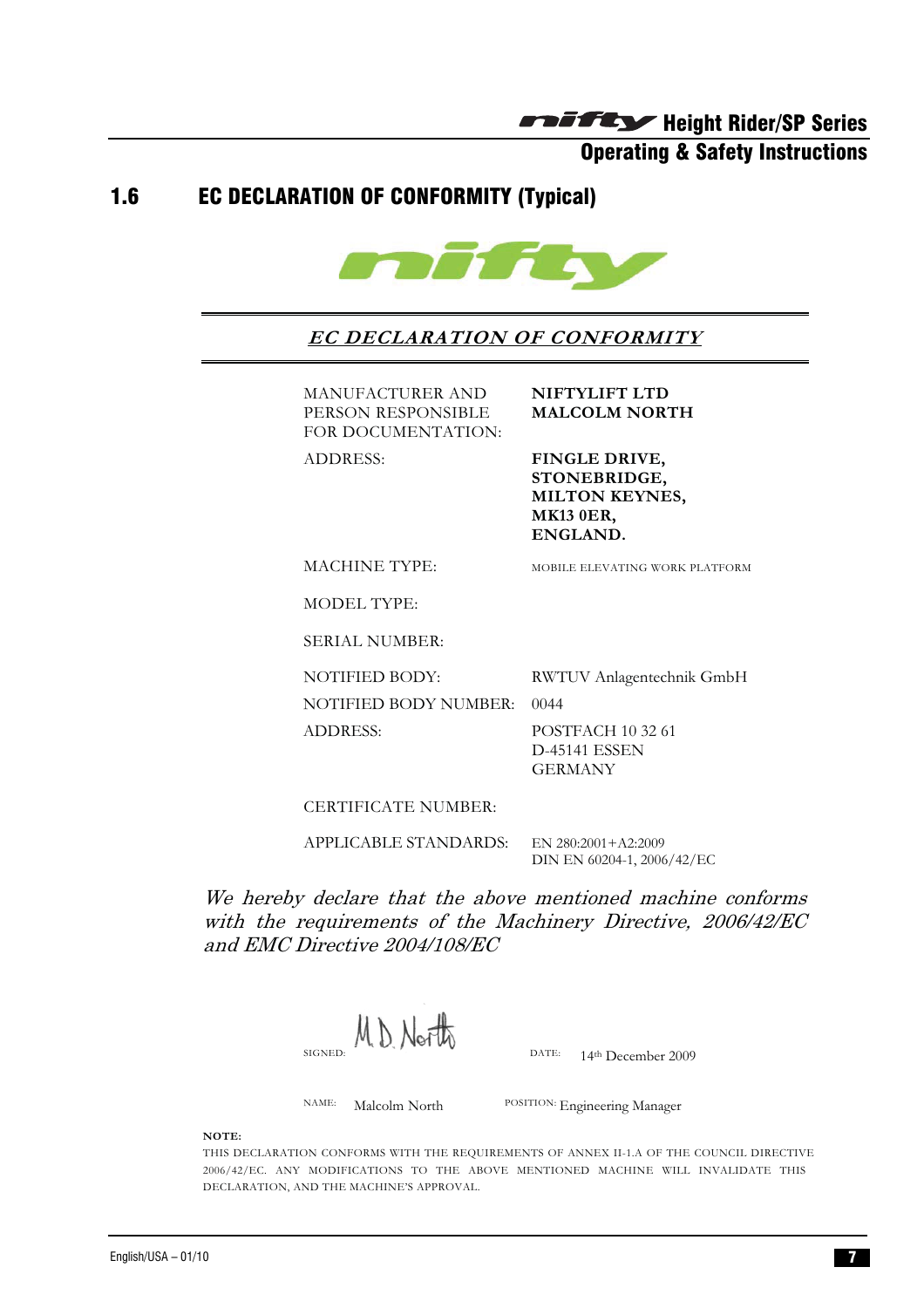**Operating & Safety Instructions** 

# 2 Safety

# 2.1 MANDATORY PRECAUTIONS

When operating your Niftylift, your safety is of utmost concern. In order to fully appreciate all aspects of the machines operation it should be ensured that each operator has READ and fully UNDERSTOOD the relevant manual covering machine use, maintenance and servicing. If any doubts exist concerning any points covered in your manual, contact your local dealer or Niftylift Ltd.

Before using any Niftylift, thoroughly inspect the machine for damage or deformation to all major components. Likewise, check the control systems for hydraulic leaks, damaged hoses, cable faults or loose covers to electrical components. At no time should damaged or faulty equipment be used - Correct all defects before putting the platform to work. If in doubt, contact your local dealer or Niftylift Ltd (see Section 1.3 for contact details).



THE MANUFACTURER HAS NO DIRECT CONTROL OVER THE MACHINE APPLICATION AND USE. THEREFORE CONFORMATION WITH GOOD SAFETY PRACTICES IS THE RESPONSIBILITY OF THE USER AND HIS OPERATING PERSONNEL. FAILURE TO UNDERSTAND AND FOLLOW ALL SAFETY RULES COULD RESULT IN SERIOUS INJURY OR DEATH.

- **2.1.1** Only trained persons will be permitted to operate the Niftylift.
- 2.1.2 Always operate the Niftylift in full accordance with the manufacturers Operating & Safety Instructions for that model.
- 2.1.3 Before use each day and at the beginning of each shift the Niftylift shall be given a visual inspection and functional test including, but not limited to, operating and emergency controls, safety devices, personal protective clothing, including fall protection, air, hydraulic and fuel system leaks, cables and wiring harness, loose or missing parts, tyres and wheels, placards, warnings, control markings and Operating and Safety Manuals, guards and guard rail systems and all other items specified by the manufacturer.
- 2.1.4 Any problems or malfunctions that affect operational safety must be repaired prior to use of the platform, with specific regard to any safety components refer to the Parts Manual for part numbers and details. If in doubt, contact Niftylift Ltd (Details on page 3). **Ensure wheels are chocked before** carrying out any maintenance that involves brake release as described in Section 4.7.2 – Towing.
- 2.1.5 Always ensure that all warning labels, instructions, placards, control markings and Safety Manuals are intact and clearly legible. If replacements are required contact your local dealer or Niftylift. Always observe and obey safety and operating instructions on such labels.
- 2.1.6 Do not alter, modify or disable in any way the controls, safety devices, interlocks or any other part of the machine.
- 2.1.7 Before the Niftylift is used and during use the user shall check the area in which it is to be used for possible hazards such as, but not limited to, uneven ground drop-offs, holes, bumps, obstructions, debris, floor and overhead obstructions, high voltage conductors, wind and weather, unauthorised persons and any other possibly hazardous conditions.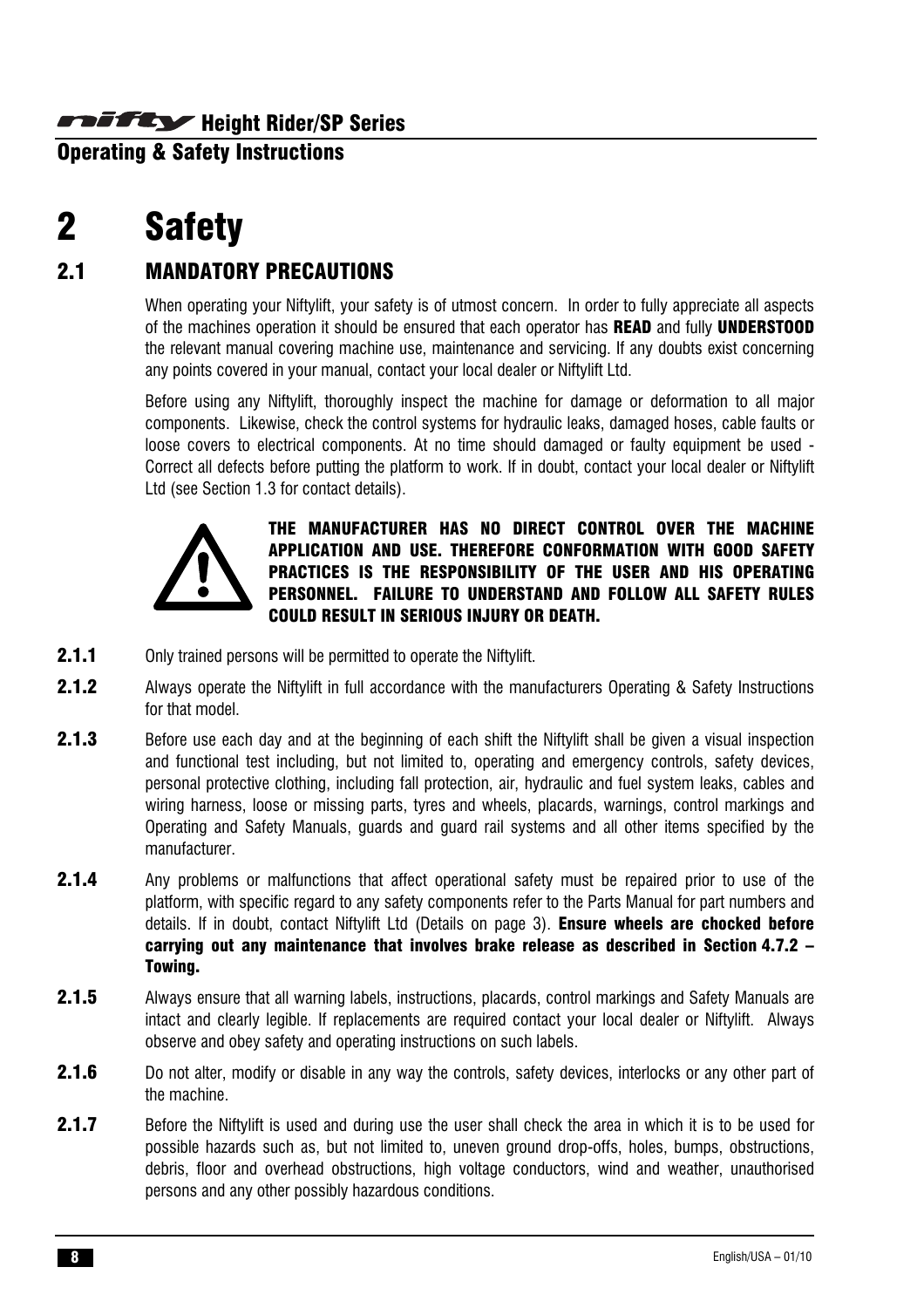# Height Rider/SP Series Operating & Safety Instructions

- **2.1.8** Never exceed the maximum platform capacity, as indicated on the decals and machine serial plate.
- 2.1.9 Only operate the Niftylift on a firm, level surface.
- 2.1.10 Never position any part of the Niftylift within 4.0m, (12ft) of any electrical power line, conductor or similar not exceeding 66kV. (Minimum span 125m) Other distances for increased voltages and different spans are given in NZECP 34:1993.



#### THIS MACHINE IS NOT INSULATED

If in doubt, contact the appropriate authorities.

- **2.1.11** On entering the platform, ensure that the drop down entry bar is closed afterwards.
- 2.1.12 Use of an approved safety belt and lanyard, hard hat and appropriate safety clothing is mandatory. Fasten harness to designated harness securing points within the platform and do not remove until leaving the platform whilst in the stowed position.



2.1.13 Always remain standing within the platform. Do not attempt to increase your height or reach by standing and/or climbing on the platform guard rails or any other object. KEEP YOUR FEET ON THE PLATFORM FLOOR. Do not sit, stand or climb on the guard rail, mid rail or boom linkage. Use of planks, ladders or any other devices on the Niftylift for achieving additional height or reach shall be prohibited.

- 2.1.14 Do not use the platform levelling system to artificially increase the outreach of the platform. Never use boards or ladders in the platform to achieve the same result.
- **2.1.15** Do not use the platform to lift overhanging or bulky items that may exceed the maximum capacity or carry objects that may increase the wind loading on the platform. (e.g. Notice boards etc.)
- 2.1.16 The Niftylift shall not be operated from a position on trucks, trailers, railway cars, floating vessels, scaffolds or similar equipment unless the application is approved in writing by Niftylift Ltd in Great Britain.
- 2.1.17 Always check that the area below and around the platform is clear of personnel and obstructions before lowering or slewing. Care should be taken when slewing out into areas where there may be passing traffic. Use barriers to control traffic flow or prevent access to the machine.

**Important:-** To prevent damage to the cage step, it is necessary to elevate the booms a minimum of **250mm** (10 in) from their stowed position **before** slewing. Also, when lowering the booms down to their stowed height, check that the cage step is not directly above any wheel to prevent damage to the step, similarly check that the booms are clear of the front canopy to prevent damage.

- **2.1.18** Stunt driving and horseplay, on or around the Niftylift, shall not be permitted.
- 2.1.19 When other moving equipment and vehicles are present, special precautions shall be taken to comply with local ordinances or safety standards established for the work place. Warnings such as, but not limited to, flags, roped off areas, flashing lights and barricades shall be used.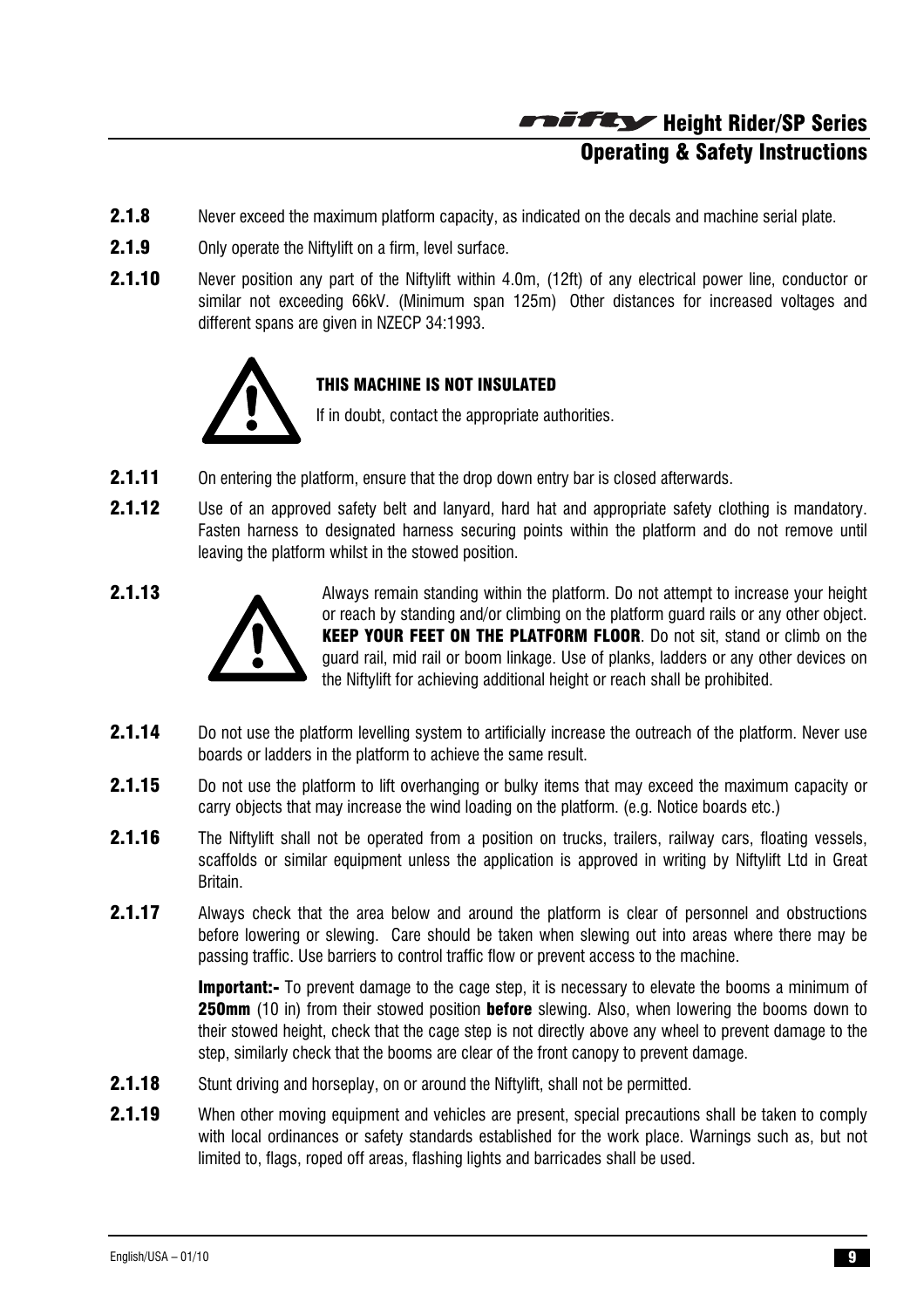# **Operating & Safety Instructions**

- 2.1.20 Before and during driving while the platform is elevated the operator shall maintain a clear view of the path of travel, maintain a safe distance from obstacles, debris, drop offs, holes, depressions, ramps and other hazards to ensure safe elevated travel. Maintain a safe distance from overhead obstacles.
- **2.1.21** Under all travel conditions the operator shall limit travel speed according to conditions of ground surface, congestion, visibility, slope, location of personnel and other factors causing hazards of collision or injury to personnel.
- 2.1.22 The aerial platform shall not be driven on grades, side slopes or ramps exceeding those for which the aerial platform is rated by the manufacturer.
- **2.1.23** It shall be the responsibility of the user to determine the hazard classification of any particular atmosphere or location. Aerial platforms operated in hazardous locations shall be approved and suitable for the duty. (See ANSI/NFPA 505-1987 where applicable).
- **2.1.24** The operator shall immediately report to his supervisor any potentially hazardous location(s) (environment) which become evident during operation.
- 2.1.25 If an operator encounters any suspected malfunction of the Niftylift or any hazard or potentially unsafe condition relating to capacity, intended use or safe operation, he shall cease operation of the Niftylift and request further information as to safe operation from his management, or owner, dealer or manufacturer before further operation of the Niftylift.
- **2.1.26** The operator shall immediately report to his superior any problems or malfunctions of the Niftylift, which becomes evident during operation. Any problems or malfunctions that affect the safety of operation shall be repaired prior to continued use.
- **2.1.27** The boom and platform of the Niftylift shall not be used to jack the wheels off the ground.
- **2.1.28** The Niftylift shall not be used as a crane.
- 2.1.29 The Niftylift shall not be positioned against another object to steady the platform.
- **2.1.30** Care should be taken to prevent rope, electric cords and hoses from becoming entangled in the aerial platform.
- 2.1.31 Batteries shall be recharged in a well-ventilated area free of flame, sparks or other hazards, which may cause explosion. Highly explosive hydrogen gas is produced during the charging process.
- 2.1.32 When checking electrolyte levels great care should be taken to protect eyes, skin and clothing. Battery acid is highly corrosive and protective glasses and clothing is recommended.
- **2.1.33** If the platform or elevating assembly becomes caught, snagged or otherwise prevented from normal motion by adjacent structure or other obstacles, such that control reversal does not free the platform, all personnel shall be removed from the platform safely before attempts are made to free the platform using ground controls.
- 2.1.34



When the machine is not in use always stow the booms correctly. **NEVER LEAVE** THE KEYS IN THE MACHINE**,** if it is to be left for any period of time. Use wheel chocks if leaving on an incline.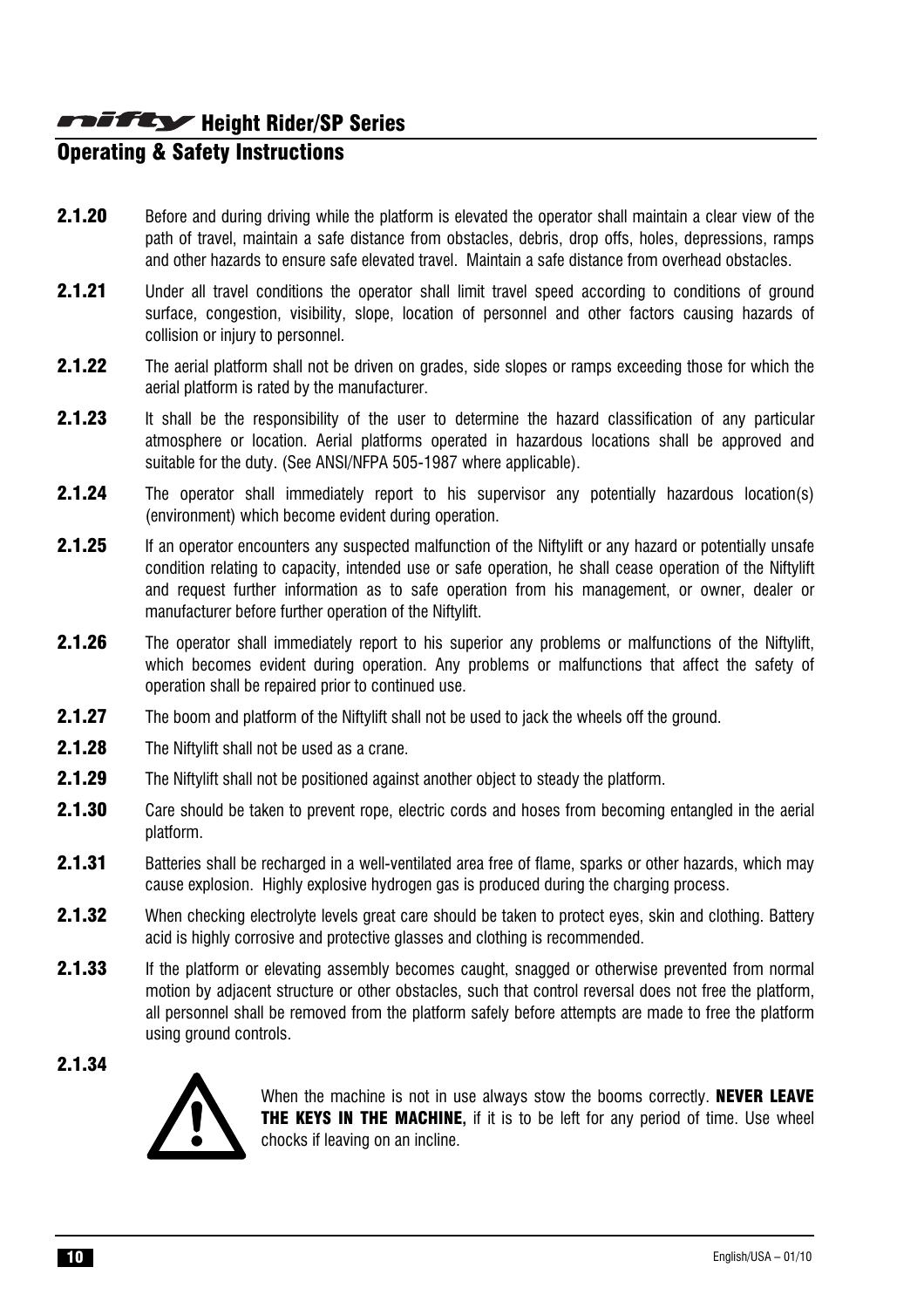Height Rider/SP Series Operating & Safety Instructions

- **2.1.35** The engine must be shut down while fuel tanks are being filled. Fuelling must be done in a wellventilated area free of flame, sparks or any other hazard that may cause fire or explosion. **PETROL** (GASOLINE), LIQUID PROPANE AND DIESEL FUELS ARE FLAMMABLE.
- 2.1.36



#### NEVER START THE NIFTYLIFT IF YOU SMELL (PETROL) GASOLINE, LIQUID PROPANE OR DIESEL FUEL.THESE FUELS ARE HIGHLY FLAMMABLE

- **2.1.37** The operator shall implement means provided to protect against use by unauthorised persons.
- 2.1.38 Never remove anything that may affect the stability of the machine such as, but not limited to, batteries, covers, engines, tyres or ballast.

# 2.2 ENVIRONMENTAL LIMITATIONS

All "Niftylift" Height Riders are limited to operation as previously described, not suitable for rough terrain work. Unless specifically configured otherwise, the machine will have short time rating for operation in extreme temperatures. i.e. Reduced battery cycle times for low temperatures, e.g. freezers, food storage etc., cooling limitations for high temperatures, i.e. oil temperature not to exceed -23 to  $93^\circ$ Celsius. Extended operation in dusty environments is not recommended, frequent cleaning will be necessary. All dust, dirt, salt encrustation, excess oil or grease should be removed. Deposits of paint or bitumen, particularly on legends or labels should be removed.

All standard Niftylift machines are rated for a wind speed of 12.5 m/s, which equates to 45kph / 28mph or force 6 on the Beaufort scale. No attempt should be made to operate a Niftylift in wind strengths above this limit and if the operator has any doubts over the wind speed he /she should cease operation immediately until it can be established that the wind speed has fallen to a safe level.



#### DO NOT USE THE NIFTYLIFT IN ELECTRICAL STORMS

#### 2.3 NOISE AND VIBRATION

The airborne noise emission on the Height Rider range of machines does not exceed 79dB(A), measured at a perpendicular distance of 4m, under equivalent continuous A-weighted sound pressure test conditions. This was based on a Diesel powered machine, working on high throttle, and under load. All other models will exhibit significantly lower emissions than this figure, dependant on power option. In normal operation the Vibration level to which the operator is subjected will not exceed a weighted root mean square acceleration value of 2.5 m/s<sup>2</sup>.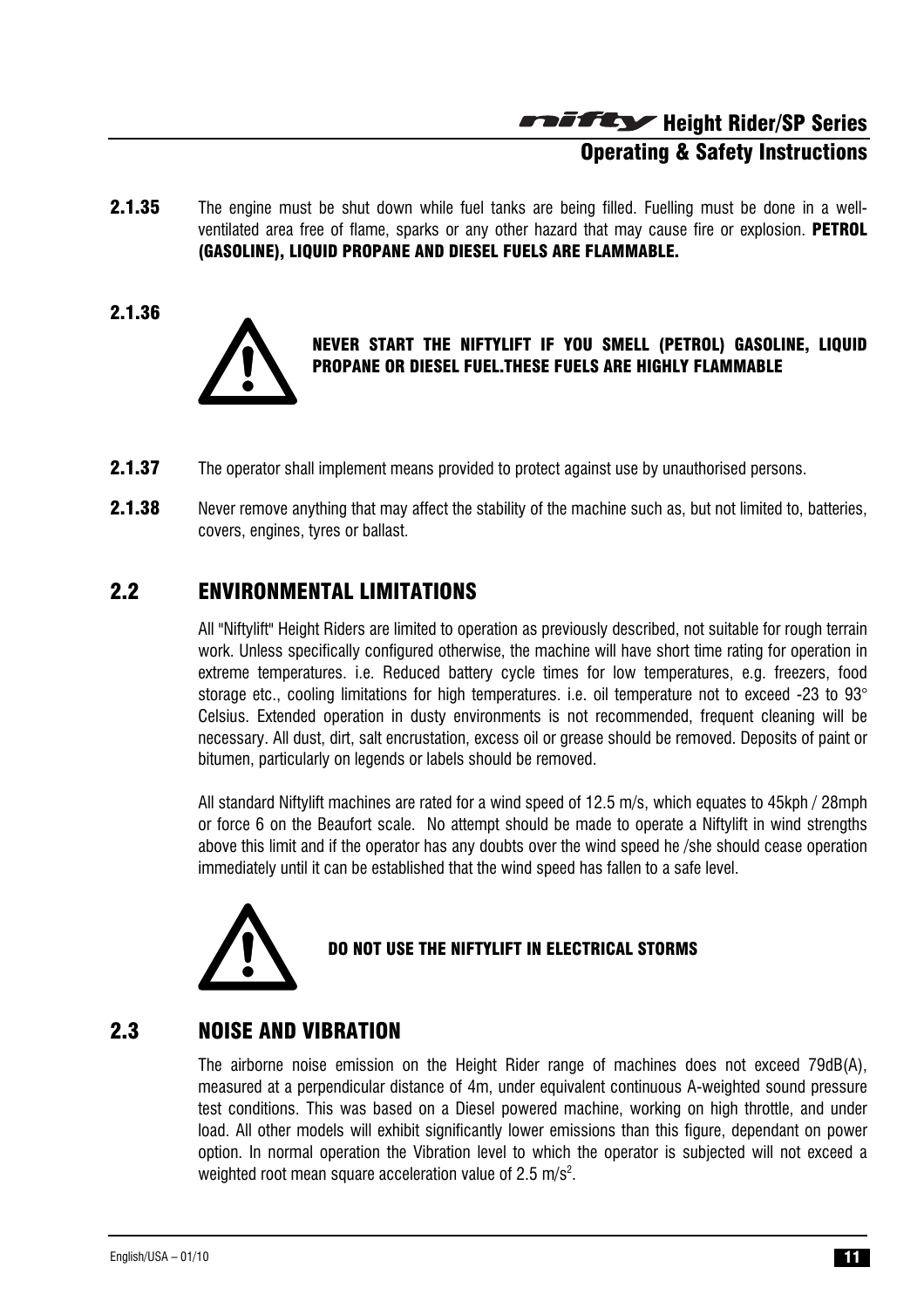**Operating & Safety Instructions** 

#### 2.4 TEST REPORT

All Niftylift machine models are subjected to a comprehensive 'type test' which duplicates all combinations of safe working load (SWL), overload, windage, inertia and pull force to assess the various safe stability criteria. Self propelled machines are also subjected to kerb and braking tests at the SWL to satisfy additional 'worse case' stability requirements.

Each individual machine is then subjected to static overload tests on flat level ground with 150% of the SWL, exceeding the requirements of EN280 for power operated MEWPs. Self propelled machines are also tested at the maximum working angle **plus** 0.5<sup>o</sup> with a test load of 125% of the SWL. Finally, on all machines, a functional test is performed with 110% of SWL.

All safety devices are checked for correct operation, operating speeds are checked against benchmark figures and the dynamic functions ensure that all acceleration and deceleration forces are within acceptable limits. All noted defects are rectified and recorded before the machine is permitted to enter into service.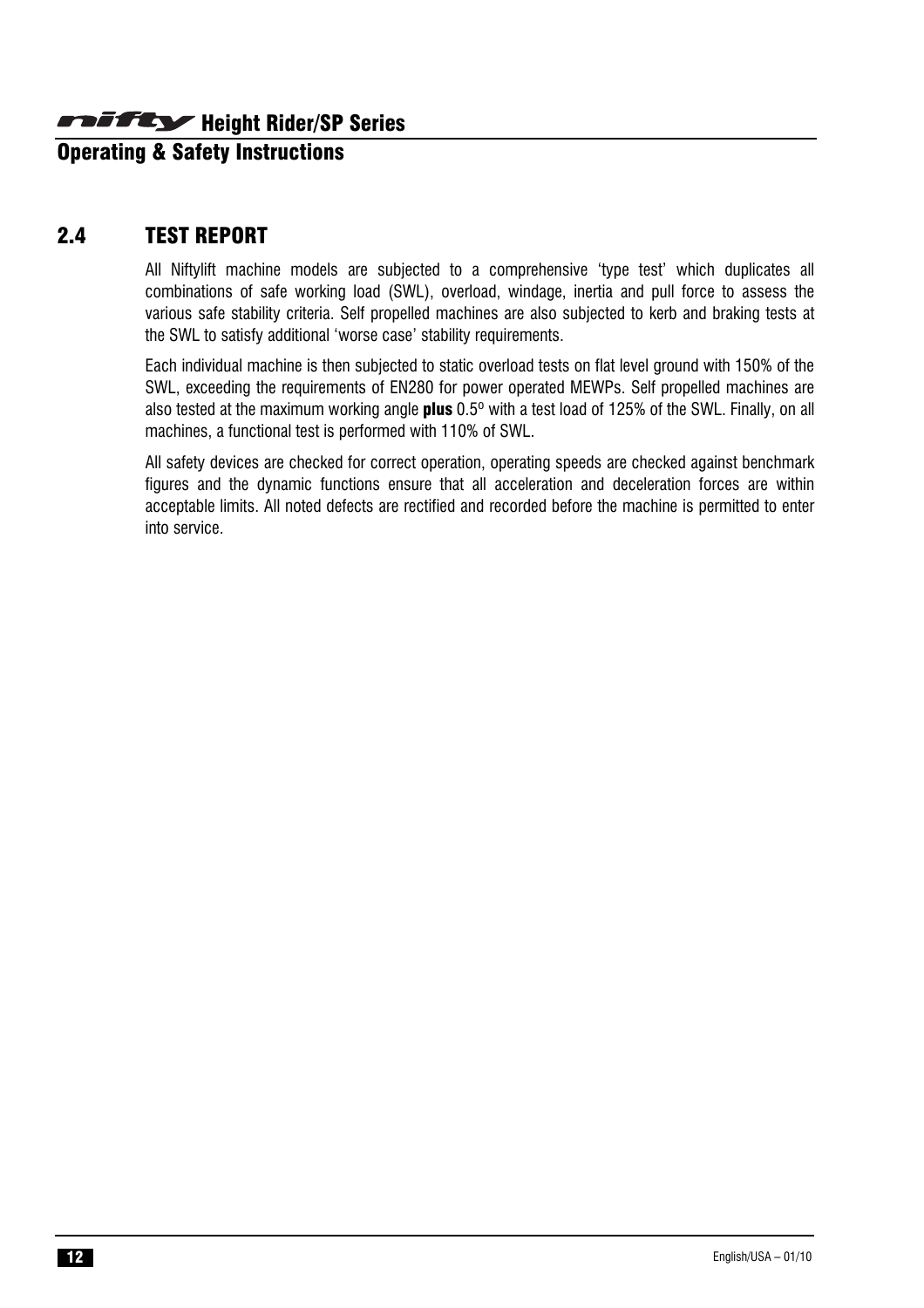#### Operating & Safety Instructions

# 3 Preparation and Inspection

# 3.1 UNPACKING

Since the manufacturer has no direct control over the shipping or carriage of any Niftylift it is the responsibility of the dealer and/or owner and/or leaser to ensure the Niftylift has not been damaged in transit and a Pre-operational Report has been carried out by a qualified engineer before the aerial platform is put into service.

- A) Remove all ropes, straps and or chains used to secure the aerial platform during transit.
- B) Ensure any ramp, loading dock or forklift used is capable of supporting or lifting the aerial platform.
- C) If the aerial platform is to be driven, please ensure that the operator has read and fully understood this entire manual. Refer to the appropriate section for precise operating instructions.

#### \*\*\*Carry out the Pre-operational Report before placing machine in service.

#### 3.2 PREPARATION FOR USE

Whilst every effort has been made at the Niftylift factory to ensure your machine arrives in a safe and operable condition it is necessary to carry out a systematic inspection prior to putting the aerial platform into service.



#### THIS IS NOT A REQUEST IT IS MANDATORY

To assist the user in this task you will find enclosed a Pre-operational Report, which must be filled out upon delivery/receipt of the machine.

Before the user carries out the Pre-operational Report he must have read and fully understood all the contents of the Operating, Safety and Maintenance Manual.



WARNING - DO NOT OPERATE A POTENTIALLY DEFECTIVE OR MALFUNCTIONING MACHINE. CORRECT AND REPAIR ANY DEFECTS BEFORE OPERATING YOUR NIFTYLIFT.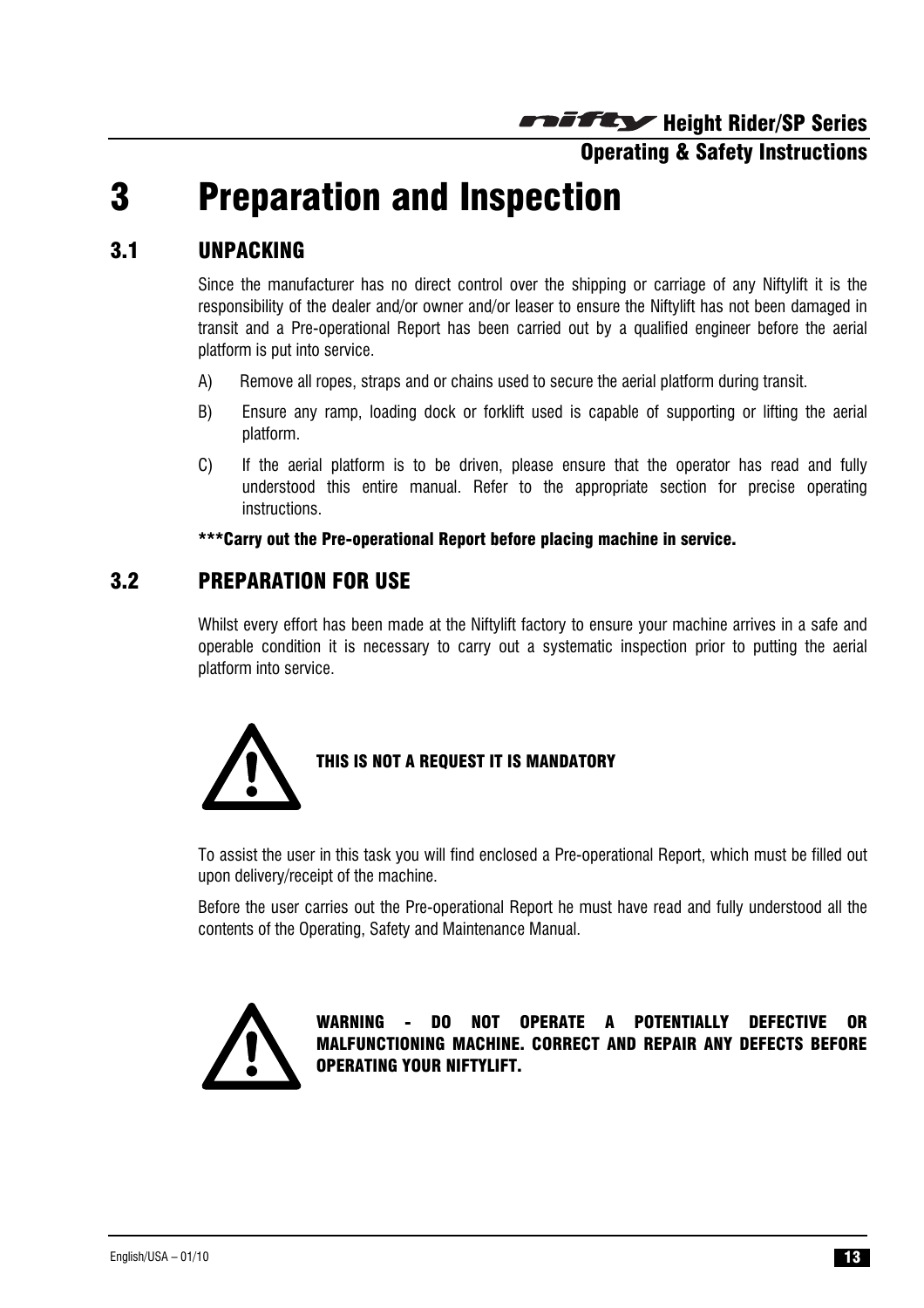# **Operating & Safety Instructions**

# 3.3 PRE-OPERATIONAL SAFETY CHECK SCHEDULES

Before use each day and at the beginning of each shift the aerial platform shall be given a visual inspection and functional test including, but not limited to, the following:

#### 3.3.1 DAILY SAFETY CHECKS

- 1) Check that all labels (decals) are in place and legible.
- 2) Visually inspect the machine for damaged or loose components.
- 3) Check that batteries are charged (i.e. Charger has a solid green light and a pulsing red light).
- 4) Check the fuel level (if applicable).
- 5) Check that canopies/covers and guards are in place and secure.
- 6) Check that the boom rest switch is operable (if applicable).
- 7) Check that control levers are secure and operate freely.
- 8) Check that operating buttons and emergency stop buttons function properly.
- 9) Check the operation of the manual hand pump.
- 10) Visually inspect all hydraulic hoses and fittings for damage or leaks.
- 11) Check that the platform pivot pins and their tag bolts are secure.
- 12) Check that the tilt alarm is functioning properly (On a slope of  $5^{\circ}$  or more the alarm should sound and drive should be disabled)
- 13) Check the operation of the cage weigh system (If fitted). See section 4.5.3 for testing and verification procedure.

#### 3.3.2 WEEKLY SAFETY CHECKS

- 1) Inspect tyres and wheels for damage and wear.
- 2) Check that the joystick manipulators are secure.
- 3) Check battery fluid levels and specific gravity (after charging) and general condition.
- 4) Check hydraulic oil level, ISO Grade 22 (European), Grade 32 (Rest of World).
- 5) Inspect the engine air filter and clean or replace if necessary.
- 6) Inspect hose track for damage or missing parts.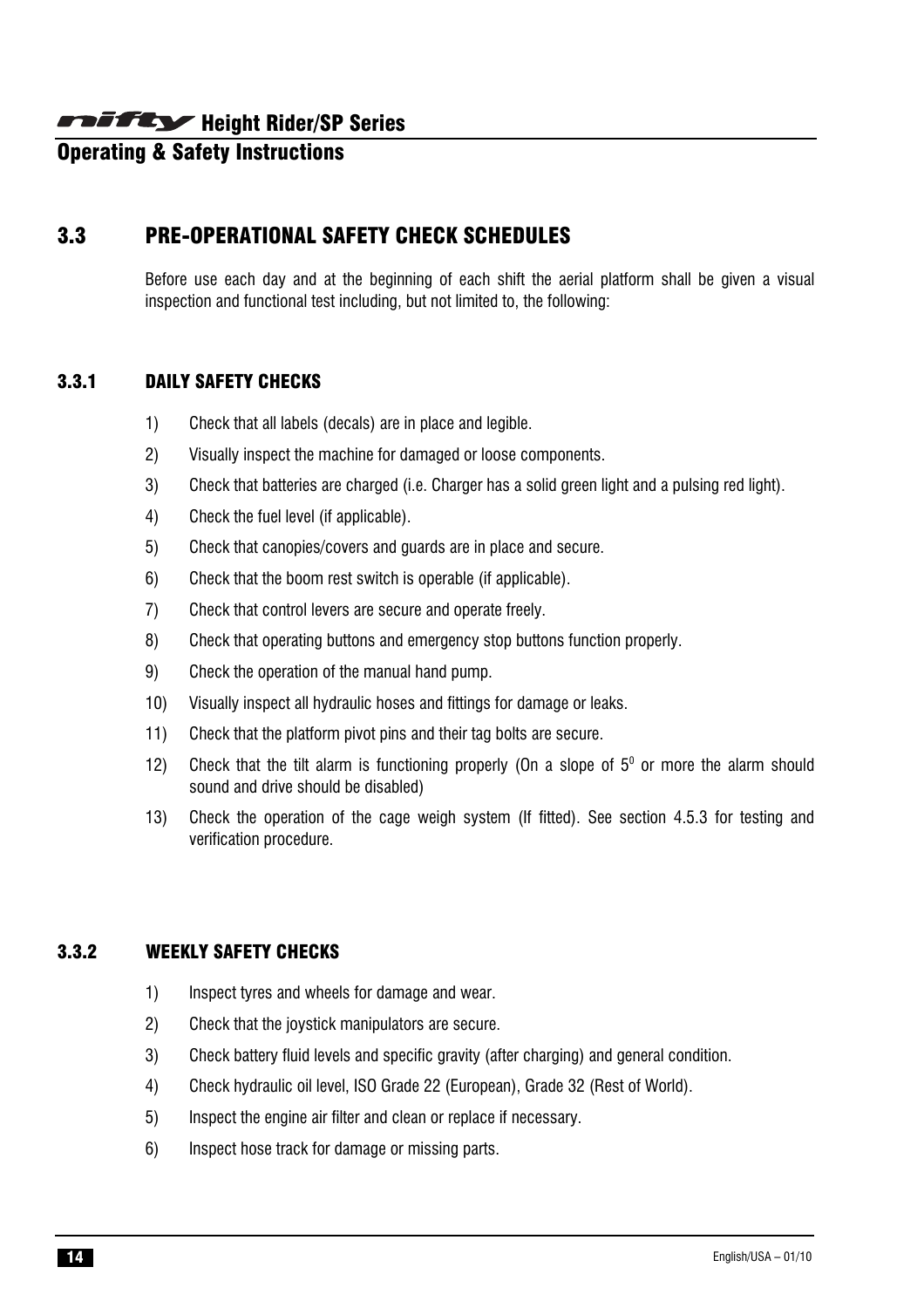

#### 3.3.3 MONTHLY SAFETY CHECKS

- 1) Check the engine oil level (if applicable).
- 2) Check the wheel nuts (torque 65ft lbs / 86Nm).
- 3) Check that the bolts holding the wheel motors to the chassis are secure.
- 4) Check that the slew worm is secured and correctly in mesh. Clean and re-grease.
- 5) Inspect brakes for operation and wear.
- 6) Grease the knuckle and centre post.
- 7) Inspect the engine fuel tank for damage or leaks.
- 8) Check telescopic boom wear pads and nylon studs (if applicable).
- 9) Check that the end cap on the main knuckle pin is secure and the roll pin is in place.
- 10) Check and adjust if necessary the Nylatron studs around the telescope boom.
- 11) Every **three** months check and verify the calibration of the cage weigh system. See section 4.5.4 for the calibration procedure.
- 12) Every **Six** months perform a **thorough examination** in accordance with the 'Lifting Operation and Lifting Equipment Regulations' (LOLER) 1998, Regulation (9)(3)(a).

#### 3.3.4 ANNUAL SAFETY CHECKS

- 1) Check that all pivot pins and their tag bolts are secure.
- 2) Inspect for any cracks or badly rusted areas on booms and chassis.
- 3) Change the hydraulic oil filters.
- 4) Check the bushes in the front wheel hubs for wear.
- 5) Check that slew ring bolts are secure (torque 206ft lbs. 279Nm).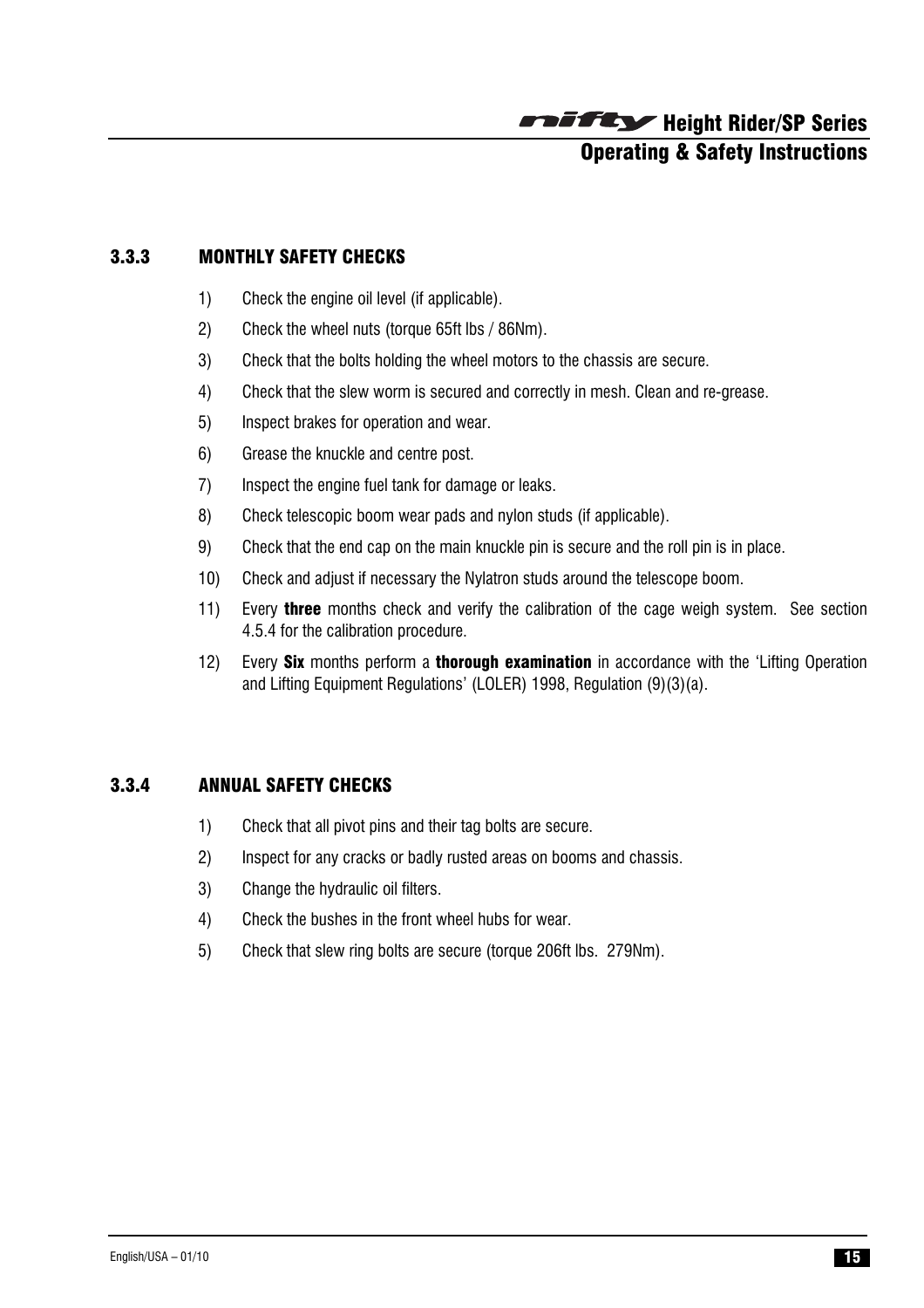Operating & Safety Instructions

# 3.4 PLACARD, DECALS & INSTALLATION (UK SPEC)

| <b>ITEM</b>    | <b>DESCRIPTION</b>            | <b>NUMBER</b> | <b>QTY</b>     |
|----------------|-------------------------------|---------------|----------------|
| 1              | SWL 200kg                     | P14801        | 1              |
| $\sqrt{2}$     | <b>Harness Point</b>          | P14883        | $\overline{c}$ |
| 4              | <b>General Notice</b>         | P18870        | 1              |
| $\overline{5}$ | <b>Blank Serial Plate</b>     | P15383        | 1              |
| $\,6$          | Daily Safety Check List       | P14908        | 1              |
| $\overline{7}$ | Trip - Push to Reset          | P19056        | 1              |
| 8              | <b>Travel Direction</b>       | P14784        | $\overline{c}$ |
| 9              | If Alarm Sounds               | P14868        | $\overline{c}$ |
| 10             | E-Stop, Do Not Disable        | P14864        | $\overline{c}$ |
| 11             | <b>Head Protection</b>        | P14921        | 1              |
| 12             | <b>Manual Hand Pump</b>       | P19716        | 1              |
| 13             | <b>Component Stability</b>    | P19708        | 1              |
| 14             | "Nifty HR12" - Grey           | P14604        | $\overline{2}$ |
| 15             | "Niftylift.com" - Black       | P14390        | 1              |
| 16             | "Height Rider 12" - Grey      | P14605        | $\mathbf{1}$   |
| 17             | <b>General Warning</b>        | P20330        | $\overline{c}$ |
| 18             | Booms / Brakes Selector       | P19446        | 1              |
| 19             | Foam Filled Tyres             | P14932        | 1              |
| 20             | <b>Drive Wheel Lock</b>       | P19444        | 1              |
| 21             | Base/Cage selector            | P19445        | 1              |
| 22             | No Step                       | P14785        | 1              |
| 23             | <b>Cage Levelling</b>         | P10853        | $\mathbf{1}$   |
| 25             | Point Load<br>13.6kN (HR10)   | P20606        | 4              |
|                | 16.7kN (2x4)                  | P20607        | 4              |
|                | 20.8kN (4x4)                  | P20634        | 4              |
| 26             | <b>Battery Management</b>     | P11777        | 1              |
| 28             | <b>Battery Isolator</b>       | P18610        | 1              |
| 29             | <b>Battery Charger</b>        | P14904        | 1              |
| 31             | <b>Diesel</b>                 | P14414        | 1              |
| 32             | Point Load<br>19.2kN (Narrow) | P20608        | 4              |
| 33             | Hydraulic Levers - Cage       | P14939        | 1              |
| 34             | Hydraulic Levers - Base       | P14936        | $\mathbf{1}$   |
| 35             | Cage Gate Warning             | P18432        | 1              |
| 36             | <b>Cage Controls</b>          | P18961        | 1              |
| 38             | <b>Base Controls</b>          | P15221        | 1              |
| 39             | Noise Warning                 | P17124        | 1              |
| 40             | <b>Operators Manual</b>       | P14892        | 1              |
| 42             | <b>Overload Warning</b>       | P18848        | $\overline{c}$ |
| 43             | Trip - Push to Reset          | P19056        | 1              |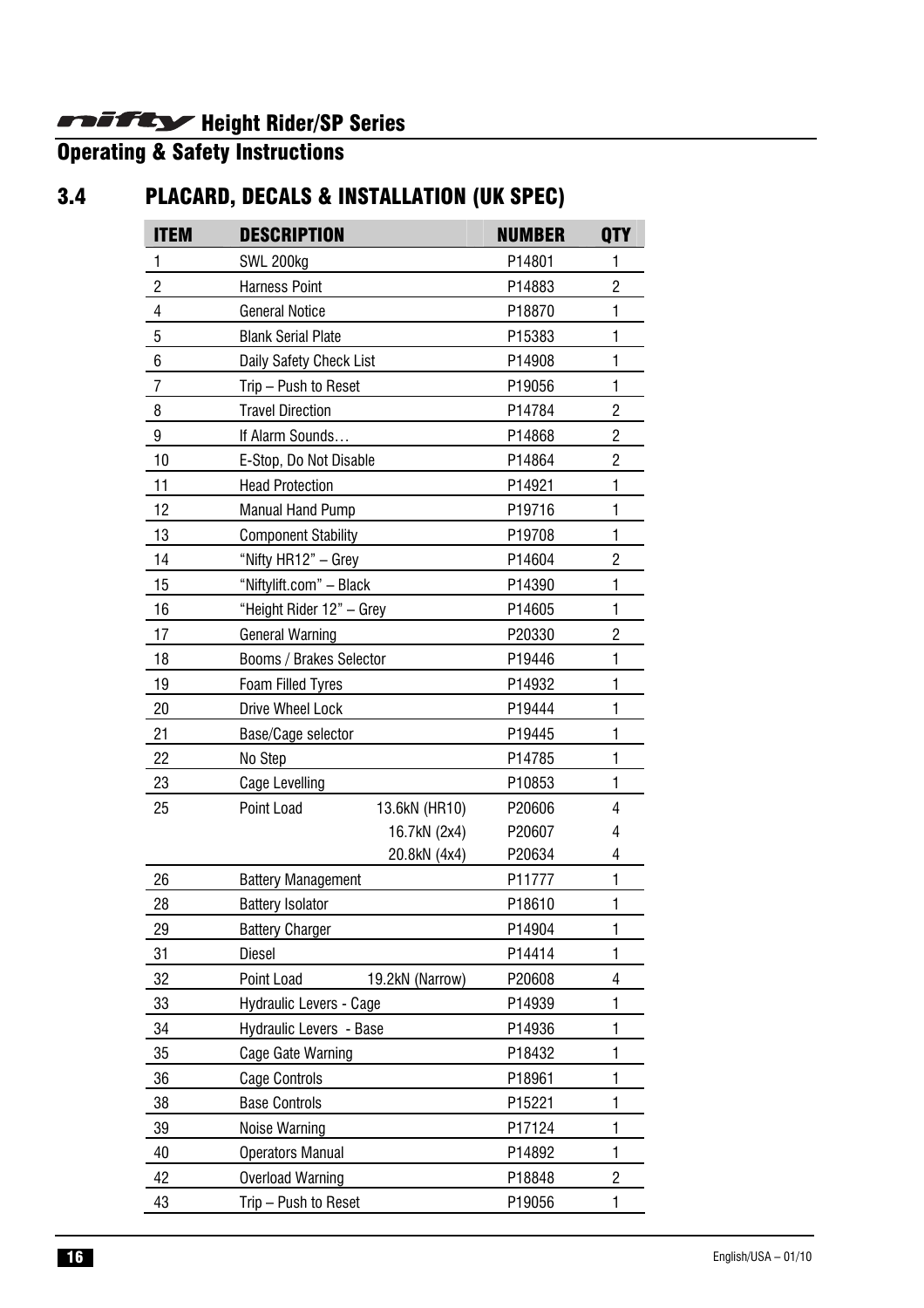# Operating & Safety Instructions

| 46  | No Step                | P <sub>14785</sub> |  |
|-----|------------------------|--------------------|--|
| -47 | Footswitch             | P14884             |  |
| 48  | 4x4                    | P <sub>14697</sub> |  |
| 49  | Battery Isolator (4x4) | P <sub>18600</sub> |  |
| 50  | Brake Release (4x4)    | P <sub>18788</sub> |  |

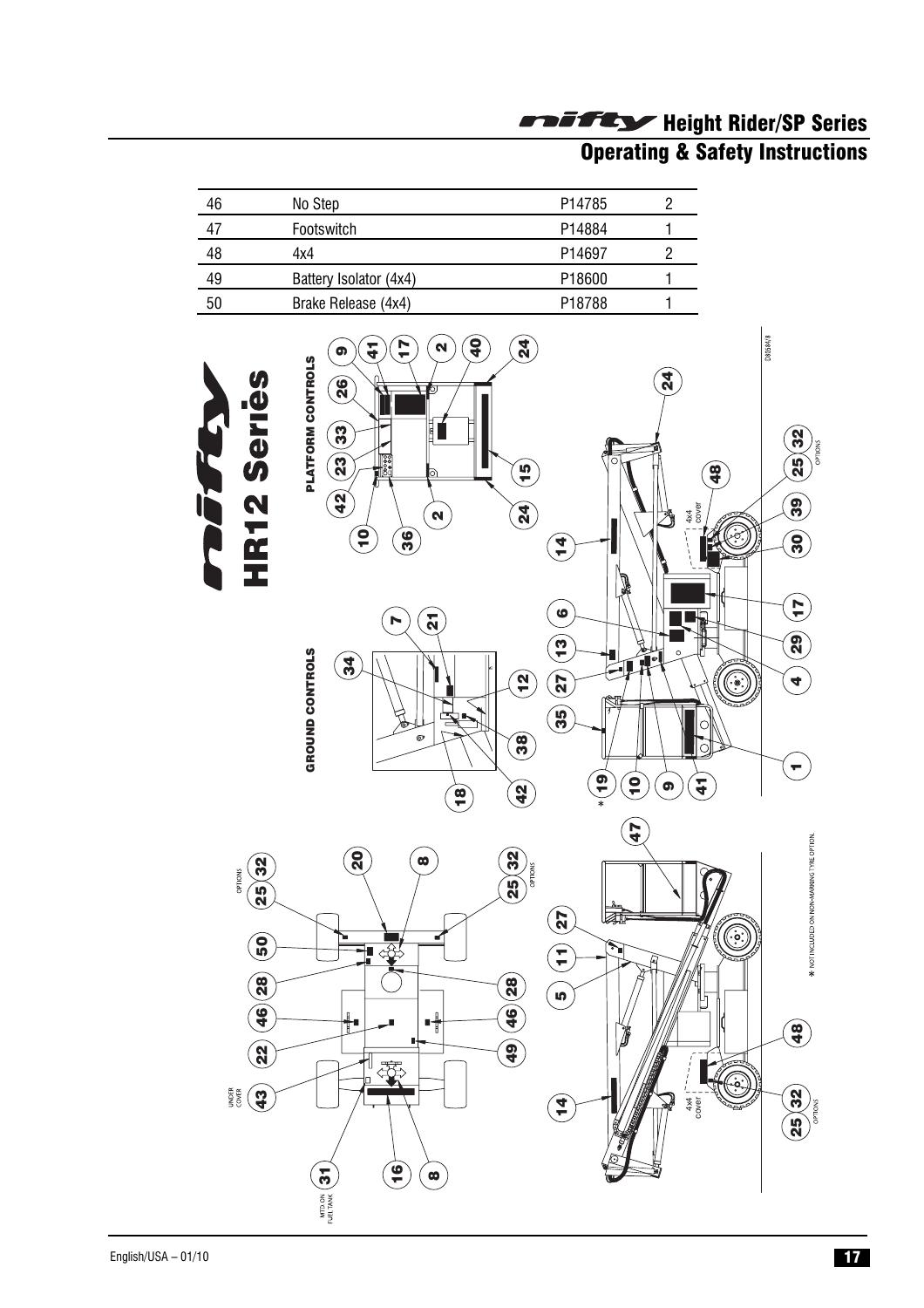#### Operating & Safety Instructions

# 3.4a PLACARD, DECALS & INSTALLATION (USA SPEC)

| <b>ITEM</b> | QTY-SP26       | OTY-SP33                | <b>DESCRIPTION</b>             | <b>NUMBER</b>   |
|-------------|----------------|-------------------------|--------------------------------|-----------------|
| 01          | 1              | 1                       | <b>SWL 500 lbs</b>             | P17328          |
| 02          | $\overline{2}$ | $\overline{c}$          | <b>Harness Points</b>          | P14883          |
| 04          | 4              | $\overline{4}$          | <b>General Notice</b>          | P18870          |
| 05          | 1              | 1                       | <b>Serial Plate</b>            | P15383          |
| 06          | $\overline{2}$ | $\overline{c}$          | <b>Rotating Machinery</b>      | P15010          |
| 07          | 1              | 1                       | Trip - Push to reset           | P19056          |
| 08          | 2              | $\overline{2}$          | <b>Travel Direction Arrows</b> | P14784          |
| 09          | $\overline{c}$ | $\overline{c}$          | <b>Tilt Alarm</b>              | P14868          |
| 10          | $\overline{2}$ | $\overline{c}$          | E-Stop Disable                 | P14864          |
| 11          | 1              | 1                       | <b>Head Protection</b>         | P14921          |
| 12          | 1              | 1                       | <b>Manual Hand Pump</b>        | P19716          |
| 13          | 1              | 1                       | <b>Component Stability</b>     | P19708          |
| 14          | $\overline{c}$ | $\pmb{0}$               | 'Niftylift' Logo (SP26)        | P14117/18/14615 |
| 14          | $\mathbf{0}$   | $\overline{c}$          | 'Niftylift' Logo (SP 34)       | P14119/20/14616 |
| 15          | 1              | 1                       | Niftylift.com                  | P14390          |
| 17          | $\overline{2}$ | $\overline{2}$          | <b>General Warning</b>         | P20330          |
| 18          | 1              | 1                       | Booms/Brake Lever              | P19446          |
| 19          | 1              | 1                       | <b>Foam Filled Tires</b>       | P14932          |
| 20          | 1              | 1                       | <b>Wheel Release</b>           | P19444          |
| 21          | 1              | $\mathbf{1}$            | <b>Function Selector Valve</b> | P19445          |
| 22          | 5              | $\overline{5}$          | No Step                        | P14785          |
| 23          | 1              | 1                       | <b>Basket Levelling</b>        | P10853          |
| 24          | A/R            | A/R                     | <b>Warning Stripes</b>         | N/A             |
| 25          | 4              | 0                       | Point Load 13.6 kN             | P20606          |
| 25          | $\mathbf 0$    | $\overline{4}$          | Point Load 16.7 kN (2x4)       | P20607          |
|             |                |                         | 20.8 kN (4x4)                  | P20634          |
| 26          | 1              | 1                       | <b>Battery Management</b>      | P11777          |
| 28          | 1              | 1                       | <b>Battery Isolator</b>        | P18610          |
| 29          | 1              | 1                       | <b>Battery Charger</b>         | P14904          |
| 31          | 1              | 1                       | Diesel Fuel Only               | P14414          |
| 32          | 0              | $\overline{4}$          | Point Load 19.2 kN (Narrow)    | P20608          |
| 33          | 1              | $\pmb{0}$               | Platform Levers (SP26)         | P15878          |
| 33          | $\mathbf 0$    | 1                       | Platform Levers (SP34)         | P14939          |
| 34          | 1              | 1                       | <b>Ground Levers</b>           | P14936          |
| 36          | 1              | 1                       | Platform Control Box           | P18961          |
| 38          | 1              | 1                       | Ground controls                | P15521          |
| 39          | 1              | 1                       | Noise Warning                  | P17124          |
| 40          | 1              | $\mathbf{1}$            | <b>Operating Instructions</b>  | P14892          |
| 41          | $\overline{c}$ | $\overline{\mathbf{c}}$ | <b>Overload Warning</b>        | P18848          |
| 42          | $\overline{c}$ | $\sqrt{2}$              | Overload Symbol                | P17214          |
| 43          | 1              | 1                       | Trip - Push to reset (DE)      | P19056          |
| 46          | $\overline{c}$ | $\overline{c}$          | No Step                        | P14785          |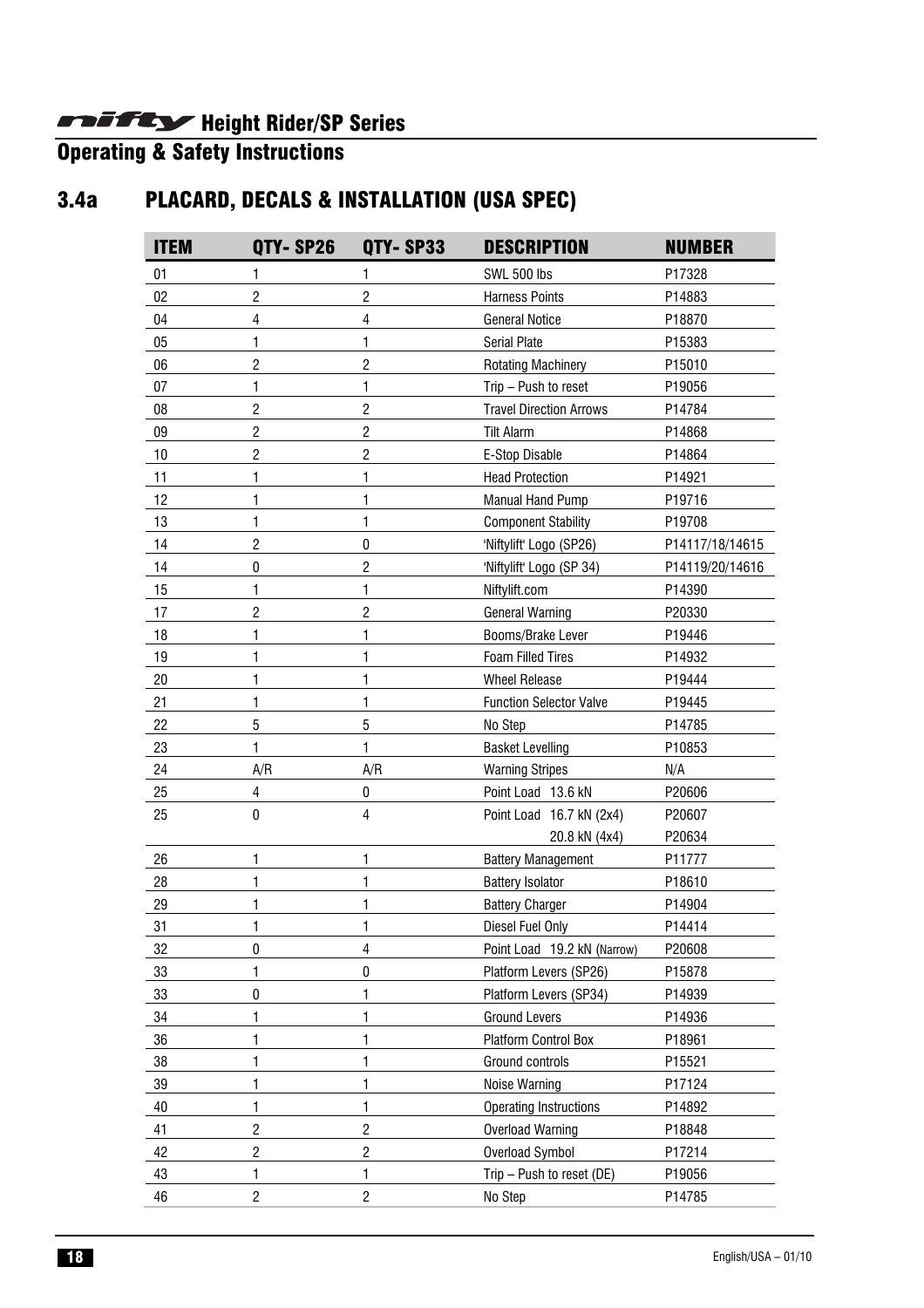

# Operating & Safety Instructions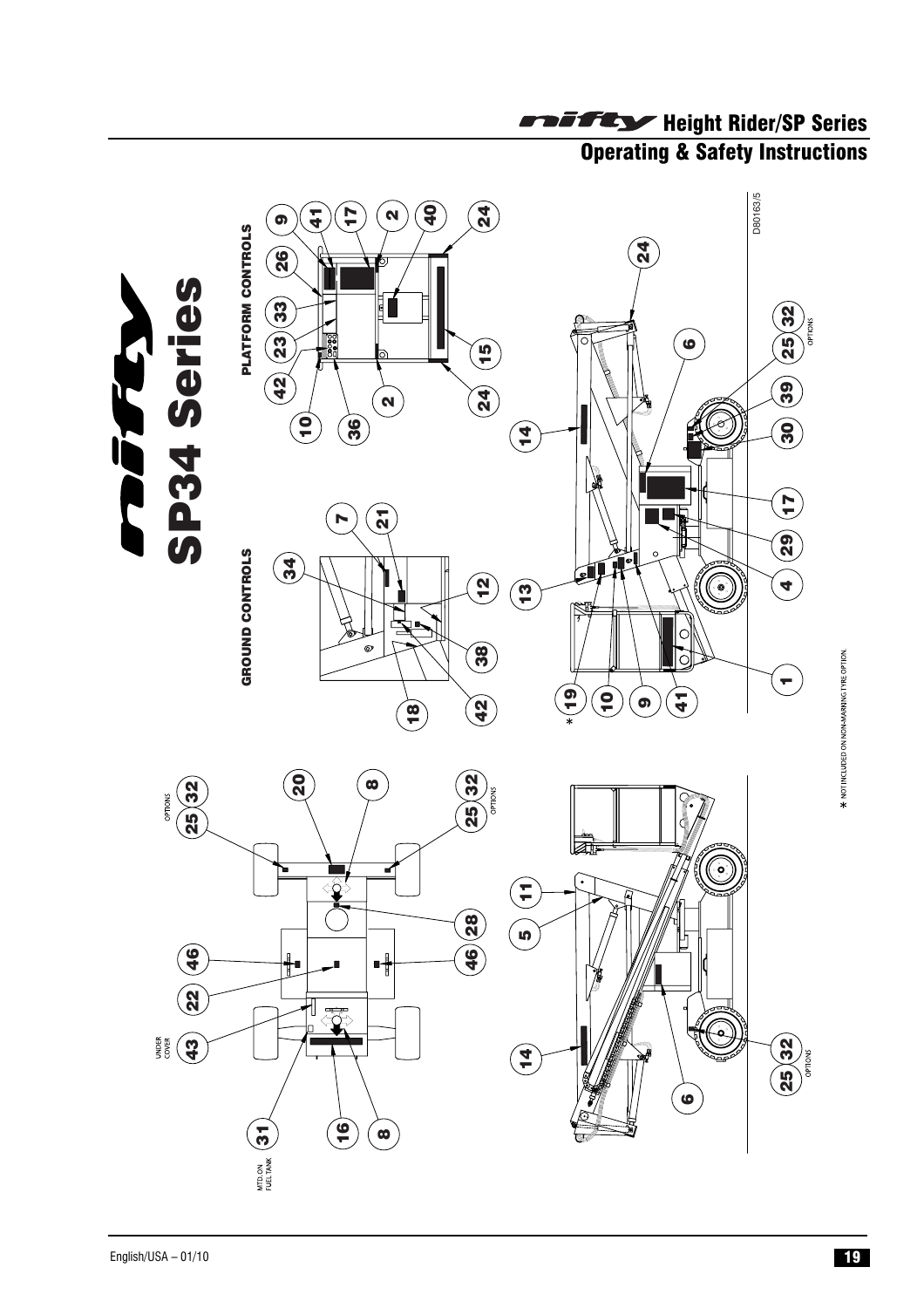Operating & Safety Instructions

# 3.5 TORQUE REQUIREMENTS

| <b>SCREW QUALITY/SIZE</b> | <b>Tightening torque in ft lbs (Nm)</b> |       |             |       |
|---------------------------|-----------------------------------------|-------|-------------|-------|
| Grade                     |                                         | 8.8   |             | 10.9  |
| M 6                       | 7.4                                     | (10)  | 10          | (14)  |
| M <sub>8</sub>            | 18.5                                    | (25)  | 26          | (35)  |
| M 10                      | 36                                      | (49)  | 51          | (69)  |
| M 12                      | 65                                      | (86)  | 89          | (120) |
| M 14                      | 100                                     | (135) | 140         | (190) |
| M 16                      | 155                                     | (210) | 218         | (295) |
| M 18                      | 215                                     | (290) | 300         | (405) |
| <b>WHEEL NUTS</b>         | 65ft lbs                                |       | <b>86Nm</b> |       |
| <b>SLEW RING BOLTS</b>    | 206ft lbs                               |       | 279Nm       |       |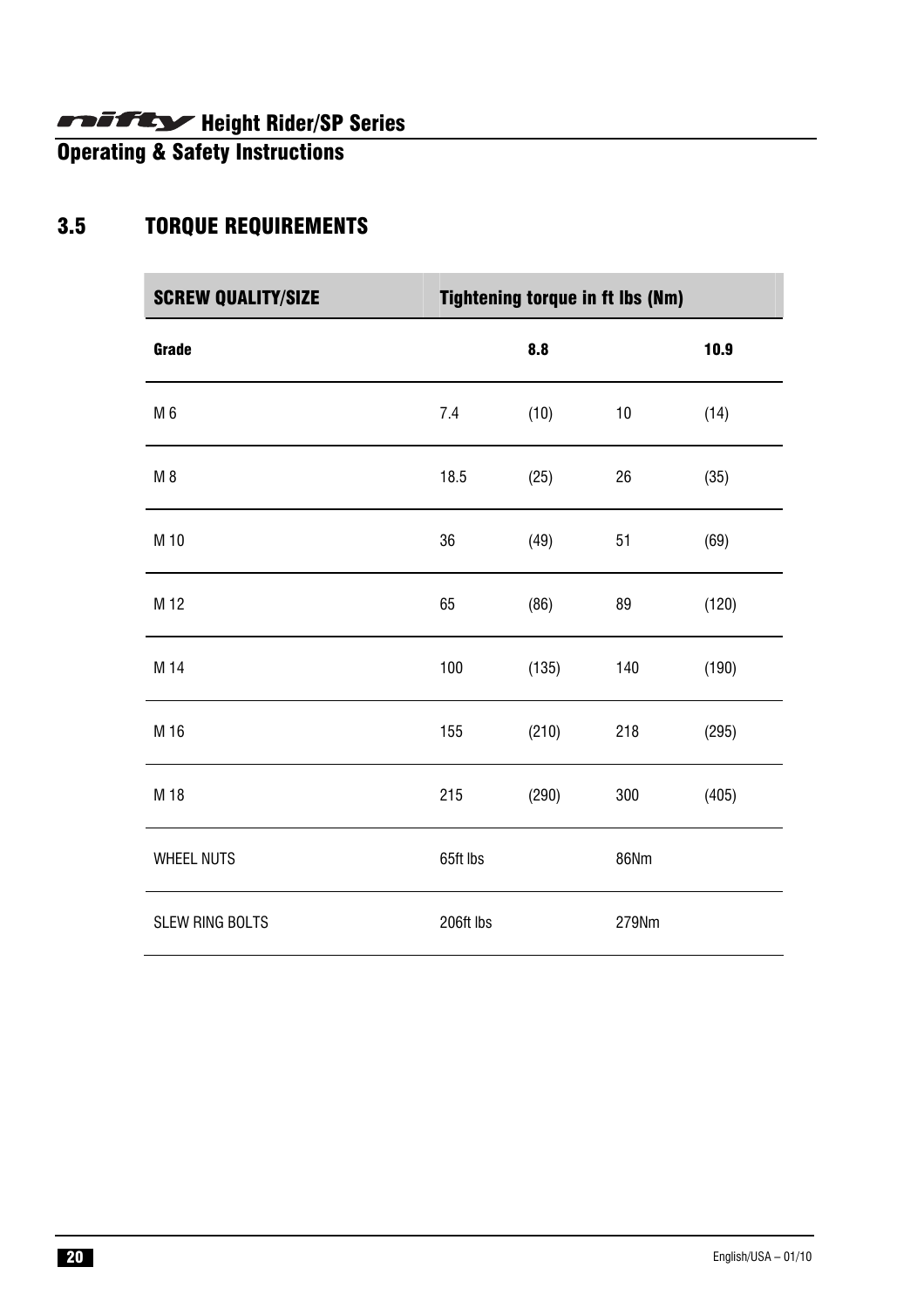Height Rider/SP Series Operating & Safety Instructions

# 4 Operation

# 4.1 CONTROL CIRCUIT COMPONENTS

- 4.1.1 CONTROL BOARD**: -** Situated under the rear cover, the encapsulated control board comprises a PCB. (Printed circuit board) that incorporates all of the relays to control the machines operation. The control board is common to all models, and contains functions, which might not be utilised on your particular machine. A thermal trip switch is integral to the box, which protects the control circuit and components. If power is lost, the switch can be manually reset.
- **4.1.2 TILT ALARM:** Fitted to the top of the control board box, the tilt alarm is a solid-state sensor, which monitors the inclination of the machine. It directly controls the BRV (Brake Release Valve) and when the platform is in use, i.e. Booms are raised, if the inclination exceeds the pre-set limit, it will disable the drive to the machine and sound the alarm. In order to recover the machine, the platform operation is unaffected, allowing the operator to restore drive when the machine is stowed. It is then possible to drive back onto level ground, fully restoring machine operation.
- **4.1.3 SOUNDER:** Situated beneath the PCB is a small electric sounder, which is used to provide an intermittent alarm whenever the machine is in operation. Pushing a green "power control" button or depressing the foot switch in the platform (if fitted) will energise this sounder. This serves to warn personnel of the operation of the machine.
- **4.1.4 KLAXON:** Also mounted on the top of the control board box is a klaxon, which performs several functions: Firstly, it can be used as a manual alert, by pushing the "Horn" button at the platform control position. Secondly, it is this device, which sounds continuously if the tilt alarm sensor detects excessive inclination, with the booms raised. Lastly, it is linked into the battery management system, such that when low battery state is reached the "pulsing" of the DC motors is mimicked by the klaxon, re-enforcing the message to the operator to recharge the batteries.
- **4.1.5 DRIVE CONTROL VALVE (DCV):-** The motion control valve comprises several individual components all directly involved in the hydraulic supply to the wheel drive motors. Principal amongst these are the drive control valves, which electrically change the drive motor hydraulics supply from series flow to parallel, or vice versa. This control function is only available when the booms are lowered, and allows the operator to select "Hi" or "Lo" drive. "Hi" drive gives fast speed of travel, but low gradeability, "Lo" drive gives best gradeability, but slow speed. "Lo" drive is used for climbing inclines and delicate positioning of the machine.
- **4.1.6 BRAKE RELEASE VALVE (BRV):-** The motion control valve also incorporates a solenoid operated dump valve, which controls the brake function on the machine. This valve must be energised to allow the machine to move. If no voltage is present, the wheel motors will not be able to develop drive torque, whilst at the same time, the parking brakes will remain engaged. Only when a green "Power Control" push-button is being used (or the Platform Foot-switch is depressed) will the BRV operate. If the tilt alarm sensor detects an excessive inclination whilst the booms are raised it is the BRV which is de-energised to isolate the machine. (At the same time the klaxon tone changes to a continuous tone to indicate this condition).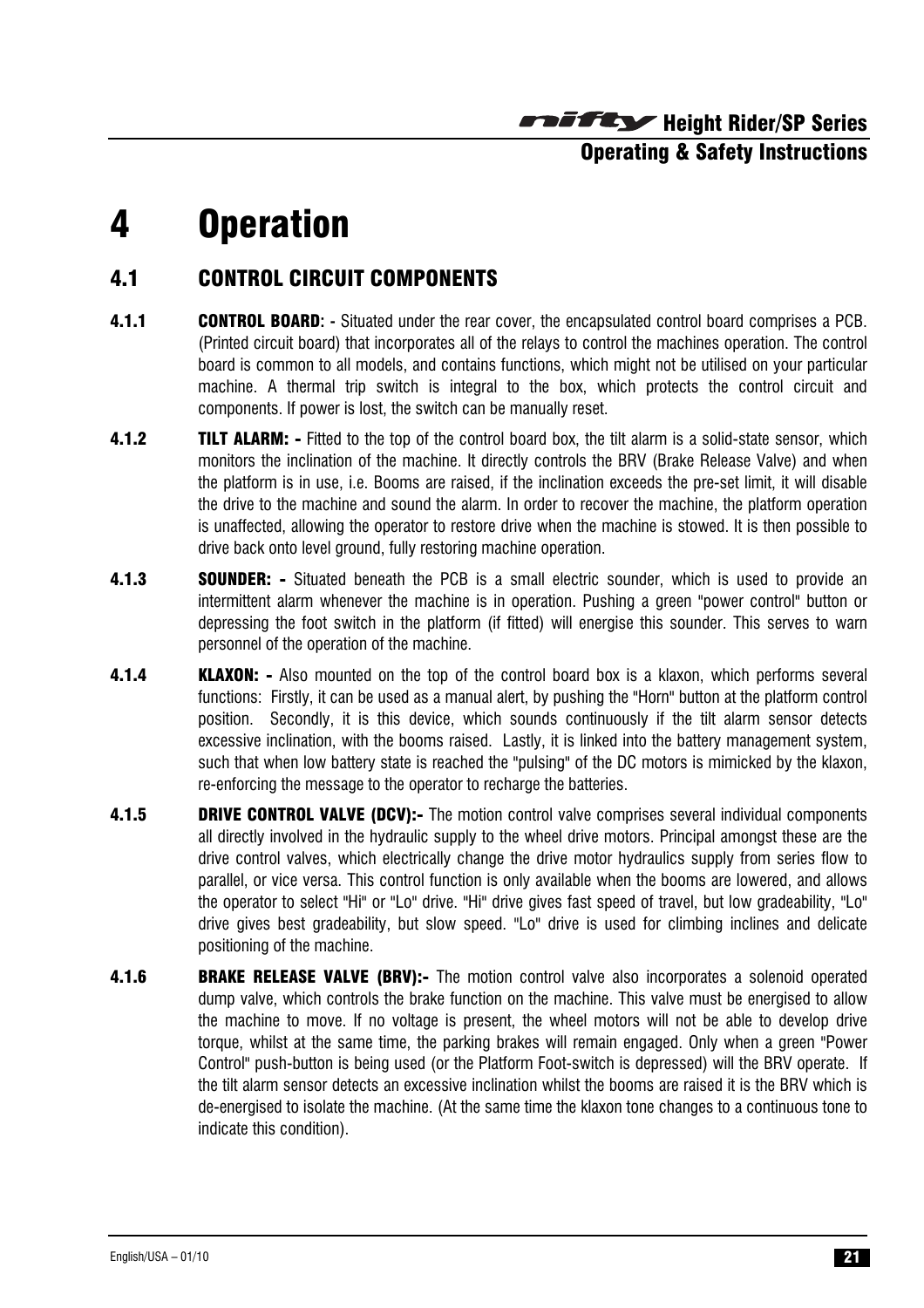# Operating & Safety Instructions

- **4.1.7** BOOM SWITCH: Mounted on the end of the machine counterbalance, and operated by the upper boom, this switch controls both the operation of the tilt alarm sensor, and the speed control function. With the booms in the stowed position, the tilt alarm sensor is by-passed, allowing the machine to negotiate slopes in excess of the permissible working angle, without isolating the drive function. At the same time, "Hi" drive is possible, as is fast throttle on those machines so equipped. When the booms are raised, the tilt alarm sensor becomes activated, only slow speed operation is possible and only "Lo" drive is permitted. These control functions are of primary importance to safety of the machine and operator. Under no circumstances should this control function be isolated or by-passed. Note! On later machines the boom switch is located adjacent to the Knuckle, and works from a cam attached to Boom 3. This permits the operator to slightly raise the Booms whilst still permitting high-speed drive. All other functions remain the same.
- **4.1.8 BATTERY MANAGEMENT:** Battery condition is permanently monitored by the control circuit, such that when available power has decreased to 20% of full charge, the battery status circuit begins to "chop" the power to the hydraulic power packs. This function causes the drive system to alternately stop and start, signalling to the operator that re-charging is necessary. At the same time the Klaxon will begin to sound intermittently re-enforcing the charge warning. At this point, sufficient power remains to drive to the nearest power point. Should the operator ignore the on-set of the discharge warning, the "chopping" will continue until the machine is rendered inoperative. Immediate charging will then be required.

 Under no circumstances should a machine be left fully discharged or severe battery damage can occur in a relatively short time.

- 4.1.9 **BATTERY ISOLATORS:** The battery-disconnect handles are located beneath the rear bonnet section and allow the machine control and power circuits to be isolated from the batteries. In order to isolate the batteries it is necessary to pull **both** release handles. The left side release handle also incorporates a control circuit connector. Pulling this handle also disconnects the supply to the PCB control box. Under normal operation, the machine key switch should be used to isolate the machine, with the battery isolator handles only being required for emergencies, in the event of a short circuit, or during routine maintenance.
- **4.1.10 DUTY SELECTOR:** On multiple power option machines, one of the functions on the platform control station will be a duty selector. This key switch allows the selection of either power option, i.e. from Diesel to Battery or Petrol to battery, or vice-versa. On other machines this same key switch serves as an "On-Off" control.
- **4.1.11 DIESEL ENGINE:-** Generally a Kubota OC60 or OC95 engine, driving a twin bodied pump with direct mounted pump dump valves (one per section), and integral relief valve on the rear pump. The arrangement allows two speed operation, fast throttle and automatic relief for ramp climbing.
- 4.1.12 **DIESEL BOX:** Located adjacent to the diesel engine, the diesel box combines all of the functions for dual power operation, (Bi-Energy machines), as well as controlling the diesel engine itself. The relays in this box control starting, high throttle, pump dump, duty selector and the diesel stop timer. There is also an integral thermal trip, which protects the throttle solenoid and other functions.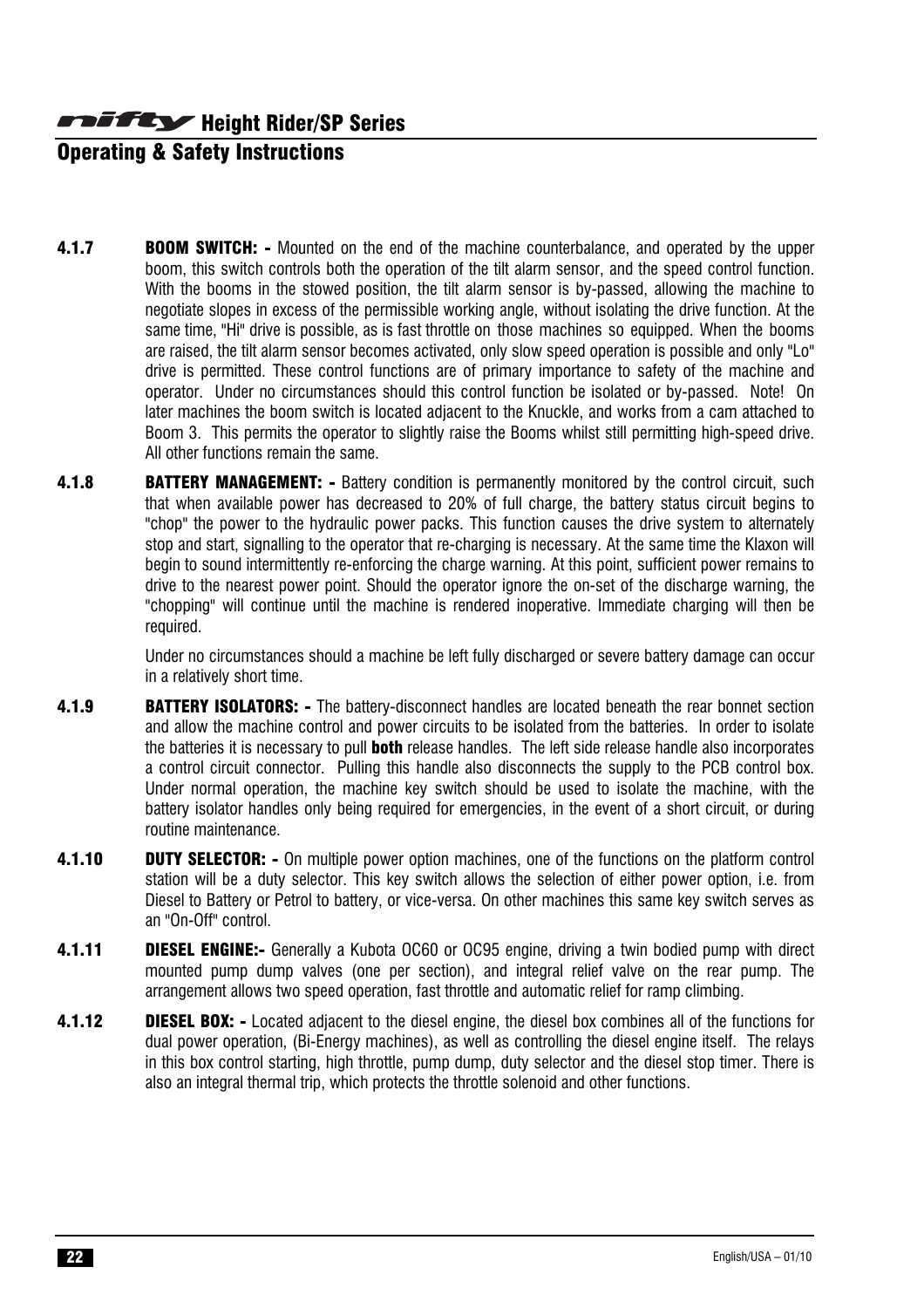Height Rider/SP Series Operating & Safety Instructions

- **4.1.13 PETROL (GASOLINE) ENGINE:** Generally a Honda GX 240 engine, driving a single body pump with direct mounted pump dump valve. The engine is also equipped with a throttle solenoid for two-speed operation.
- 4.1.14 PETROL (GASOLINE) BOX: Located adjacent to the petrol (gasoline) engine, the petrol (gasoline) box combines all of the functions for dual power operation, as well as controlling the petrol engine itself. The relays in this box control starting, high throttle, pump dump, duty selector and engine stop. here is also an integral thermal trip, which protects the throttle solenoid and other functions.
- **4.1.15 LPG OPERATION:-**On machines equipped for LPG operation (propane) the Honda engine will also have an LPG vaporiser, valve lock and micro-vac switch. The supply and regulation of the propane is governed by the installed gas bottle and regulator. The vapour take-off system requires a vaporiser to convert the liquid gas into an airborne mixture. This is then held by the micro-vac switch and valve lock until the engine turns over, creating a vacuum on the inlet to the engine carburettor. The micro-vac switch then tells the valve lock to open, admitting the gas to the engine. If the engine is halted, the system returns to normal, holding the gas until a re-start is attempted. When running on Petrol, the main tap to the gas bottle should be securely closed, to prevent the engine from trying to run on a mixture of the two fuels. If starting to run on LPG, it should be ensured that all petrol is discharged from the carburettor bowl before changing to LPG, since the engine will not run satisfactorily if any petrol is in the carburettor bowl. When turning on the gas, the bottle tap should be opened gradually so that the liquefied gas does not freeze up the vaporiser on contact. Warming up the engine on petrol first will ensure that the vaporiser is already hot enough to begin the gas conversion. A frozen vaporiser will not allow the machine to run on gas. Machines arranged for vapour take-off do not have a vaporiser, but still have the valve lock and micro-vac switch to control the flow of gas to the engine. The functions of the machine are as described above for the liquid take-off system.
- 4.1.16 CAGE WEIGH SYSTEM CONTROL BOARD (MECHANICAL): On machines equipped with the mechanical cage weigh system, the control printed circuit board is usually mounted in the rear of the cage control panel. The function of the operation, the indicator lights and fault conditions are all explained in Section 4.5.5.
- **4.1.17 ENGINE WATER TEMPERATURE:** On those engines equipped with water-cooling, the high temperature sender is connected to an indicator light in the cage panel. High temperature will illuminate the indicator, but not shut down the engine. If the indicator light illuminates during operation, descend immediately and/or stop the engine.
- **4.1.18 ENGINE OIL PRESSURE:** On those engines equipped with oil sensors, the low oil pressure sender is connected to an indicator light in the cage panel. Low oil pressure will illuminate the indicator, as would total loss of oil or the engine coming to a stop. If the indicator light illuminates during operation, descend immediately and/or stop the engine. When the cage key is turned to the 'engine' position, the light will illuminate to indicate that the engine is not running. This serves to remind the operator to turn the cage key switch 'Off' when not in use. Turning the key switch to 'Off' will de-energise any control relays that might eventually discharge the batteries.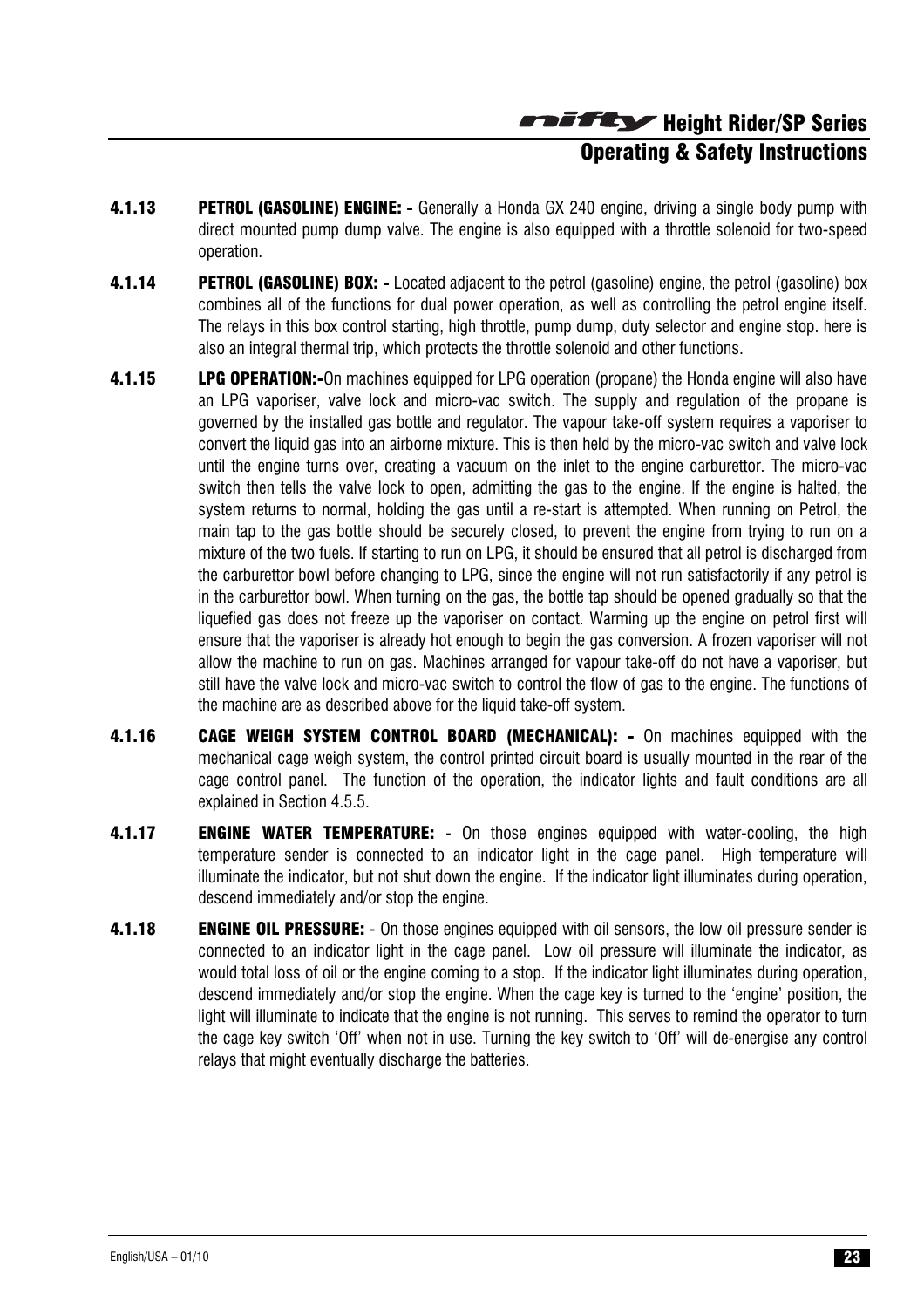# Operating & Safety Instructions

# 4.2 GROUND CONTROL OPERATION

### 4.2.1 GROUND CONTROL STATION

ALWAYS ALLOW THE ENGINE TO WARM UP BEFORE OPERATING.

### ALL MODELS

- 1) Ensure all red emergency stops are out.
- 2) Turn key switch at ground control station to ground (i.e. fully down).
- 3) Ensure function selector hand valve is turned to **Ground** position (i.e. fully down).
- 4) Turn duty selector in platform to **BATT** (battery) or **ENG** (engine).
- 5) If BATT (Battery) is selected go to step 9), if ENG (engine) is selected go to step 6).

# DIESEL ENGINE OR BI-ENERGY MODELS

- 6) If ENG (engine) is selected go to step 7 for a COLD ENGINE or step 8 for a WARM ENGINE.
- 7) **COLD ENGINE:** turn the main engine ignition switch (located beneath the front cover) through ON to GL. This engages the glow plug pre-heat system. Hold for 3-5 seconds then turn key fully to ST (start) position and the engine will fire.
- 8) WARM ENGINE: turn the main engine ignition switch (located beneath the front cover) through ON to ST (start) position and the engine will fire.

# PETROL (GASOLINE) ENGINE BI-ENERGY MODELS

- 6) If ENG (engine) is selected go to Step 7 for a COLD ENGINE or Step 8 for a WARM ENGINE.
- 7) COLD ENGINE: turn the engine fuel tap on and engage the choke lever. Turn the main engine ignition through ON to ST (Start) and the engine will fire. Return the choke lever to its normal running position after the engine is started.
- 8) WARM ENGINE: turn the engine fuel tap on and turn the main engine ignition through ON to ST (start) position and the engine will fire.

# ALL MODELS

- 9) Push and hold green power button.
- 10) Select function and operate hand levers in full accordance with manufacturers operating and safety manual.
- 11) To return control to platform turn key fully clockwise to up position, and return function selector hand valve to **Platform** position, (i.e. fully up).
- 12) When not in use return machine to stowed position, turn the key to centre off position, remove key and chock wheels.

# EMERGENCY PROCEDURES

- 1) Push in red emergency stop to shut down all functions, and select ground control by moving the function selector hand valve to the **Ground** position, (i.e. fully down).
- 2) Operate manual hand pump (located adjacent to the ground control valve) and manoeuvre the machine on the Ground hand lever controls.

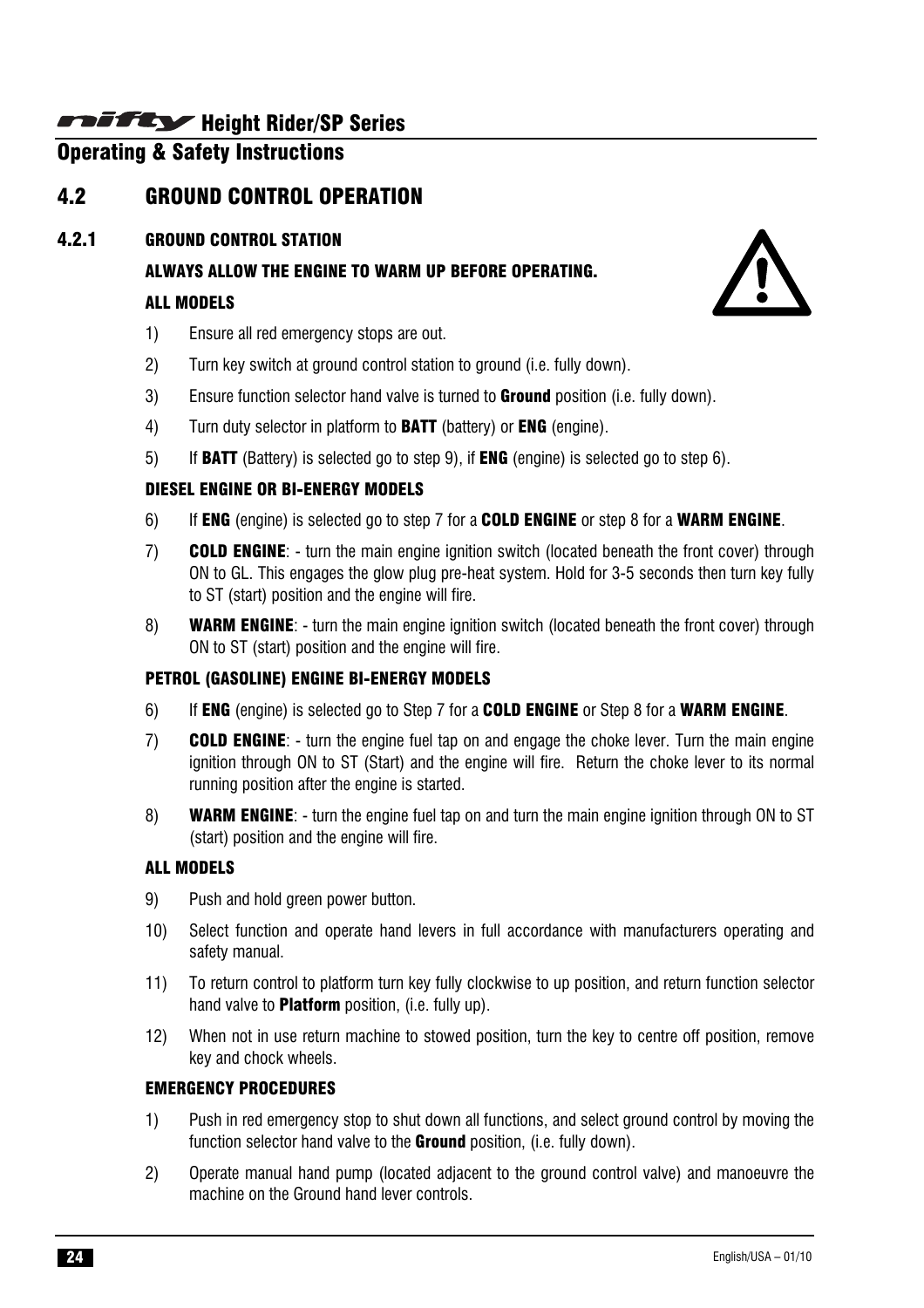# Operating & Safety Instructions

#### 4.2.2 BOOM OPERATION

A) Push and hold green power button.



STANDARD HR10 AND HR12 (SP26 & SP34)

B) Select lever 1, 2 or 3 for desired boom function.

| <b>1</b> Operates Lower Boom | <b>UP</b> for up    | <b>DOWN</b> for down |
|------------------------------|---------------------|----------------------|
| 2 Operates Upper Boom        | <b>UP</b> for up    | <b>DOWN</b> for down |
| <b>3</b> Operates Swing      | <b>UP</b> for right | <b>DOWN</b> for left |



HR12 WITH GROUND TELESCOPE CONTROL (SP34)

C) Select lever 1, 2, 3 or 4 for desired boom function.

| <b>1</b> Operates Telescope  | <b>UP</b> for out   | <b>DOWN</b> for in   |
|------------------------------|---------------------|----------------------|
| <b>2</b> Operates Lower Boom | <b>UP</b> for up    | <b>DOWN</b> for down |
| <b>3</b> Operates Upper Boom | <b>UP</b> for up    | <b>DOWN</b> for down |
| 4 Operates Swing             | <b>UP</b> for right | <b>DOWN</b> for left |



ALWAYS ENSURE THE AERIAL PLATFORM IS ON A FIRM LEVEL SURFACE AND THE AREA IS FREE OF ANY OVERHEAD OBSTRUCTIONS.

ENGAGING THE RED EMERGENCY STOP BUTTON WILL SHUT DOWN THE ENGINE AND THE ELECTRIC CIRCUIT, PREVENTING OPERATION OF ANY FUNCTION.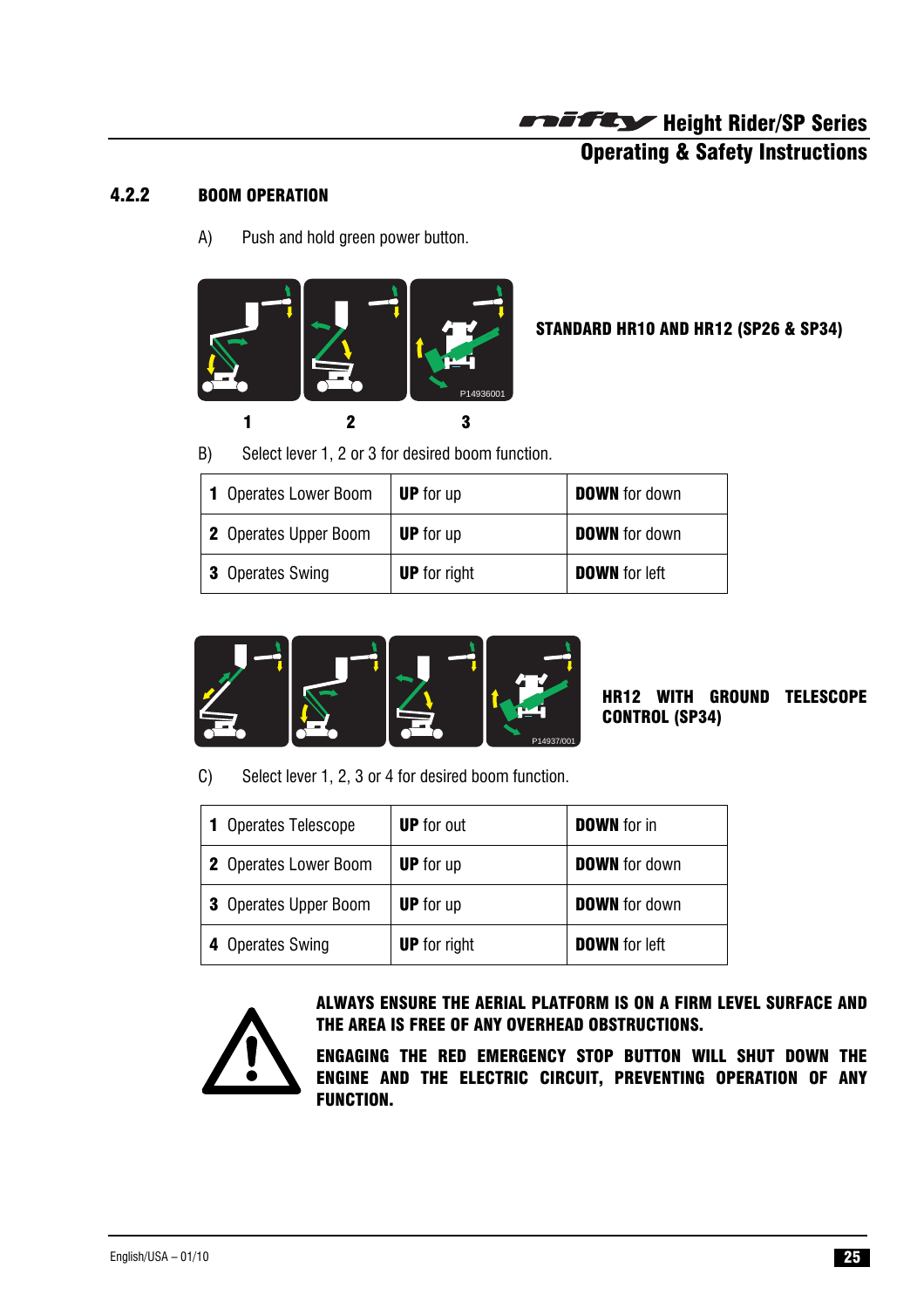# Operating & Safety Instructions

# 4.3 PLATFORM CONTROL OPERATION

#### 4.3.1 PLATFORM CONTROL STATION

NEVER START THE NIFTYLIFT IF YOU SMELL PETROL (GASOLINE), LIQUID PROPANE OR DIESEL. THESE FUELS ARE FLAMMABLE.

BEFORE OPERATING THE NIFTYLIFT ENSURE THAT EACH OPERATOR HAS READ AND FULLY UNDERSTOOD THE OPERATING MANUAL. FAILURE TO DO SO MAY RESULT IN DEATH OR SERIOUS INJURY.



#### ALL MODELS

- 1) Ensure all red emergency stops are out.
- 2) Turn key switch at ground control station to **Platform** position (i.e. fully up).
- 3) Ensure function selector hand valve is turned to **Platform** position, (i.e. fully up)
- 4) Turn duty selector in platform to **BATT** (Battery) or **ENG** (Engine).
- 5) Battery electric models go to step 10.

#### DIESEL ENGINE OR Bl ENERGY MODELS ONLY

- 6) If ENG (Engine) is selected go to Step 8 for COLD ENGINE or Step 9 for a WARM ENGINE.
- 7) COLD ENGINE: Turn the 3 position engine ignition switch to the left, and hold for 3-5 seconds, this engages the glow plug pre-heat system. Then turn key fully to the right and the engine will fire. When released, the selector will return to the centre, 'OFF' position.
- 8) WARM ENGINE: Turn the 3 position engine ignition switch to the right and the engine will fire. When released, the selector will return to the centre, 'OFF' position.

#### PETROL ENGINE OR PETROL/ELECTRIC MODELS ONLY

- 6) If ENG (Engine) is selected, ensure the fuel tap is turned to the ON position and then go to Step 8 for COLD ENGINE or Step 9 for a WARM ENGINE.
- 7) COLD ENGINE: (From the ground only) turn the engine fuel tap on and engage the choke lever. Turn the main engine ignition through ON to ST (Start) and the engine will fire. Return the choke lever to its normal running position after the engine is started.
- 8) **WARM ENGINE:** Ensure the main engine ignition switch is ON. Turn the 3 position engine ignition switch to the right and the engine will fire. When released, the selector will return to the centre, 'OFF' position.

#### ALL MODELS

- 9) Ensure key switch selector is turned to **ON** or **BATT** (Battery) if applicable.
- 10) Depress foot switch or push and hold green power button.
- 11) Select function and operate hand levers in full accordance with manufacturers operating and safety manual.
- 12) When not in use return booms to stowed position. Turn key switch at ground control to centre off position, remove key and chock wheels.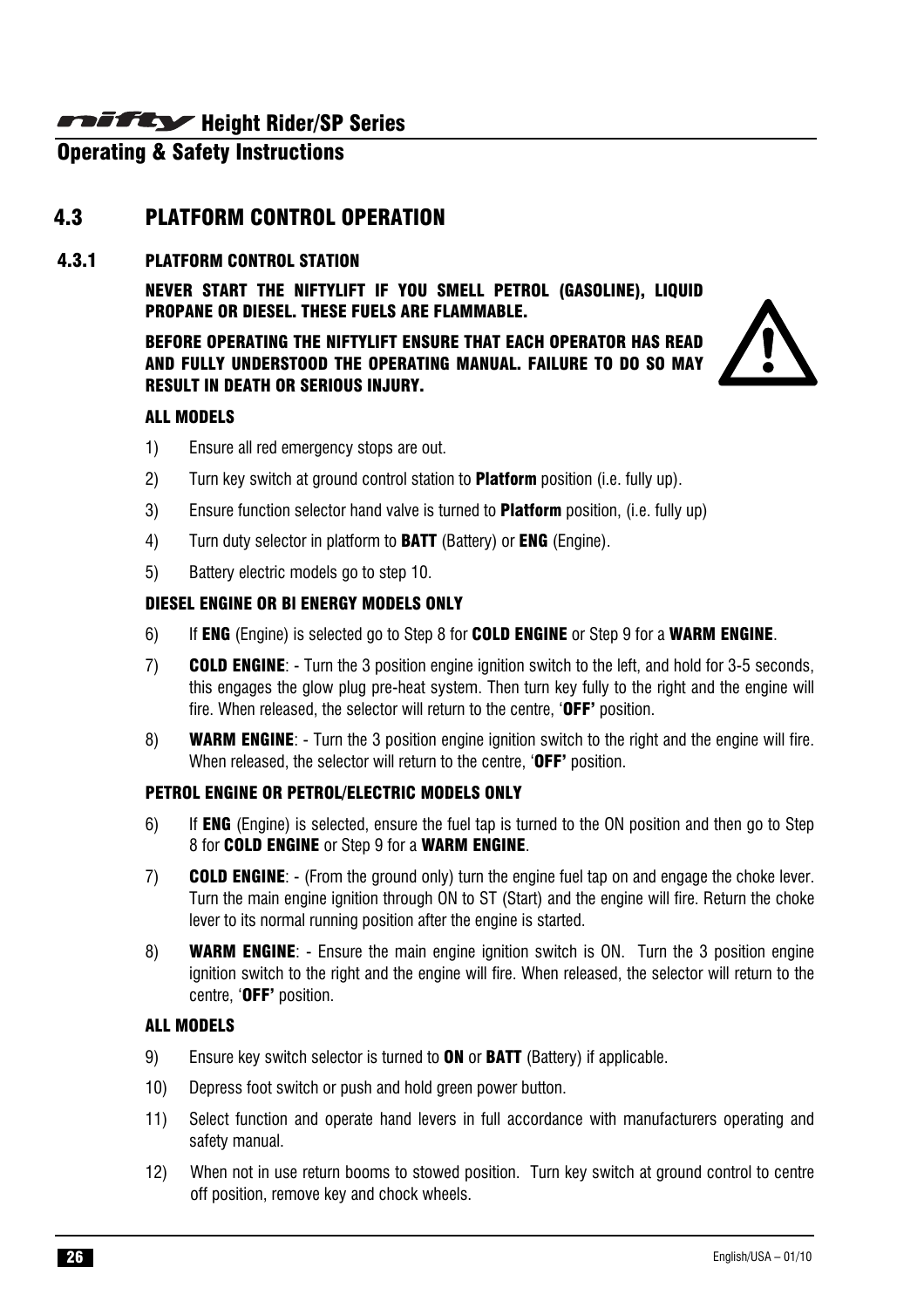# **Operating & Safety Instructions**

#### 4.3.2 BOOM OPERATION



(BI-ENERGY MODEL SHOWN)

Select lever 1, 2, 3 or 4 for desired boom function.

| <b>1.</b> Operates Drive and Steer (see explanation in Section 4.4) |                     |                      |  |
|---------------------------------------------------------------------|---------------------|----------------------|--|
| 2. Operates Lower Boom                                              | <b>UP</b> for up    | <b>DOWN</b> for down |  |
| <b>3.</b> Operates Upper Boom                                       | <b>UP</b> for up    | <b>DOWN</b> for down |  |
| 4. Operates Swing                                                   | <b>UP</b> for right | <b>DOWN</b> for left |  |



#### HR12 (SP34) SERIES ONLY

Select lever 1, 2, 3, 4, 5 or 6 for desired boom function.

| <b>1.</b> Operates Drive and Steer (see explanation in Section 4.4) |                     |                      |  |
|---------------------------------------------------------------------|---------------------|----------------------|--|
| <b>2.</b> Operates Platform Level                                   | <b>FWD</b> for fwd  | <b>BACK</b> for back |  |
| <b>3.</b> Operates Telescope                                        | <b>UP</b> for out   | <b>DOWN</b> for in   |  |
| 4. Operates Lower Boom                                              | <b>UP</b> for up    | <b>DOWN</b> for down |  |
| <b>5.</b> Operates Upper Boom                                       | <b>UP</b> for up    | <b>DOWN</b> for down |  |
| <b>6.</b> Operates Swing                                            | <b>UP</b> for right | <b>DOWN</b> for left |  |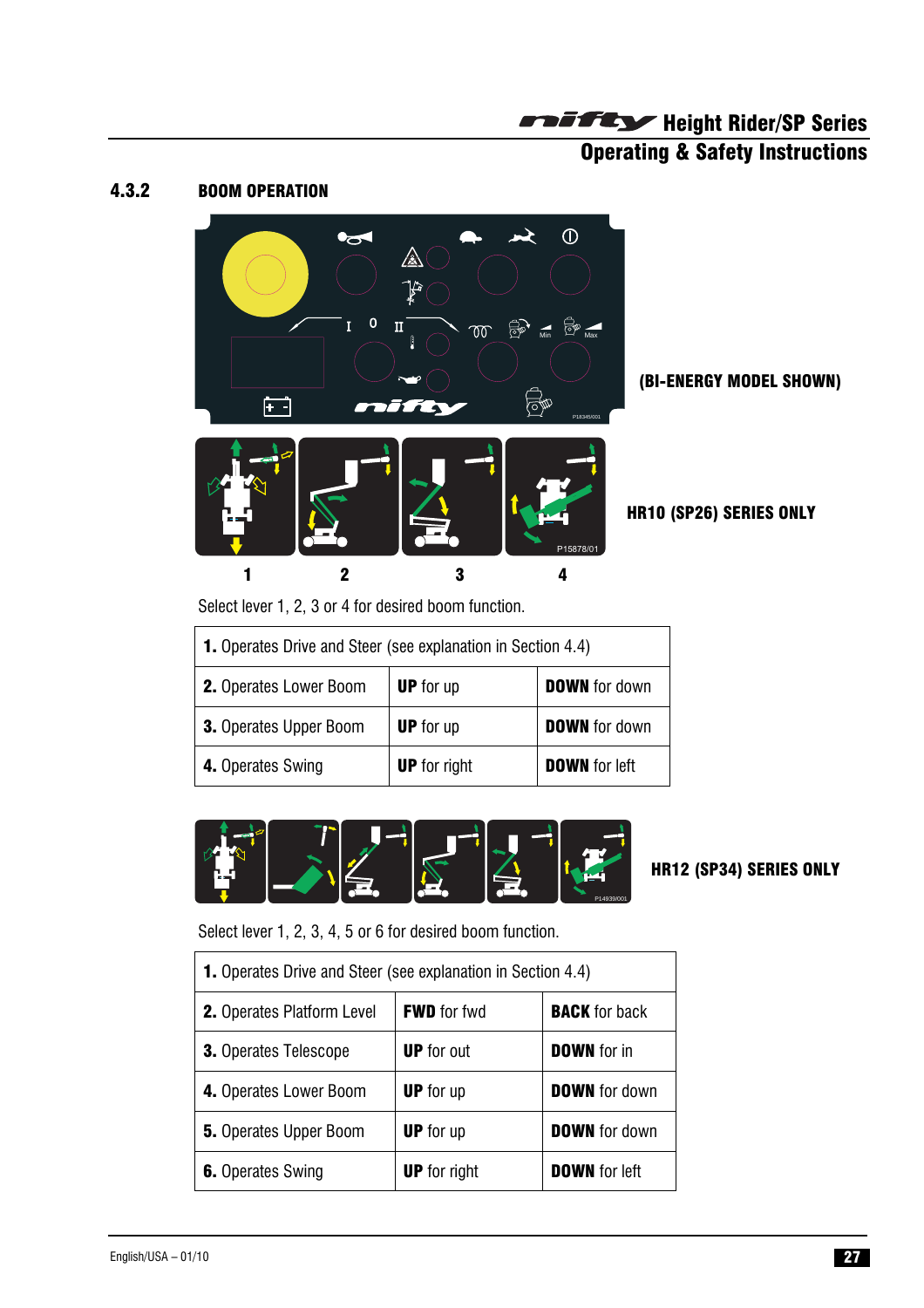# Operating & Safety Instructions

#### 4.4 DRIVING CONTROLS



DO NOT OPERATE THE NIFTYLIFT WHILST ELEVATED UNLESS ON A FIRM, LEVEL SURFACE FREE FROM ANY POSSIBLE OBSTRUCTIONS OR HAZARDS BOTH AT GROUND LEVEL AND OVERHEAD.

- 1) Check proposed route for possible hazards, obstructions and personnel.
- 2) Push green power button or depress foot switch located in platform floor (if applicable).
- 3) Use the Drive Speed selector on the platform control station to determine speed.

High Drive (Hare) - GIVES HIGH SPEED AND LOW GRADEABILITY.

Low Drive (Tortoise) - GIVES LOW SPEED AND HIGH GRADEABILITY.

**N.B.** High Drive is only available when the booms are in the stowed position. The HR10 or HR12 will default to Low Drive speed whenever the booms are elevated.

- 4) Select drive joystick from the platform control box.
	- A. Up for FORWARD
	- B. Down for REVERSE
	- C. Left for STEER LEFT
	- D. Right for **STEER RIGHT**
- 5) All control levers give a fully proportional response therefore the more the lever is moved away from the centre (OFF) position the faster the function will become.
- 6) Maximum drive speed is only attainable when all booms are fully stowed and the HI/LO selector is in the HI position.
- 7) When driving with the booms fully stowed, the Tilt Alarm is bypassed to allow the Niftylift to be driven in areas where the slope exceeds the five-degree working limit. In normal operation the drive is therefore unaffected when driven onto a slope in excess of five degrees, until the booms are raised, whereupon the drive would be disabled and the tilt alarm sounds continuously.
- 8) Under no circumstances should any Niftylift SP series machine be driven on slopes exceeding 25%, with the booms fully stowed.



ALL NIFTYLIFTS ARE FITTED WITH A TILT ALARM - PRE-SET IN THE FACTORY. ONCE ENERGISED, THE NIFTYLIFT WILL LOSE ALL POWER TO DRIVE FUNCTIONS AND A LOUD AUDIBLE ALARM WILL BE ACTIVATED.

TO DE-ACTIVATE, LOWER THE BOOMS FULLY TO STOWED POSITION AND RE-POSITION BASE ON FIRM, LEVEL GROUND.

IF ALARM SOUNDS - DESCEND IMMEDIATELY AND RE-LEVEL MACHINE BASE.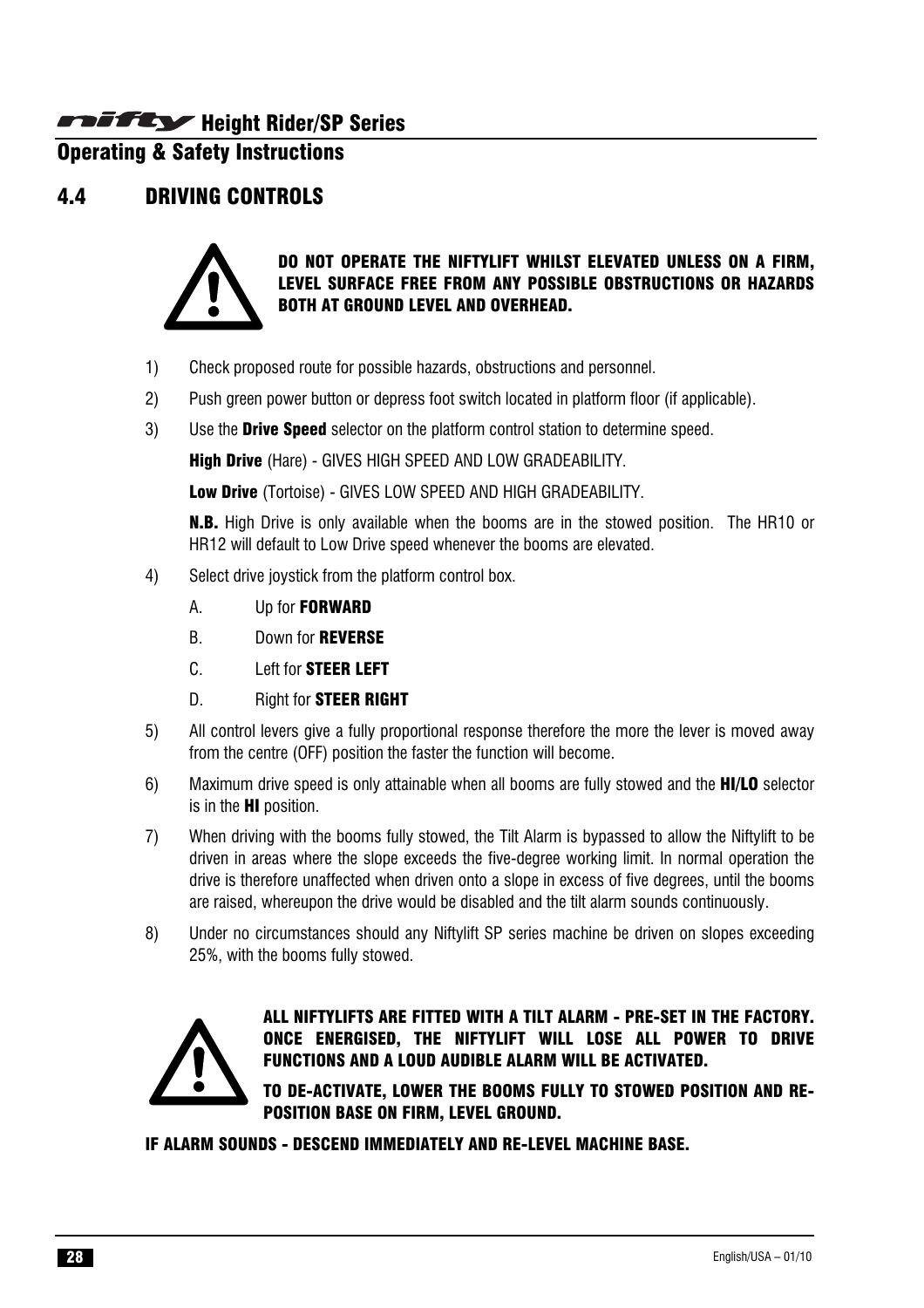# Operating & Safety Instructions

# 4.5 CAGE WEIGH SYSTEM

#### 4.5.1 MECHANICAL VERSION

The Niftylift range of machines are available fitted with mechanical cage weigh systems. These are configured to sense a vertical cage overload, which when detected will halt the machine movement. No further use of the platform is then permitted until the overload has been removed. This must be done in a responsible manner and not one in which a greater hazard might be induced. Therefore, if the addition of external items such as light fittings; brickwork or tiles etc were allowed into the cage, the machine would not operate. In order to restore the functions, the excess load should be safely removed, NOT by discharging them out of the basket to the detriment of persons below.

The mechanical cage weigh system works on the principle of a pre-loaded spring, rated to the cage safe working load. Excess load in the cage forces the spring to further compress, the movement of which is detected by a precision micro-switch. With the machine turned 'On', this movement first gives an audible alarm in the cage, as well as a visual indication at both control positions (cage and base). Additional deflection due to increased load serves to cut off the machine control circuit, effectively halting all machine movements.

Under the circumstances where the cage overload cannot be removed, the machine can only be manoeuvred by use of the manual hand pump. Great care must be taken when utilising this facility, especially if the machine is significantly overloaded; any motion that causes the machine outreach to increase could induce instability. The machine must be manoeuvred in such a manner as to reduce outreach, then height, until a safe level is reached to permit the operator to dis-mount or the overload to be removed.

#### 4.5.2 FUNCTION

The cage overload system is powered from the machine control circuit, so the system is inactive if the machine is turned 'Off'.

'Enabling' the emergency stops allows the system to become 'active', when either the cage or base key switch is turned 'On'. If the cage is overloaded, the control circuit will immediately indicate this by the audible and visual alarm. Pressing the emergency stop or turning the key switch to the 'Off' position merely silences the alarm. The alarm will continue to sound as long as the overload persists, unless the machine is turned 'Off'.

Whilst the overload is detected, pressing the green button at base or cage will generate no response from the control circuit. The machine will not function under power until the overload is removed. Removing the overload as previously described will re-set the system automatically, requiring no additional intervention from the operator. All machine functions will be restored.

#### 4.5.3 TESTING

At the simplest level, before working on the platform, the function of the cage overload can be checked by the following method: - Place two men into the cage and a larger quantity of tools than is permitted to be carried. (Typically 40 kg). The alarm should sound and all functions should be lost. Reducing the cage contents to the safe working load should silence the alarm and restore the machine operation.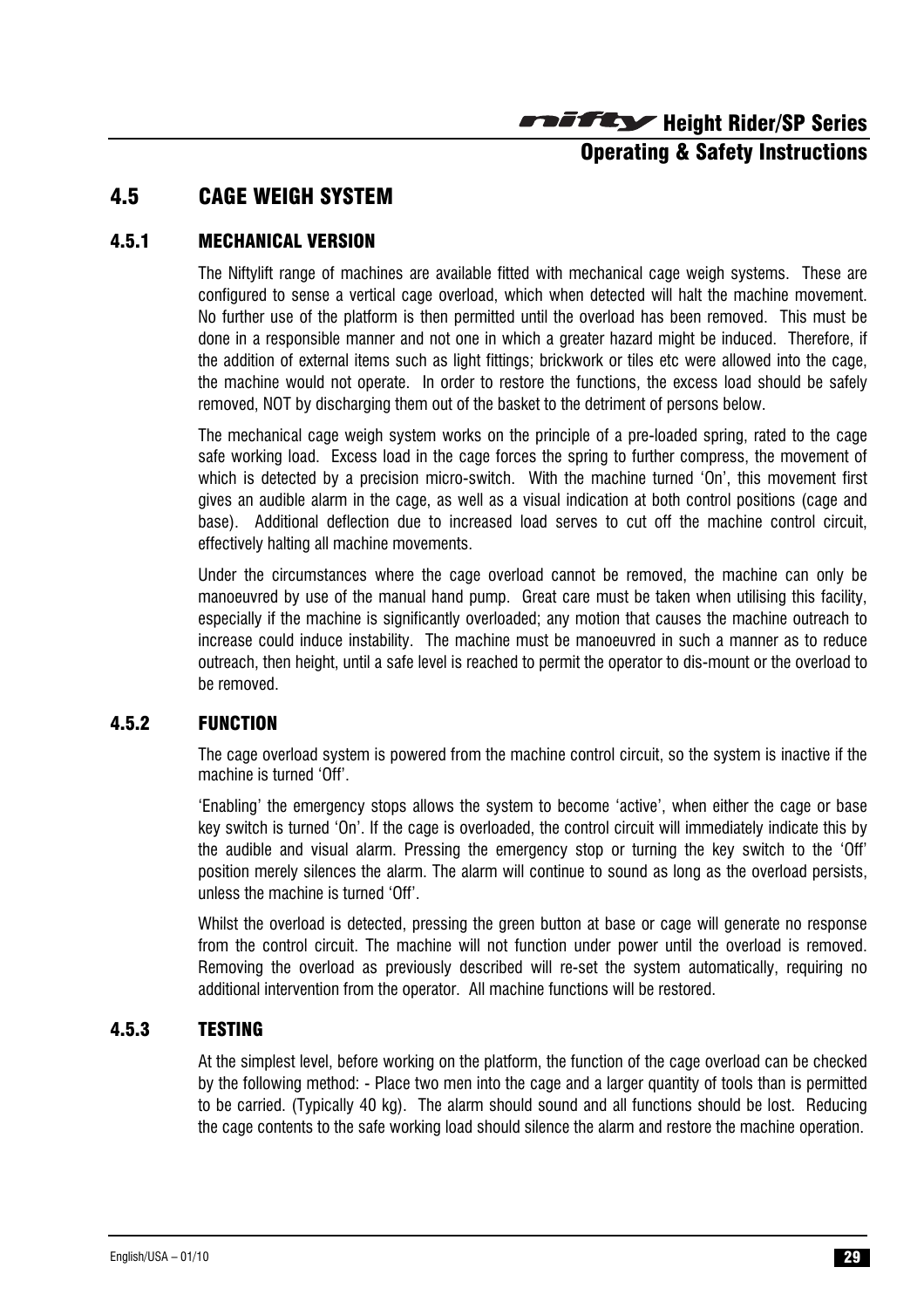# Operating & Safety Instructions

#### 4.5.4 CALIBRATION

If a closer examination of the system is required, typically for testing and approval, the safe working load should be placed in the cage, carefully weighing the test load to ensure accuracy. The addition of a 5kg weight, to any of the four corners of the cage, should sound the alarm. If the alarm does not sound, carefully inspect the weigh mechanism for signs of damage. All parts of the weigh mechanism should be free to move, and the inspection should look for any impact damage that might have caused the assembly to become disabled, for any reason. If the mechanism seems to be functioning correctly, the adjustment of the weigh sensing micro-switch should be checked. A competent person, who has the authority to perform such adjustments, must perform this. Adjustment must not be permitted by anyone without the approval of the person responsible for the platform.

With the machine emergency stops 'enabled' and either the cage or base key switch turned 'On', the cage weigh micro switch is adjusted to bring the bolt into contact with the micro-switch roller. Continue adjustment until the alarm sounds, then back off slightly to silence the alarm. The locknuts supporting the adjustment bolt can be partially tightened to lock the bolt in place.

The addition of a 5 kg weight should now be used to prove that the system detects the applied overload, sounds the alarm and disables the machine. The sensitivity of the assembly is such that the alarm will sound slightly before the functions are disabled. The mechanism should be adjusted to allow the alarm to sound and functions to be lost within this 5 kg limit. Lock the adjustment screw securely.

The over-travel adjusters can now be used to protect the micro-switch from excess forces should a substantial overload be applied to the cage. (Typically if the machine is manoeuvred into contact with a fixed object, snagging the cage assembly, this would be detected as an overload to the system.) Adjust the screws forward until they come into contact with the cage weigh mechanism, then with the cage overload still applied and the alarm sounding, functions disabled and machine not operating, lock them in this position. Care should be taken to not turn the adjuster screws in too far; otherwise the overload signal might be lost.

The machine can then have the overload removed and the functions of the machine checked for correct operation.

#### 4.5.5 INSPECTION

The cage weigh system is controlled through the detection printed circuit board, part number P16164. This PCB is connected directly to a safety micro-switch and monitors the function of the cage weigh system. The two relays are configured such that both need to operate to permit safe operation of the assembly. Should either of them fail, an error signal is generated which can be seen on the printed circuit board itself. This occurs if pressing the green button does not allow the machine to operate, no overload signal to be given, with no load in the cage. In this case, open the cage pushbutton box or separate box containing the PCB and look at the printed circuit board.

There are three LED's (Light Emitting Diodes) on the board, Red LD1 for 'Overload', Red LD2 for 'Relay 1/2 failed' and Green LD3 for 'Machine enable'. The first indicates the overload when the machine is turned 'On', the second indicates a relay failure when the green button is pressed, and the third shows the machine is enabled, again when the green button is pressed.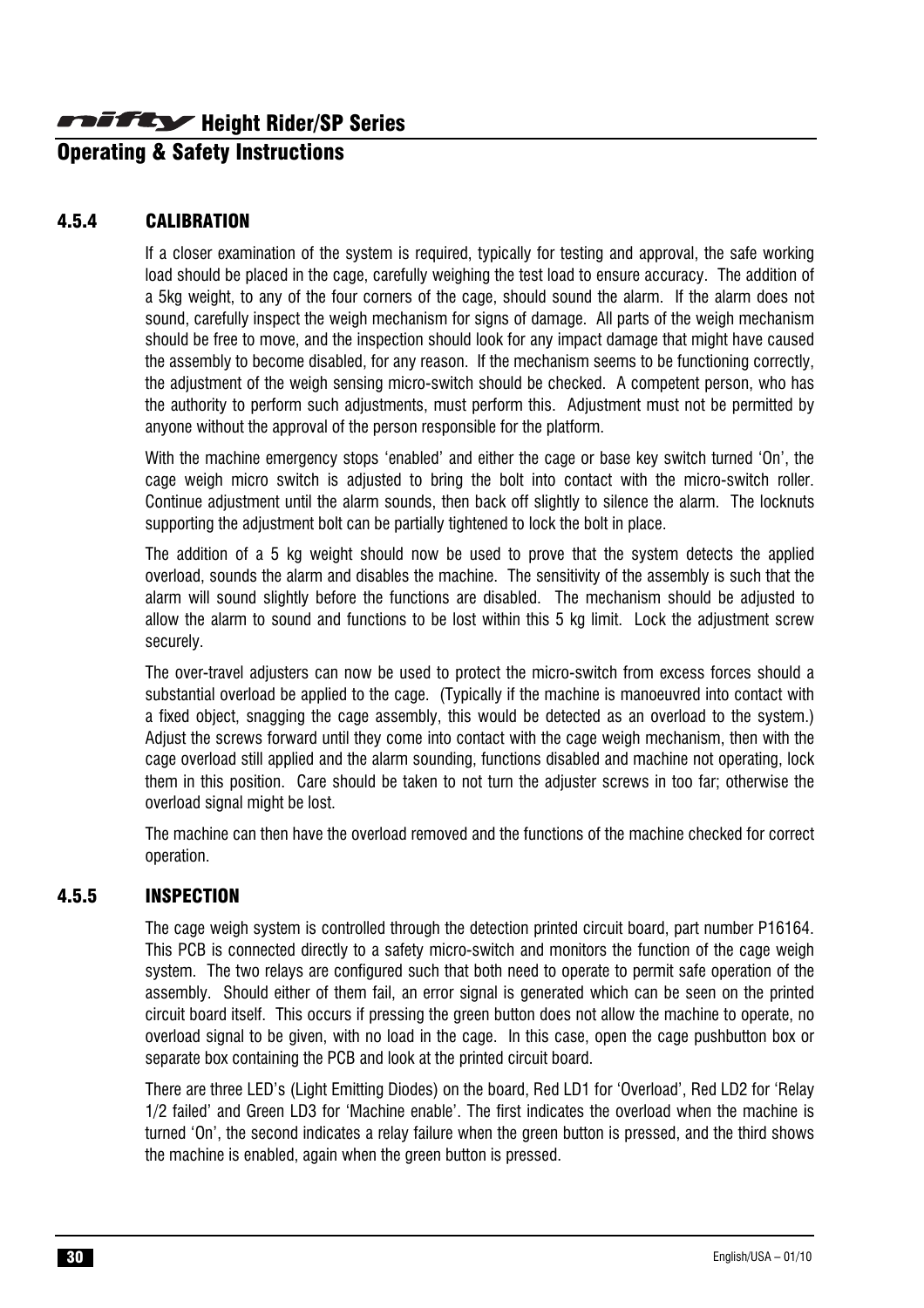# Operating & Safety Instructions

The failure signal is generated if either relay fails to respond to the 'safe' cage weigh signal from the safety micro-switch, either due to a coil or contacts failing or if a contact sticks in place due to welding. Under either circumstance the 'enable' signal is blocked, instead generating the error message, illuminating the red LD2. The machine will not operate under this situation. The red error signal from LD2 requires the board to be changed, as the relays are not serviceable items.

#### 4.5.6 MAINTENANCE

The cage weigh mechanism is supported on maintenance-free precision needle roller bearings for smooth running and friction-free operation. The accuracy of the entire assembly and in particular the hysteresis is dependent on these components. Keeping them free of dust and dirt is recommended; and an occasional application of WD40 to the external faces should keep them mobile and deny the entry of dust and moisture.

The hysteresis is the amount of load required to be removed before the system re-sets allowing continued operation.

If the assembly is subjected to any external impact force, typically whilst manoeuvring the machine under power, or in the case of trailer units, whilst being reversed into position, the cage assembly will require close inspection. If there is evidence of any deformation in any part of the structure, then the advice of a Niftylift Service technician should be sought. Physical damage to the assembly is liable to render the cage weigh system inactive, or to affect the accuracy of the result. Under no circumstance permit a damaged machine to enter service without performing a thorough inspection and calibration of the weigh assembly.

For this reason it is not recommended to restrain the machine in transit using strap or chains passed through or over the cage itself. This is particularly true of the electronic load cell system, which could be permanently damaged by the application of such excessive external forces. Whilst the mechanical system could be considered to be more robust in operation, the same restraint forces that could be generated through ratchet straps and the like, is likely to cause some severe deformation in the lightweight cage structure. Use only the designated tie-down points on your Niftylift when strapping the machine down for transport. Failure to observe this instruction could render the machine unusable, and a considerable repair bill for the damaged components.

#### 4.5.7 REPLACEMENT

If components are replaced, they must be genuine Niftylift parts. The accuracy and function of the cage weigh system relies on the like-for-like application of the component parts. A switch from a similar manufacturer might reverse the contact arrangement and critically affect the function of the mechanism. Similarly, the accuracy of the sensing circuit relies on the duplication of the contact travel within the switch itself. Using a non-equivalent component will render the cage weigh system inactive. Under no circumstances should you permit a machine with a defective cage weigh assembly to enter service.

If in doubt about the operation or function of your machine, always request the circuit diagram that goes with the machine serial number. Look at the bottom of the machine serial plate; one of the final two numbers stamped there will give the electrical circuit for the machine. ('D80000' number, plus the issue status immediately afterwards: - /01;/02;/03; etc, see Section 1.5 & 1.5a)

If in doubt, contact the Niftylift Service Department on (44) 01908 223456, Fax: 01908 227460.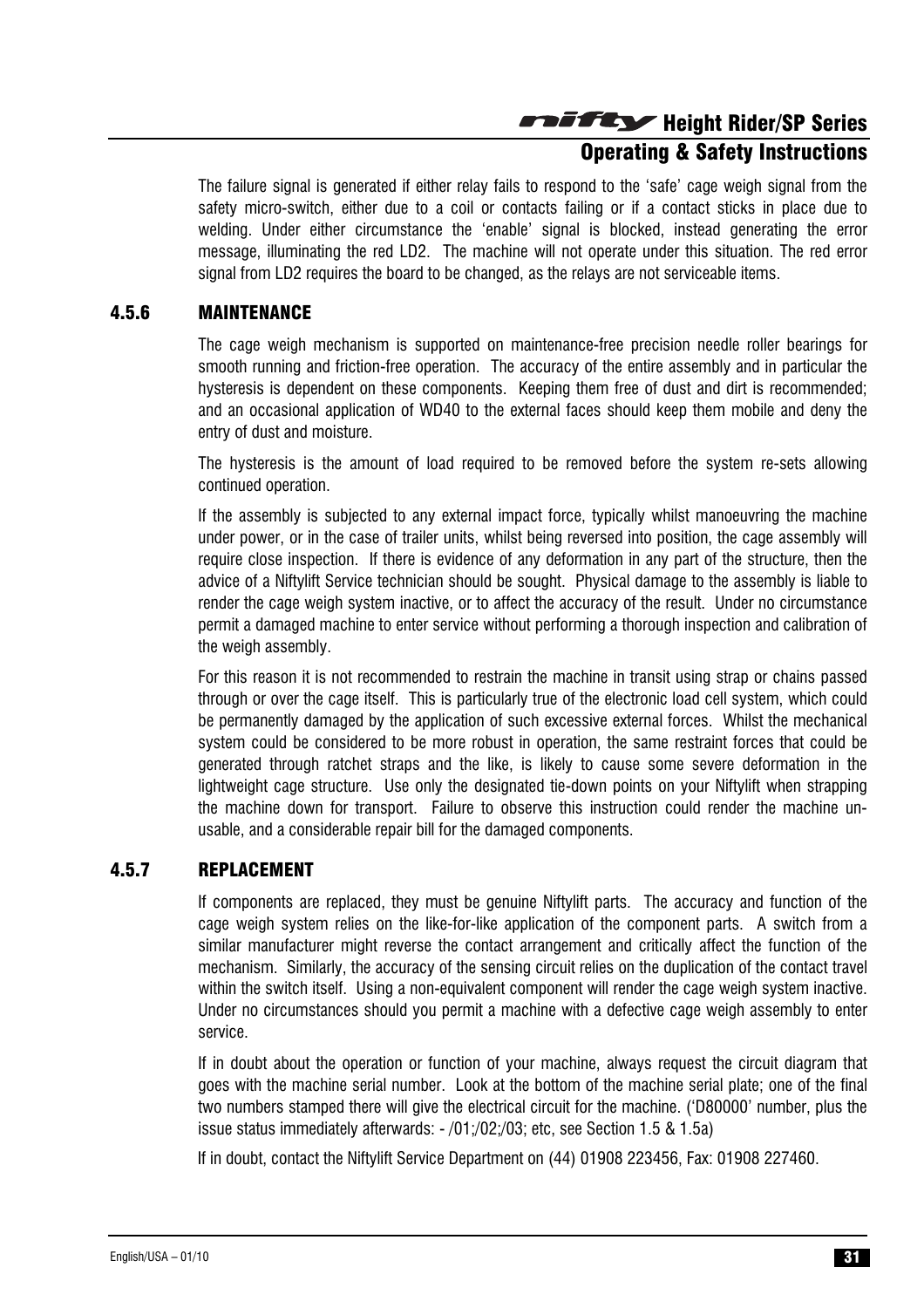**Operating & Safety Instructions** 

# 4.6 BATTERIES AND CHARGING



#### BATTERIES MUST BE RECHARGED IN A WELL-VENTILATED AREA FREE OF FLAME, SPARKS OR OTHER HAZARDS THAT MAY CAUSE EXPLOSION. HIGHLY EXPLOSIVE HYDROGEN GAS IS PRODUCED DURING THE CHARGING PROCESS.

1) Recharge batteries at the end of every working day or shift.

(Note**:** To recharge batteries fully from flat takes approx. 12 Hours, this consists of 8 hours bulk charging plus 4 hours equalisation).

- 2) Plug charger into suitable power supply, either 240 volts or 110 volts AC (see **Charging** Limitations). (Note: If using 240V, use of a suitably rated Earth Leakage Circuit Breaker (ELCB) or Residual Current Device (RCD) at the point of supply is highly recommended.)
- 3) Take note of the indicators provided:

Red Light - Batteries are charging. **Pulsing Green light - the charge is equalising. Constant Green light and pulsing Red light** - the batteries are fully charged.



#### UNDER NO CIRCUMSTANCES SHOULD BATTERIES BE LEFT ON CHARGE FOR PERIODS IN EXCESS OF 24 HOURS

4) DISCONNECT FROM POWER SUPPLY ONCE BATTERIES ARE FULLY CHARGED**.** The machine can now be left unattended, however, in the event of the machine being left unused for extensive periods then a 4 to 6 hour 'top-up' charge every 4 weeks is recommended. A 'topup' charge the day before use ensures a full day of operation from the machine.



#### UNDER NO CIRCUMSTANCES SHOULD A MACHINE BE LEFT FULLY DISCHARGED AS SEVERE BATTERY DAMAGE CAN OCCUR IN A RELATIVELY SHORT TIME.

5) To avoid damage to charger disconnect from mains supply before using machine.

#### Note:

1) If the charger is reconnected to the power supply shortly after it has gone through its full charging cycle the Red LED may come on although the batteries may be fully charged. The charger would then go through its complete cycle again at an accelerated rate, depending on the time difference between connection, reconnection and level of battery charge.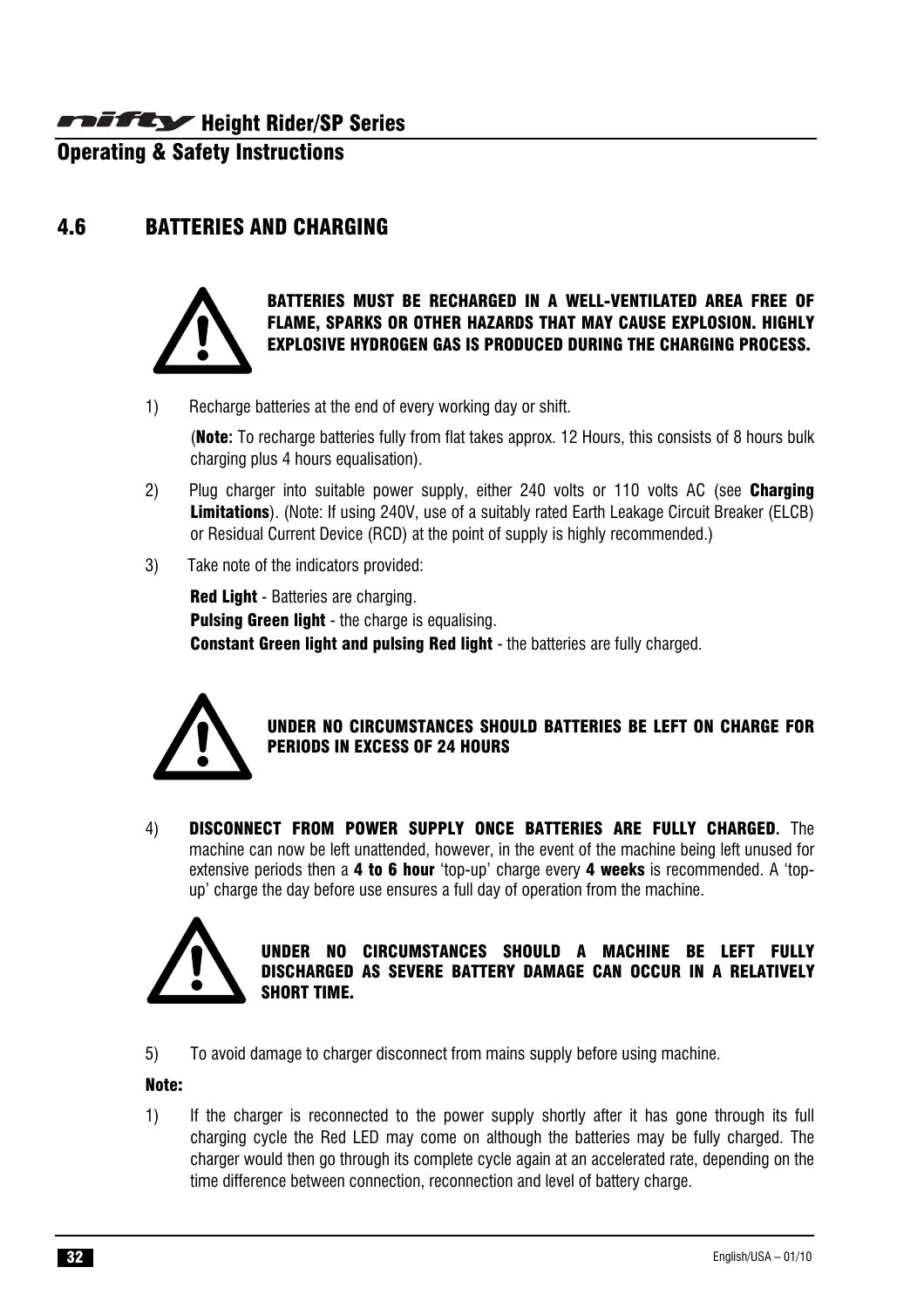Height Rider/SP Series Operating & Safety Instructions

2) Some Niftylifts are fitted with a Battery Management System, which permanently monitors the condition of the batteries. When the batteries become discharged to 20% of their capacity the management system will begin to "shut down" the hydraulic power packs. This causes the drive/boom operating system to alternately stop and start, signalling to the operator that recharging is necessary. However, there is sufficient power remaining to enable the operator to drive slowly to the nearest charging point.

Should the operator ignore the onset of the battery discharge warning the "shut down" of the motors will continue, until the machine is rendered in-operative. **Immediate charging will then be required.** 

#### CHARGING LIMITATIONS

Battery charging times will increase slightly if using an 110V supply as opposed to a 240V supply. This is due to the connection of the primary coils being in parallel, which in effect only allows the transformer to see 220V. Similarly, the capacity of the 110V supply will decide the input current available; hence a small hand-tool transformer will not operate the battery charger efficiently, therefore: - charging times will increase further due to input limitations.

Attention should also be given to the use of extension cables as power leads. Excessive cable lengths from the supply point to the battery charger will result in significant voltage drop, leading to a reduction in the chargers efficiency. In addition, inadequate sized cable cores will have a limiting effect on its current carrying capacity, which will again lead to a reduction in the chargers efficiency. Both of these can result in over-heating of the cable with the attendant risk of fire, short circuits or damage to the components themselves.

The charger requires a minimum battery voltage of 4.5 volts per battery (overall for two batteries 9 volts, for 4 batteries 19 volts for 8 batteries 38 volts). If the voltage is below these values then the charger will not function (Charger will not detect batteries to begin charge.) If the batteries have fallen to such a poor state they will have to be removed from the machine and charged individually with an independent charger until the optimum voltage has been reached. This is best performed at very low currents to 'recover' the batteries if sulphation has already started i.e. a 'trickle' charger. This can take several hours, possibly days. Careful monitoring of the rise of battery voltage will indicate when recovery has been achieved.

#### TOPPING UP

During the course of normal operation, the batteries should be inspected at least once a fortnight to check the level of electrolyte. During the end of charge, gassing takes place, which will cause a slight reduction in the volume of acid in the battery. This can be topped up with de-ionised water as required. During this inspection, it is useful to note any imbalance in the fluid levels. One indication of a faulty cell would be an increase in the loss of battery acid, which would then require more frequent topping up on that cell, or cells. Faulty cells can liberate excess hydrogen, even during normal operation, with the resulting risk of explosion if ignited. Any faulty batteries should be replaced as soon as possible with an equivalent sized and rated unit.

Note: BATTERIES CONTAIN ACID, therefore: - protective safety glasses and gloves (Appropriate PPE) MUST be worn whilst performing these checks.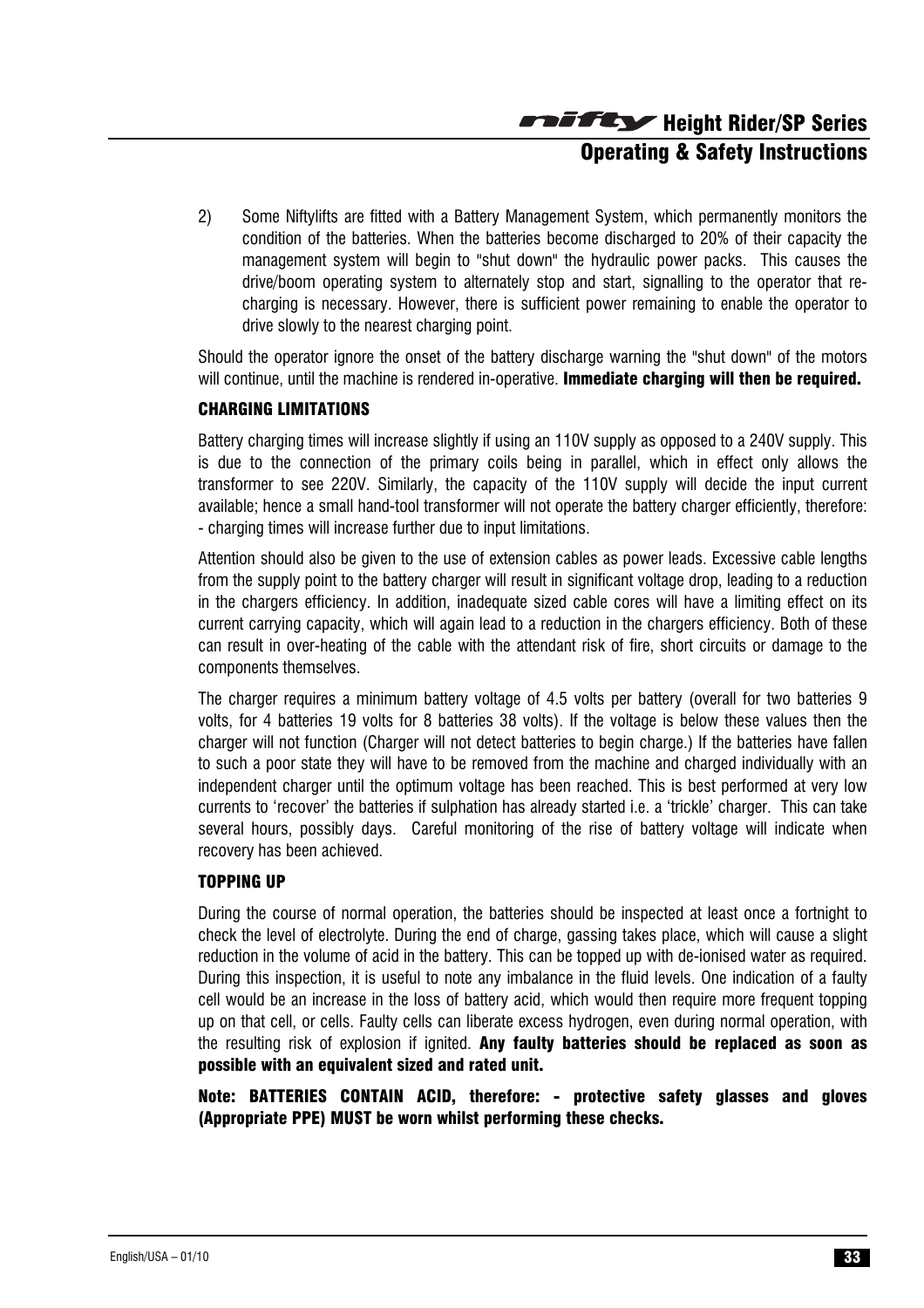# **Operating & Safety Instructions**

# 4.7 TRANSPORTING, TOWING, CRANEAGE, STORAGE AND SETTING TO WORK

#### 4.7.1 TRANSPORTING

If a work platform is to be moved over a longer distance, whether the machine is trailer mounted, vehicle mounted, self propelled or tracked, the following procedure should be read before restraints are attached to the machine. Cross loading is most frequently the cause of problems, as the method of loading is no longer in sight of our own personnel. The recommendations made herein should be passed on to subsequent carriers, such that the entire journey is carried out without incident.

- Always ensure the truck or trailer you are loading or towing the Niftylift with can carry it legally.
- If loading by crane the use of shackles and an adequately rated spreader beam, with four leg slings, is MANDATORY.
- When loading or un-loading from the side of the vehicle, the use of the forklift pockets to retain one of the forks is recommended. (If fitted). Spread the forks to their widest capacity, with due regard to the components fitted to the machine. Never forklift or crane an entire machine under the booms, always lift beneath the spine or under the ends of the axle mountings in the case of a selfpropelled unit. Ensure forklift is adequately rated for the load to be carried.
- Once positioned on the transport carrier ratchet straps should be used to secure the machine. The machine should be positioned to allow easy access around the machine in transit, and to ensure that 'creepage' during transport does not permit the machine to come into contact with other goods being shipped, or the container itself. Some movement of the machine structure might occur during transit, which could lead to fretting or other damage.
- If the machine is equipped with a transit device such as a boom clamp etc, this should be securely applied.
- Strap booms carefully to constrain them from sideways movement. When using straps or chains, adequate packing should be applied to stop any damage to the structure and paintwork. Due regard of the movement of the straps or chains must be taken into account.
- Where a machine has designated points for strapping, lifting or forking, these can be used for tiedown duty. When they are absent, the major structure of the platform can be used, giving due consideration to the design and function of the area chosen. Where possible, use the spine of the machine or axle mounts over which to apply the holding down forces. Using a single plate, such as an outrigger or stabiliser support plate might be unsuitable. If the component was clearly not designed to accommodate a side load, one should not be applied.
- Under no circumstances should straps or chains be applied over booms or through the cage support structure or the cage itself. The relative strength of the carrying structure is not conducive to the massive forces capable of being applied through ratchet chains or slings. Severe damage to the steelwork can be caused, as well as deformation to sensitive mechanisms such as cage weigh assemblies, which would render them useless. Such catastrophic damage to say, an electronic load cell would require the component to be replaced before the machine would function.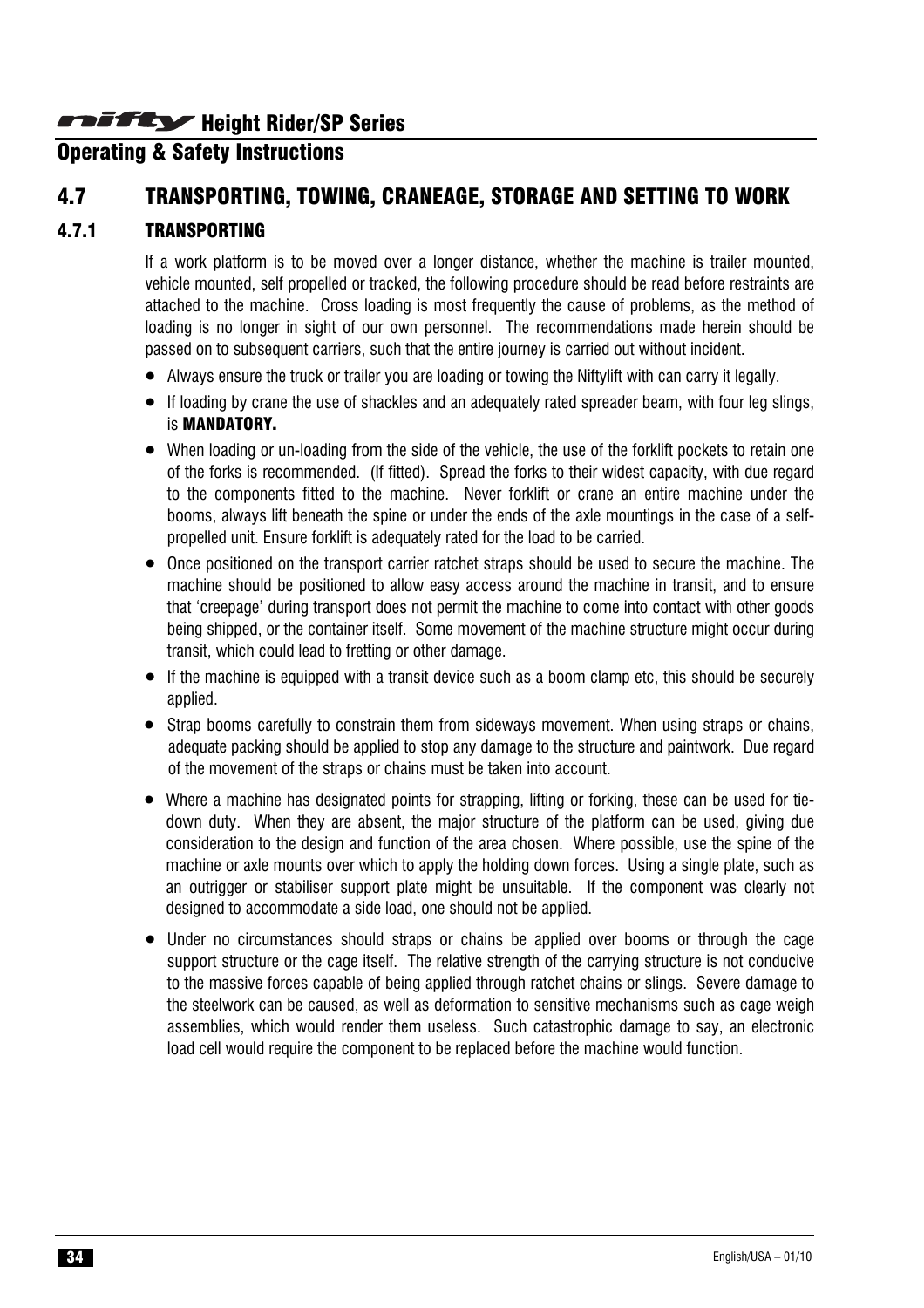# Height Rider/SP Series Operating & Safety Instructions

#### 4.7.2 TOWING - Hydraulic Drive motors and spring applied Brakes.

For towing the Niftylift in case of an emergency.

- 1) If parked on a slope securely chock all wheels.
- 2) Remove rear cover: locate brake release valve and turn anti-clockwise. The rear wheel motors are now free of the hydraulic circuit.
- 3) Remove middle cover: locate brake release lever and remove both springs. The front wheel hub brakes are now released.
- 4) The Niftylift can now be towed over short distances maximum speed 5mph.



#### REMEMBER TO REPLACE SPRINGS AND RETURN HAND VALVE TO ORIGINAL POSITION BEFORE OPERATING THE NIFTYLIFT.

FAILURE TO DO SO WILL LEAVE THE MACHINE WITH NO HYDROSTATIC OR PARKING BRAKES AND NO DRIVE POWER.

Note! On later machines, un-braked steer hubs replace the front brake hubs and the drive motors have integrally braked gearboxes. In order to tow the machine the following procedure is required;

#### TOWING - Gearbox Drive motors with integral hydrostatic brakes. (Not spring applied.)

For towing the Niftylift in case of an emergency.

- 1) If parked on a slope securely chock all wheels.
- 2) Remove rear cover: locate brake release valve and turn anti-clockwise. The rear wheel motors are now free of the hydraulic circuit.
- 3) From within the ground control panel, move the brake override lever to the horizontal position. Fit the manual hand pump handle and give the hand pump several pumps until pressure is felt to build. A visual check of the brake telltale (Located next to the Drive Control Valve) will indicate when the brakes are released. When the indicator knob comes out of the block, the brakes are 'Off'.
- 4) The Niftylift can now be towed over short distances maximum speed 5mph.
- 5) To re-set the brakes, move the brake override lever back to the normal 'up-right' position. The telltale indicator will return flush into the block. It might be necessary to cycle the lever more than once to re-set the brakes.
- 6) In order to drive the machine once more, the brake release valve will need to be closed, by turning clockwise. The wheel motors are now re-connected to the hydraulic circuit.
- 7) If the brake override lever is not re-set manually, the next time the machine is moved hydraulically, the brakes will automatically re-set themselves. The brake override lever will however be in the wrong position for emergency operation of the booms, and should be returned to the normal 'up-right' position as soon as possible.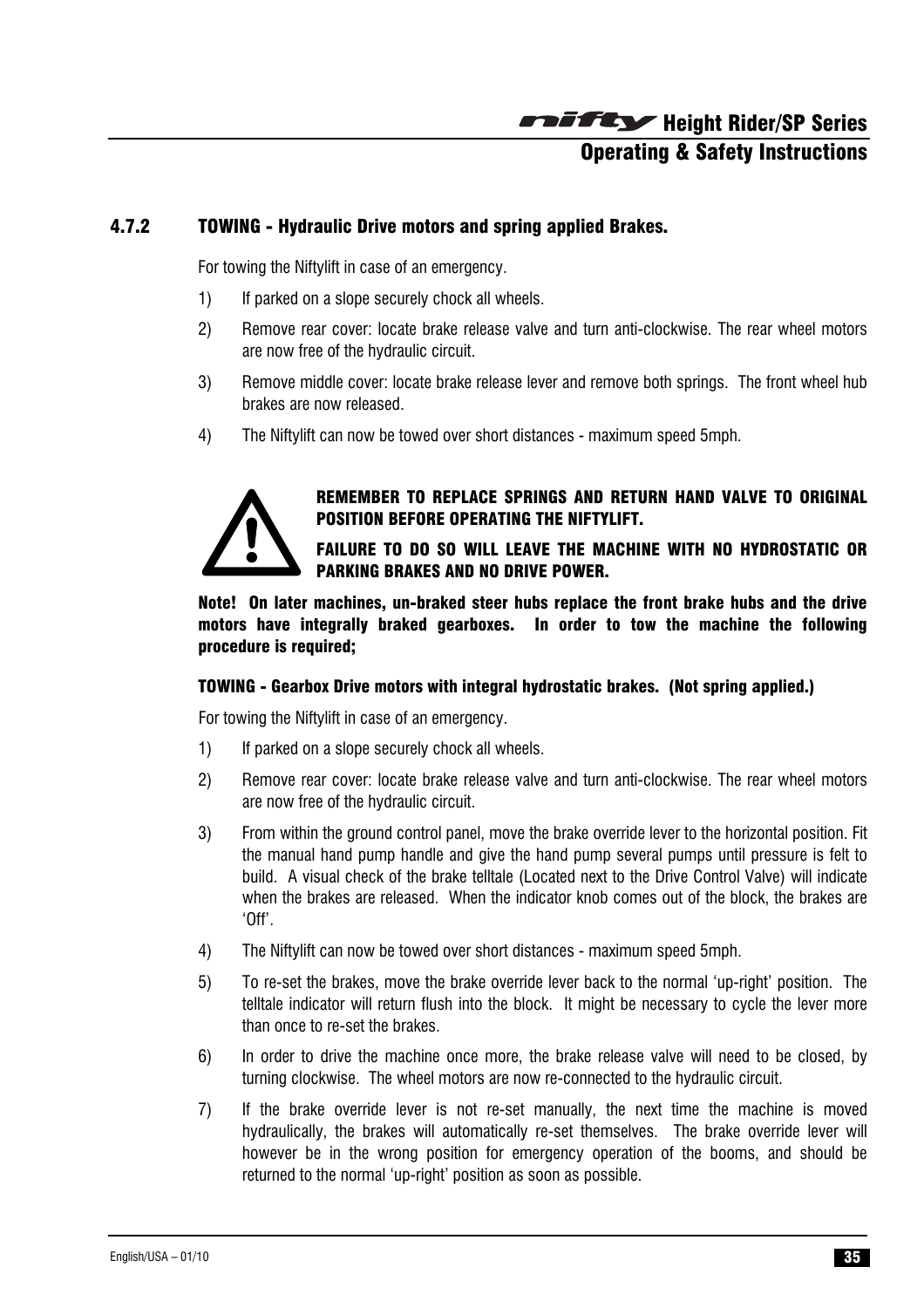# Operating & Safety Instructions

#### HR12 4x4 Only - Brake override and towing

To enable towing of the HR12 4x4 in case of an emergency.

- 1) If parked on a slope securely chock all wheels.
- 2) Ensure the 'brake release tap' is fully closed, i.e. wound clockwise.
- 3) Locate hand pump handle onto hand pump and pump several times until the brake 'telltale' pops out from the side of the 'drive control valve block'. The brakes are now hydraulically released.
- 4) Open the bypass circuit by turning the red knob on the 'drive control valve block' a couple of turns anti-clockwise. The motors are now free to turn.



#### NOTE – THE MACHINE IS NO LONGER RESTRAINED FROM ROLLING AWAY AND MUST BE POSITIVELY HELD BY SOME OTHER MEANS (SEE ABOVE).

5) The machine can now be towed a short distance with the oil re-circulating around the drive circuit.

#### Re-setting the drive system

- 1) Before the machine will drive again, the red knob on the 'drive control valve block' must be wound fully shut (clockwise until tight). Failure to do so will render the drive function inoperative.
- 2) To restore the brake function, turn the 'brake release tap' a couple of turns anti-clockwise. When the 'telltale' in the side of the 'drive control valve block' pops back in, the brakes are now holding.
- 3) Wind the 'brake release tap' fully closed i.e. clockwise until tight. The machine is now ready to drive, brake and hold on a slope.
- 4) Once the 'drive control valve block' red knob has been fully closed, driving the machine forwards or backwards will also automatically re-set the brake circuit.
- 5) Remove the hand pump handle and replace in the clips.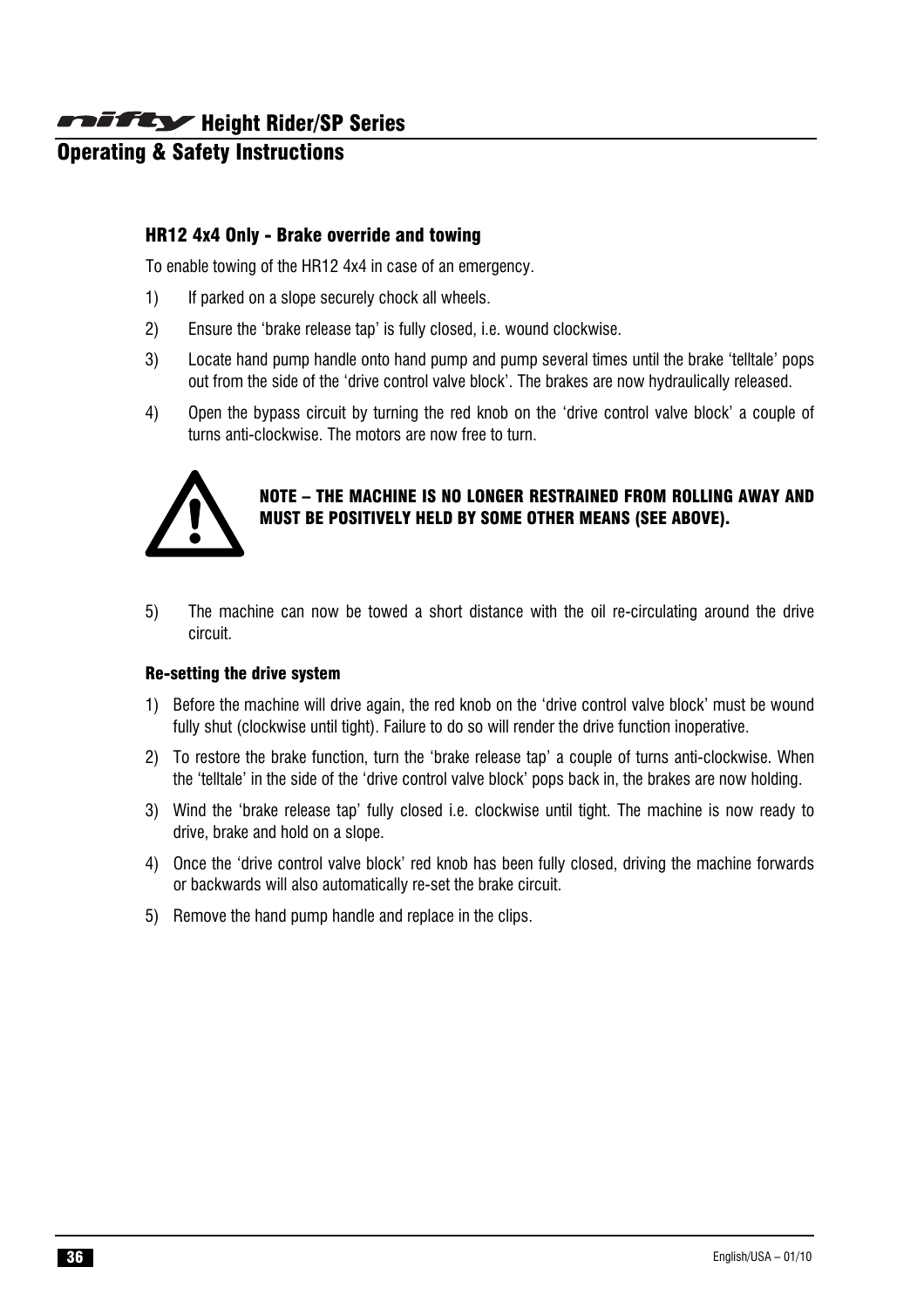Height Rider/SP Series Operating & Safety Instructions

#### 4.7.3 CRANEAGE

- 1) Observe all of the limitations relating to straps and chains stated above under 'Transporting'. (4.7.1)
- 2) When utilising the designated lifting points never apply a 'snatch' load, i.e. lift slowly to take up the load before raising. Similarly, do not drop machine when positioning after lifting.
- 3) If the machine is to be lifted by crane, use the designated lifting points and observe the recommendations regarding spreader beams. Individual drawings are available for each machine type, on request. (See list below.)

| D80461 | <b>HR10/12</b>     |
|--------|--------------------|
| D80935 | <b>HR15N</b>       |
| D80936 | HR15 4x4           |
| D81301 | HR <sub>17</sub> N |
| D80937 | HR17 4x4           |
| D80938 | HR21               |

#### 4.7.4 STORAGE

If being stored for any length of time without use, then the machine should be thoroughly inspected for the following:-

- 1) Grease all bearings /slides, worm drives, etc.
- 2) Check batteries for electrolyte levels, state of charge, damage, dirt, etc. Never leave in a state of discharge for any length of time. If no use of the platform is intended, an occasional "top-up" charge of the batteries will serve to equalise their charge level.
- 3) Leave battery disconnect switch in OFF position to prevent discharge of batteries through leakage.
- 4) If machine is to be left on an incline, chock wheels to prevent creep.
- 5) If machine is to be left outside or in a hostile environment, cover with suitable weatherproof media to prevent deterioration.

#### 4.7.5 SETTING TO WORK

Before use each day and at the beginning of each shift the machine shall be given a visual and functional test including, but not limited to, the following

- 1) Check all lubrication points for adequate application of grease, oil etc.
- 2) Inspect all threads for ease or operation especially descent valves, brake release valve etc.
- 3) Check level and quantity of oil. Remove any contaminants water, etc.
- 4) Check batteries for electrolyte and state of charge.
- 5) Check electrics for damage and insulation.
- 6) Using ground controls, cycle machine over complete envelope in accordance with the Operating Instructions. Cure any defects.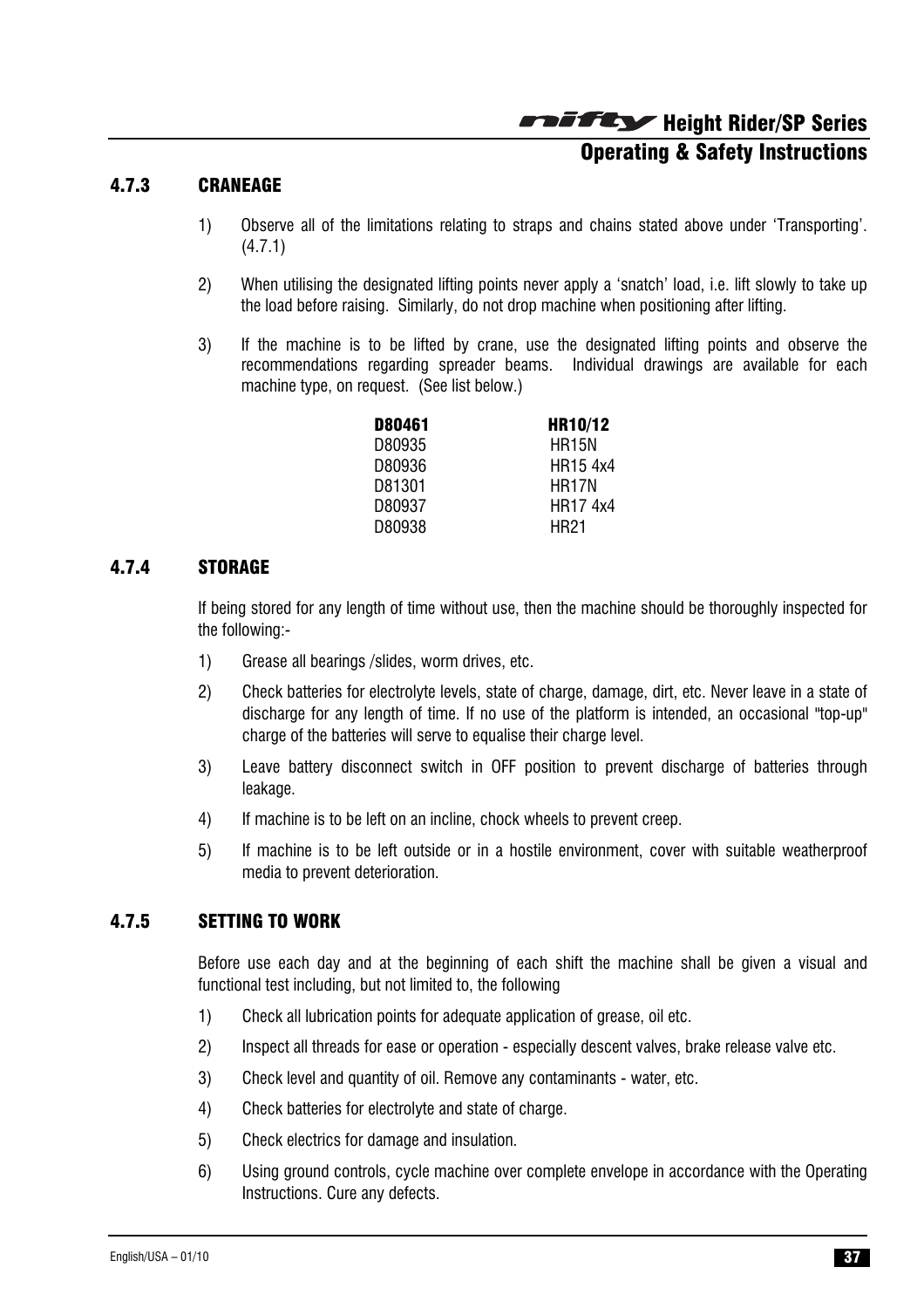# Operating & Safety Instructions

- 7) Ensure that all safety devices and controls operate in accordance with the instructions.
- 8) If necessary, perform a load test to establish the machine stability before putting the machine to work.
- 9) On completion of an extended period of road transport, the machine might need additional inspection to identify any transit degradation, which could render the machine unsafe. Perform a P.D.I. inspection on the unit before it enters service. Record any faults found and rectify them immediately.
- 10) If left un-attended for an extended period, it is likely that the hydraulic cage levelling will become un-pressurised. Normal operation is then lost, with a noticeable delay in the forwards or backwards motion as the booms move. To restore normal function, the cage needs to be fully levelled forwards and backwards, using the cage-levelling lever whilst **not** standing in the cage (i.e. with the operator standing adjacent to the cage side whilst simultaneously operating the lever and green button to move the cage). Take care not to become trapped between the moving cage and a fixed object, and ensure those around you are clear of the moving cage. When the system has been charged in both directions, the cage levelling function should be restored. If the system operates but is 'jerky' in either direction, this indicates air in the system. Repeat the procedure as described above until the movements are smooth and un-interrupted. If in doubt, contact our Service Department for further advice.

Niftylift Limited is not liable for any third party damage caused during transport. Careful attention to correct procedures will prevent many of the small snags that can happen in transit. Re-work is both expensive and time consuming. A defective machine arriving at the place of work is a poor advertisement for our product, the company's reputation and those of our dealers and clients. The responsibility for safe and damage-free transport rests with the haulier or his representatives.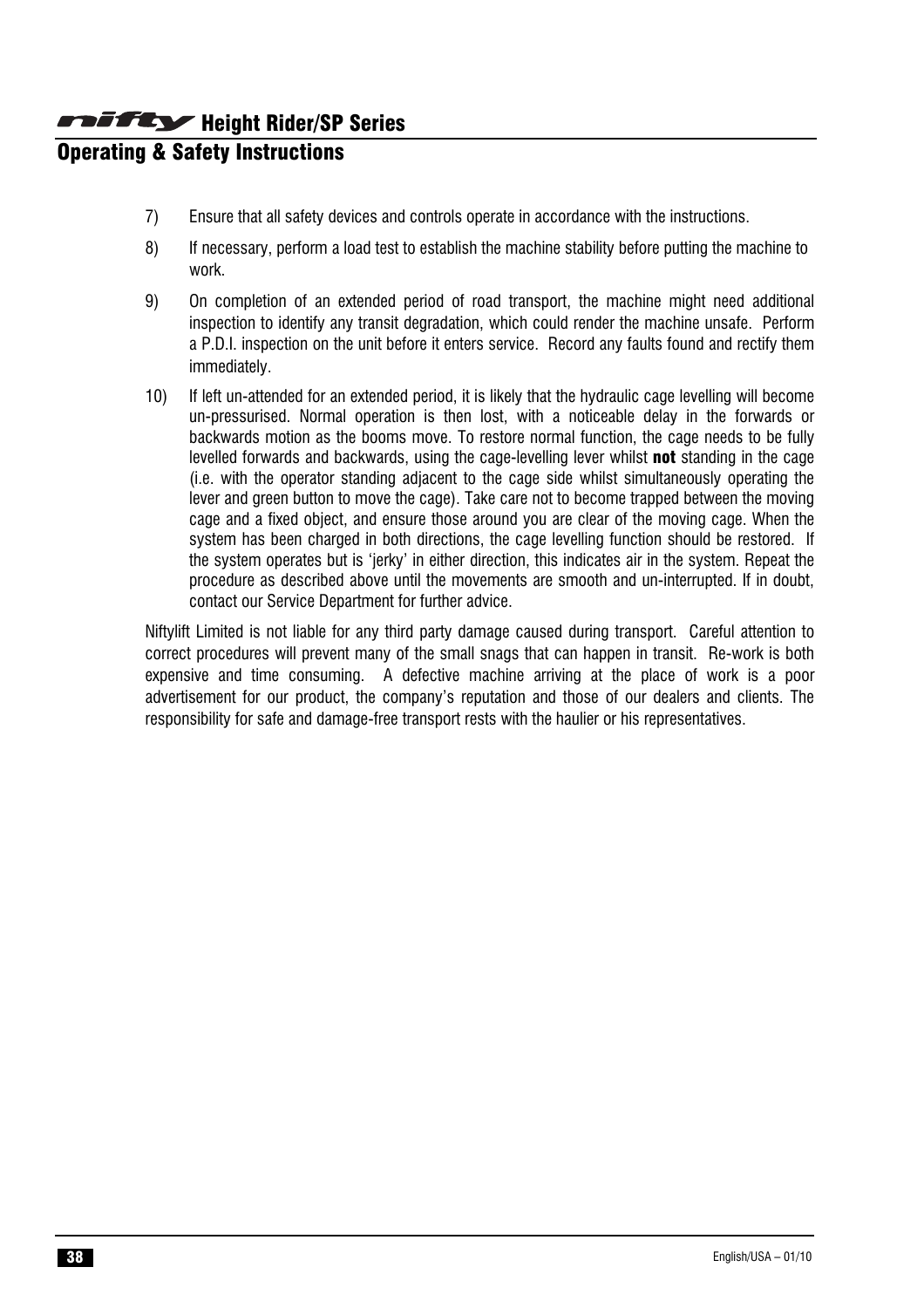Operating & Safety Instructions

# 5 Emergency Controls

# 5.1 GENERAL

CHECKING THE OPERATION OF THE EMERGENCY CONTROLS EVERY DAY AND/OR BEFORE EACH SHIFT IS AN ESSENTIAL PART OF THE OPERATOR'S DUTIES



The operator and all ground personnel must be thoroughly familiar with the location and operation of the emergency controls.

### 5.2 IN THE EVENT OF AN INCAPACITATED OPERATOR.

Turn the key switch at the ground control station to **Ground** (Anti-clockwise). Ensure function selector hand valve is turned to **Ground** position (i.e. fully down). Manoeuvre the machine using the ground controls as described previously in Section 4.2.

# 5.3 IN THE EVENT OF MACHINE FAILURE.

If all machine power is lost, the **Manual Hand pump** can be used to provide the hydraulic power to manoeuvre the machine. Operating the Manual Hand pump provides flow to the valve block selected at the ground controls. Hence the ground person can give hand pump flow to enable the **Platform** operator to move the machine, or control can be taken at the **Base** as described above, to enable the ground operator to pump and at the same time, manoeuvre the machine using the Ground hand levers. If initial movement of the machine allows the master alarm to reset, normal controls will be available. This is then the fastest method of lowering the platform to the ground.

**Note:** If the machine is fitted with a cage overload system, and the cage comes into contact with a fixed object whilst operating at height, this would be detected as an overload condition. All power to the machine controls would be lost, requiring the machine to be recovered using the **Manual Hand Pump.** It is sufficient for the cage to be manoeuvred away from the collision point to re-set the cage weigh mechanism, thereby restoring normal machine operation. The cage could then be brought down using the controls as described previously.

FOLLOWING AN EMERGENCY DESCENT RECOVERY OF THE PLATFORM, FULLY EXTEND AND RETRACT ALL CYLINDERS FROM GROUND CONTROL STATION BEFORE USING THE MACHINE.



# 5.4 INCIDENT NOTIFICATION

It is a mandatory requirement that any accident or incident involving a Niftylift, regardless of whether any party received injury or property was damaged is reported by telephone directly to Niftylift. Failure to do so may render any warranty on the machine void.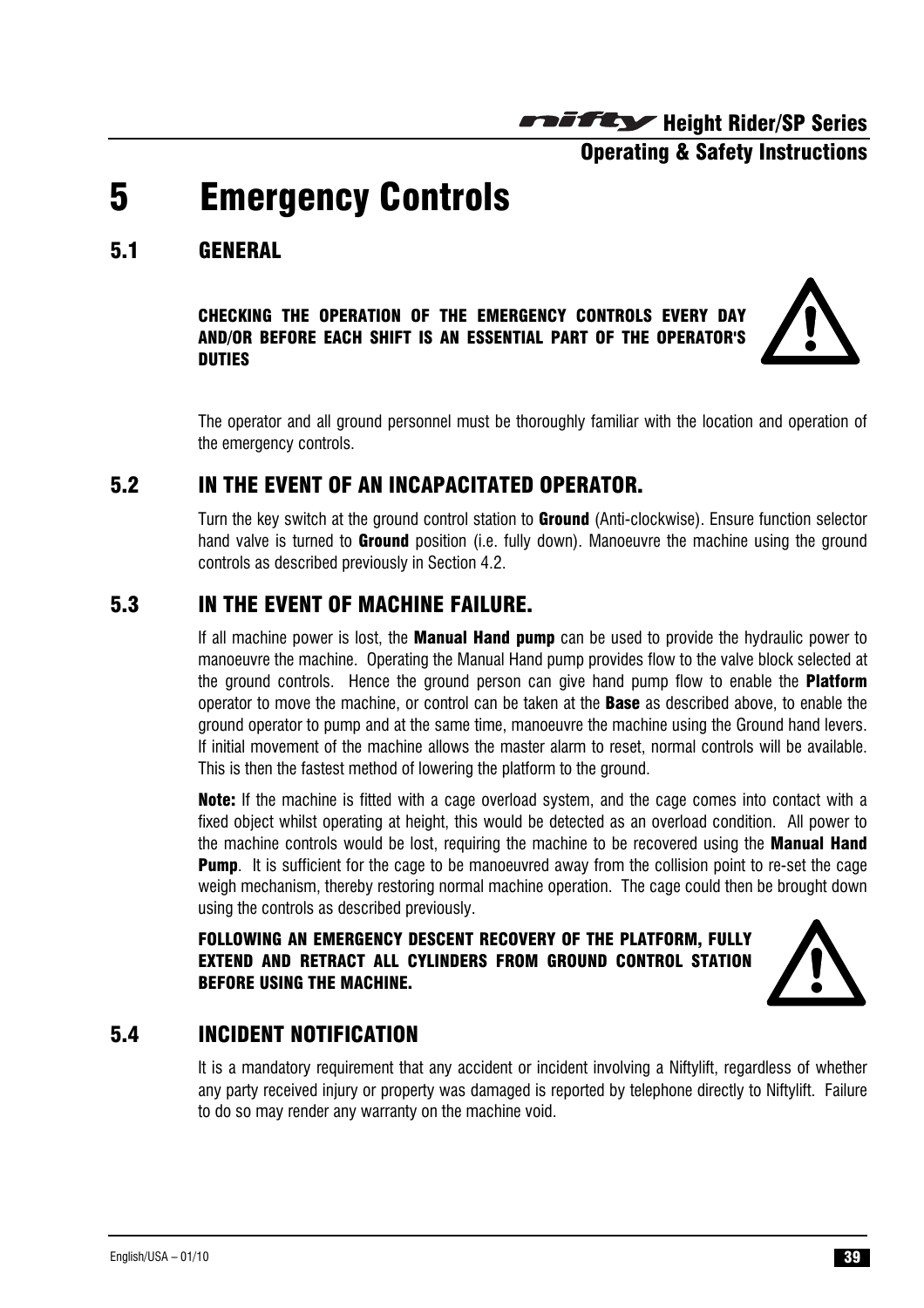**Operating & Safety Instructions** 

# 6 Responsibilities

#### 6.1 CHANGES IN OWNERSHIP

When a change of ownership of a Niftylift occurs, it shall be the responsibility of the seller to notify Niftylift direct of the unit, model and serial number and the name and address of the new owner within 60 days. This important step is required so that all future Technical Bulletins are able to reach the registered owner of each machine without delay. Please note warranties are not transferable.

# 6.2 MANUAL OF RESPONSIBILITIES

You are required by ANSI/SIA 92.2 1990, to read and understand your responsibilities before you use or operate this aerial platform.

Please read the enclosed document, as failure to do so could result in death or serious injury.

Wherever any contradiction may appear, the Manual of Responsibilities shall take precedence over all other documents.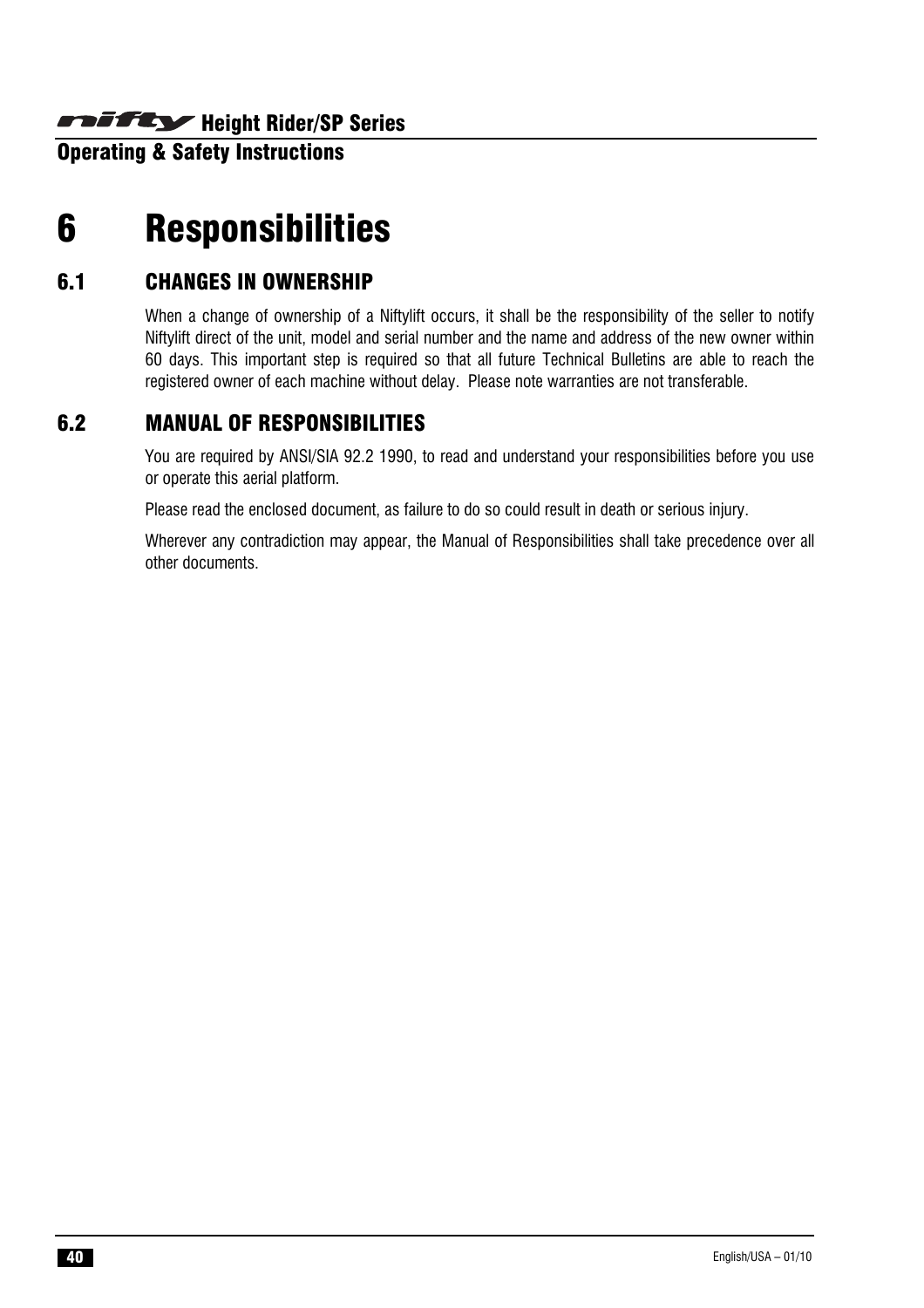**Operating & Safety Instructions** 

# 6.3 Inspection/Service/Pre-Hire Check list MACHINE SERIAL NO

| <b>TOWING</b>                                               | <b>PASS</b> | <b>FAIL</b> | N/A |
|-------------------------------------------------------------|-------------|-------------|-----|
| Machine secured on trailer                                  |             |             |     |
| Straps correctly positioned and tightened                   |             |             |     |
| Wheels chocked if necessary                                 |             |             |     |
| <b>AXLES, WHEELS AND BRAKES</b>                             |             |             |     |
| Wheels are secure, tyre condition acceptable                |             |             |     |
| Wheel bearings O.K.                                         |             |             |     |
| Brake linkages and cables secure                            |             |             |     |
| Brake shoe wear not excessive                               |             |             |     |
| Machine climbs slope                                        |             |             |     |
| Brakes hold machine on slope                                |             |             |     |
| Rear hub nut secure                                         |             |             |     |
| Track rod secure, not fouling axle plate                    |             |             |     |
| <b>BASE</b>                                                 |             |             |     |
| Operation of ground control valve and buttons               |             |             |     |
| Operation of all booms over full range                      |             |             |     |
| Wheel bearings OK                                           |             |             |     |
| <b>Cylinders are silent</b>                                 |             |             |     |
| Platform is level over full range                           |             |             |     |
| Booms, levelling rods not damaged or distorted              |             |             |     |
| Booms levelling rods, cylinders not fouling                 |             |             |     |
| Hoses not tight, kinked or fouled                           |             |             |     |
| Operation of manual hand pump                               |             |             |     |
| <b>SLEWING</b>                                              |             |             |     |
| Slew assembly and motor are secure                          |             |             |     |
| Worm/wheel mesh correct, no excessive wear                  |             |             |     |
| No end float of worm in housing                             |             |             |     |
| Slew wheel bolts secure                                     |             |             |     |
| Slew guards secure                                          |             |             |     |
| <b>PLATFORM</b>                                             |             |             |     |
| Operation of control valve and buttons                      |             |             |     |
| Levelling lock valve holds in both directions, lines vented |             |             |     |
| Operation of all booms over full range                      |             |             |     |
| Cylinders are silent                                        |             |             |     |
| Platform levelling over full range                          |             |             |     |
| Slewing smooth over full range                              |             |             |     |
| Operation of boom 4 over full range (if fitted)             |             |             |     |
| No excessive movement of boom 4 and boom 3                  |             |             |     |